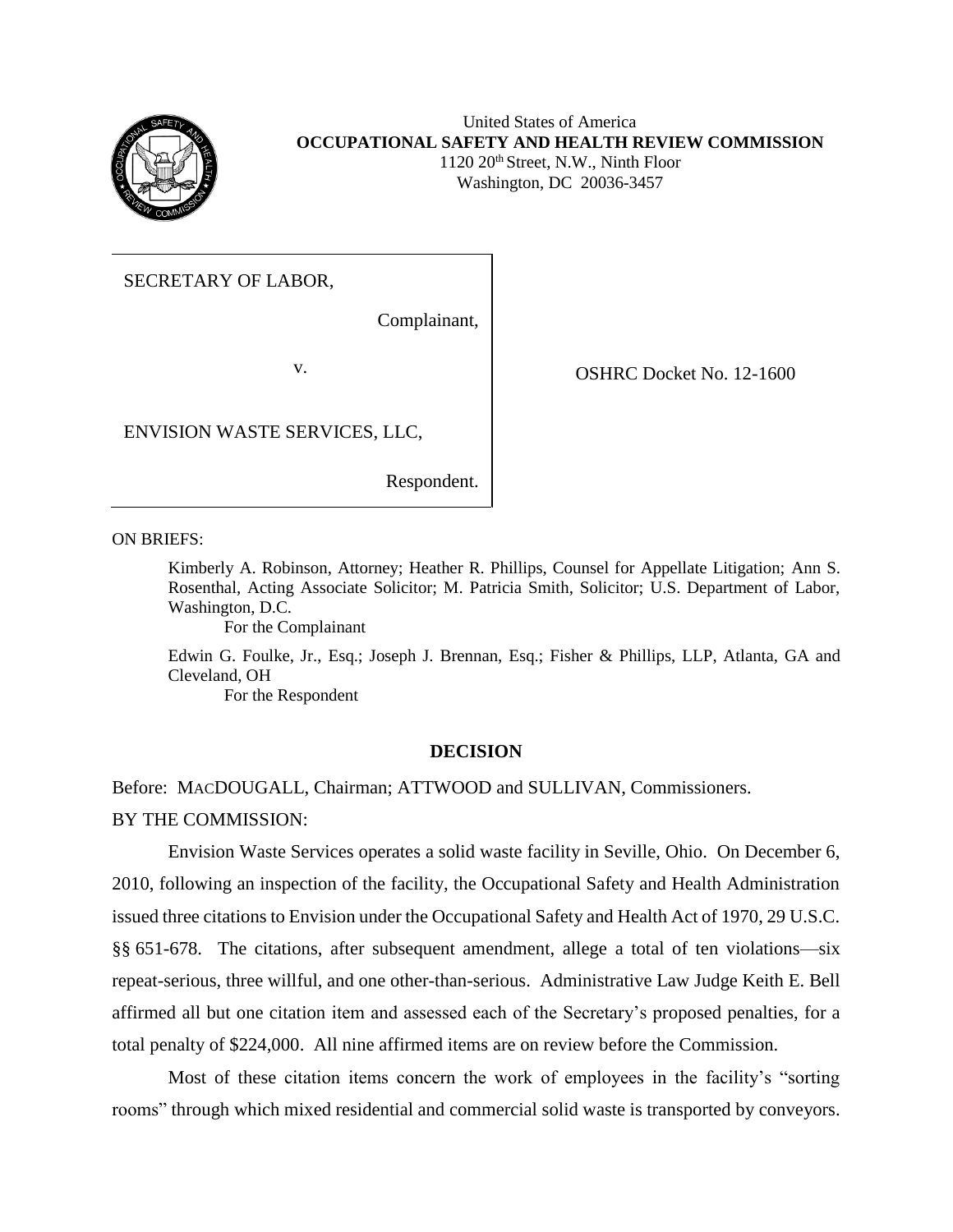These employees, referred to as "sorters," remove recyclable materials from the waste as it is conveyed through the rooms. At issue is whether Envision provided sorters with adequate protection for eyes and hands (Citation 1, Item 1b and Citation 2, Item 1) and various types of training (Citation 1, Items 1a, 2, 3b, 3c, and 5). Also at issue is Envision's alleged failure to make the company's hazard exposure control plan accessible to employees (Citation 1, Item 3a) and to provide respirator information to employees who voluntarily wear dust masks (Citation 3, Item 1).

For the reasons that follow, we affirm Citation 1, Items 1b, 2, 3b, 3c, 5 and Citation 3, Item 1; recharacterize Citation 1, Items 2 and 5 from willful to serious; and vacate Citation 1, Items 1a and 3a, and Citation 2, Item 1. We assess penalties totaling \$15,000.

# **I. Repeat-Serious Citation 1, Item 1b—Providing appropriate personal protective equipment (puncture-resistant gloves)**

Citation 1, Item 1b pertains to the personal protective equipment (PPE) that sorters wear to protect their hands while separating recyclable materials from mixed waste. As waste travels through each sorting room on conveyors, sorters remove metal items, mixed papers, cardboard, and newspapers, and they deposit these recyclables down chutes or into bins. After the recyclables are removed, the remaining waste includes "all kinds of things" such as glass, clothing, waste from restaurants, and medical waste, including vials of blood, intravenous tubing that still contains blood, used gauze patches, surgical scissors, and used needles.

The Secretary alleges that because sorters come into contact with used needles when sorting mixed waste, the bloodborne pathogens (BBP) standard—specifically 29 C.F.R. § 1910.1030(d)(3)(i)—requires Envision to provide these employees with puncture-resistant gloves. This provision states that "[w]hen there is occupational exposure, the employer shall provide, at no cost to the employee, appropriate [PPE] such as, but not limited to, gloves . . . ." Envision does not dispute that its sorters are subject to an "occupational exposure" when sorting mixed waste, but claims that the company adequately addresses this exposure by requiring employees to comply with certain work practices—which Envision concedes fail to completely eliminate the occupational exposure—and providing them with cut-resistant (but not punctureresistant) gloves.<sup>1</sup> See 29 C.F.R. § 1910.1030(d)(3) (requiring that "[e]ngineering and work

l

 $<sup>1</sup>$  The work practices Envision instructs its employees to follow consist of two policies. The first</sup> is known as the "off-the-top" policy, which requires that sorters remove recyclables that are within arm's length from the top or sides of the waste piled on the conveyor. The second is known as the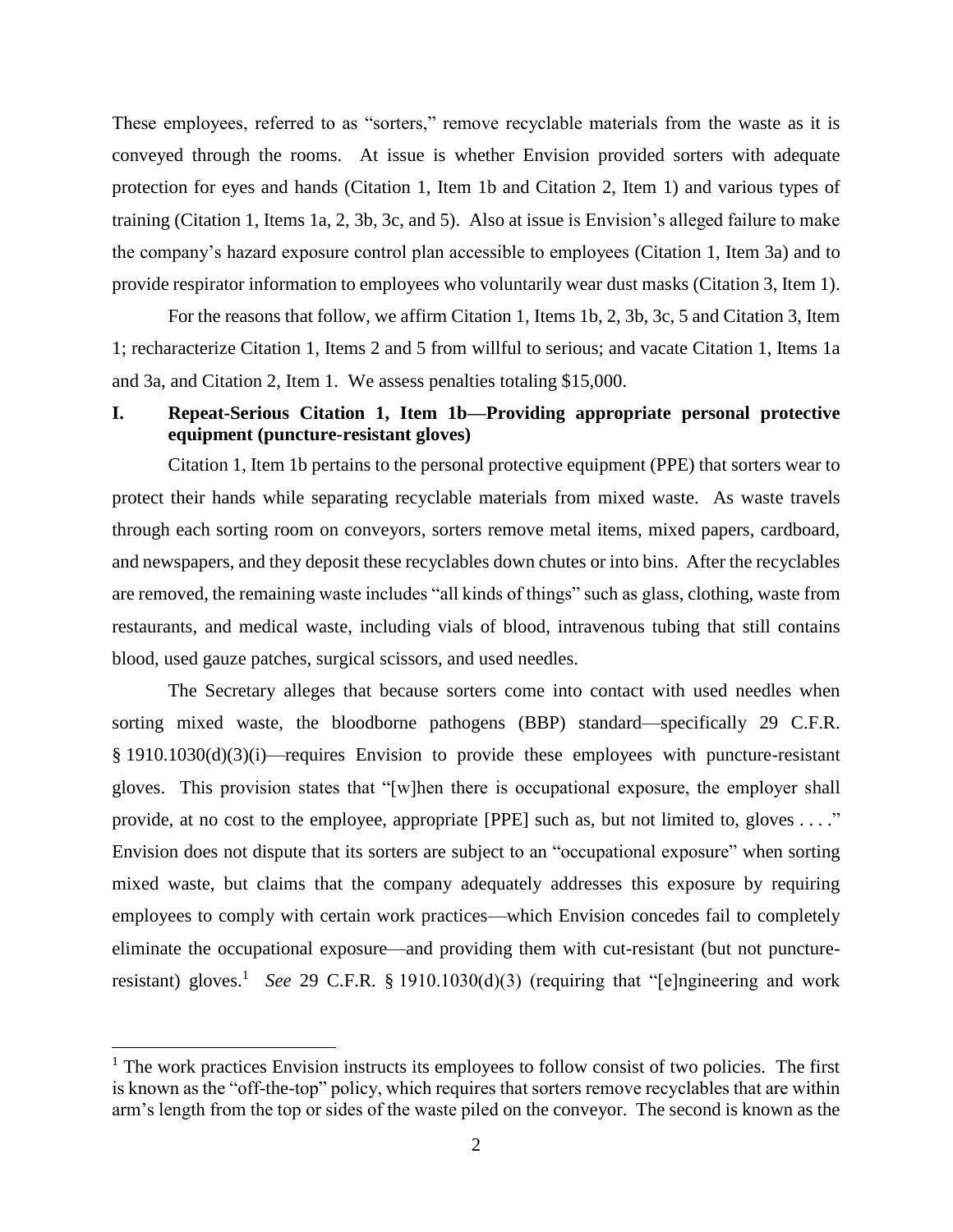practice controls . . . be used to eliminate or minimize employee exposure," but if "occupational exposure remains," then PPE must be used).

The judge agreed with the Secretary, finding that sorters are exposed to medical waste, including used needles, but are not adequately protected from this exposure because the gloves Envision provides are not puncture-resistant. On review, Envision argues that because the cited provision is a performance standard, it is part of the Secretary's prima facie burden to prove "the feasibility and utility" of puncture-resistant gloves. Envision further contends that the Secretary has failed to meet this burden. We disagree.

Regarding the Secretary's burden of proof, Envision relies on a Sixth Circuit decision in which the court recognized "the principle that where a standard imposes a duty *without specifying the means of compliance*, the Secretary has the burden of establishing the existence of a specific and technologically feasible means of compliance as an element of his showing that a violation has occurred." <sup>2</sup> *Diebold, Inc. v. F. Ray Marshall*, 585 F.2d 1327, 1333 (6th Cir. 1978) (emphasis added). The Secretary, however, is not required to prove feasibility where the cited standard "states the hazard to be protected against and the performance criterion by which the adequacy of the employer's abatement must be judged"; that is, where " 'the performance required by the standard is clear enough.' " *See Hughes Bros.*, 6 BNA OSHC 1830, 1835 (No. 12523, 1978) (contrasting circumstances, which involved citation under 29 C.F.R. § 1910.212(a)(3)(ii), to prior case in which Commission required Secretary to prove feasibility with respect to PPE standard that required "unspecified [PPE] against unspecified hazards"); *Consol. Aluminum Corp.*, 9 BNA OSHC 1144, 1156-57 (No. 77-1091, 1980) (extending rationale in *Hughes* to citation alleging violation of § 1910.212(a)(1) and concluding that Secretary did not bear burden of proving feasibility, because standard "states the hazards to be protected against and the performance required with sufficient clarity, particularly when read in the context of [§] 1910.212 as a whole").

 $\overline{a}$ 

<sup>&</sup>quot;hands-off" policy, which requires that sorters not touch medical waste (including needles), chemicals, and other dangerous debris as it passes by on the conveyor.

<sup>&</sup>lt;sup>2</sup> Envision's waste facility, as well as its corporate offices, are located in the Sixth Circuit. Pursuant to the Act, either the Secretary or an employer may appeal a Commission decision to "any United States court of appeals for the circuit in which the violation is alleged to have occurred or where the employer has its principal office . . . ." *See* 29 U.S.C. § 660(a), (b). Where it is probable that a decision will be appealed to a certain circuit, the Commission generally applies the law of that circuit. *Kerns Bros. Tree Serv.*, 18 BNA OSHC 2064, 2067 (No. 96-1719, 2000).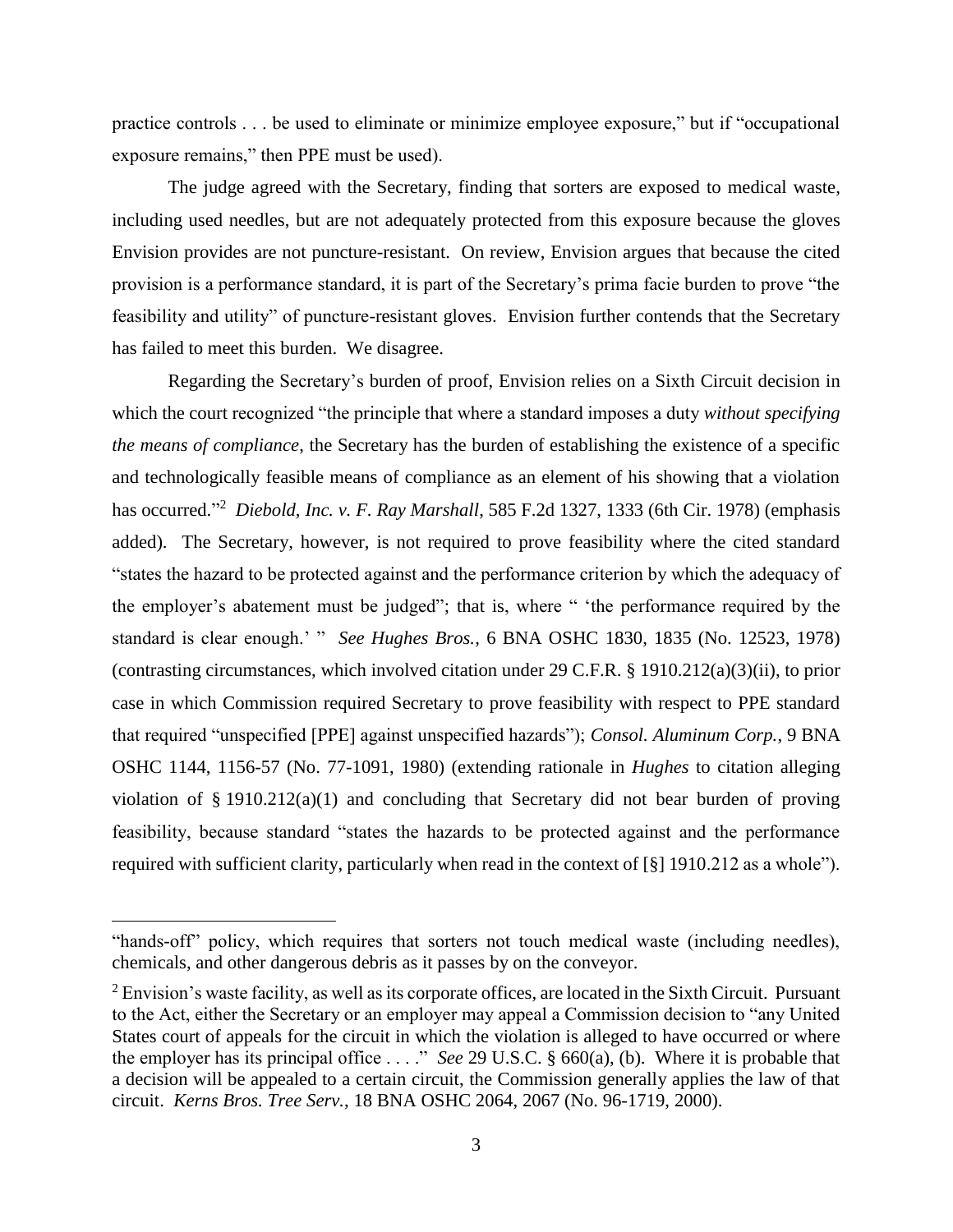Although the provision cited here,  $\S 1910.1030(d)(3)(i)$ , is performance-oriented in that it does not mandate particular PPE in all circumstances, it does set out a non-exclusive list of examples of acceptable PPE and specifies criteria that must be met. Occupational Exposure to Bloodborne Pathogens, 56 Fed. Reg. 64,004, 64,126-27 (Dec. 6, 1991) (final rule) (describing performance-oriented nature of standard). Indeed, the provision explicitly states that PPE, such as "gloves," is " 'appropriate' only if it does not permit blood or other potentially infectious materials to pass through to or reach the employee's . . . skin . . . under normal conditions of use and for the duration of time which the protective equipment will be used." 29 C.F.R.  $\S$  1910.1030(d)(3)(i). Therefore, under Commission precedent, the Secretary need not demonstrate the feasibility of puncture-resistant gloves to establish a violation of  $\S$  1910.1030(d)(3)(i) in this case.

As the cases cited by the Secretary on review instruct, the pertinent inquiry is "whether a reasonable person, examining the generalized standard in light of a particular set of circumstances, can determine what is required, or if the particular employer was actually aware of the existence of a hazard and of a means by which to abate it." *W.G. Fairfield Co. v. OSHRC*, 285 F.3d 499, 505 (6th Cir. 2002) (internal quotation marks omitted; citing *R & R Builders, Inc.*, 15 BNA OSHC 1383, 1387 (No. 88-0282, 1991)); *Siemens Energy & Automation, Inc.*, 20 BNA OSHC 2196, 2198 (No. 00-1052, 2005) ("[A] broad, performance-oriented standard . . . may be given meaning in particular situations by reference to objective criteria, including the knowledge of reasonable persons familiar with the industry."); *see, e.g.*, *Thomas Indus. Coatings, Inc.*, 21 BNA OSHC 2283, 2287-88 (No. 97-1073, 2007) (citing to *Siemens* and *W.G. Fairfield*, and holding that "[b]ecause performance standards, such as [the requirement for adequate hand-washing facilities], do not identify specific obligations, they are interpreted in light of what is reasonable"); *Cent. Fla. Equip. Rentals, Inc.*, 25 BNA OSHC 2147, 2151 (No. 08-1656, 2016) (citing to *Siemens* and *Thomas*, and holding that standard regarding safe movement of equipment on access roadways and grades was performance standard and, therefore, must be "interpreted in light of what is reasonable").

We conclude that a reasonable person examining § 1910.1030(d)(3)(i) can determine that puncture-resistant gloves are "what is required." *W.G. Fairfield Co.*, 285 F.3d at 505. The record shows that Envision was aware its work practice controls did not eliminate exposure to the hazard posed by used needles. Specifically, even with these controls in place, needles sometimes "stick[] up on the [conveyor] belt" but are hidden from view underneath other garbage, exposing sorters to needle-sticks during the sorting process. Indeed, Envision's safety manager conceded that he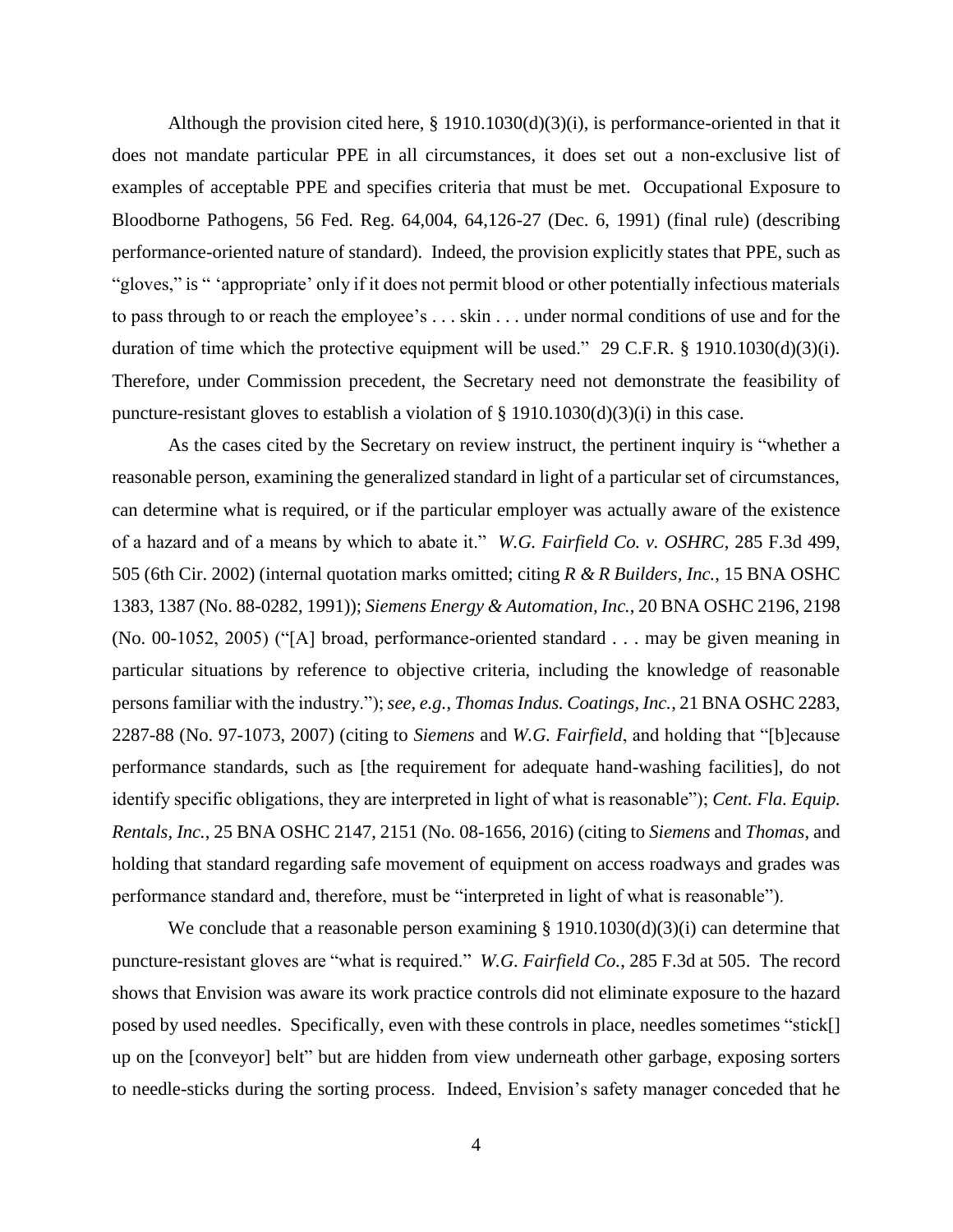was informed needle-sticks had, in fact, occurred. Also, Envision knew the gloves it provided to employees, while made of Kevlar and cut-resistant, did not act as a protective barrier against needle-sticks, as the sorting room supervisor told the safety manager on multiple occasions that the gloves did not provide adequate protection, and the safety manager himself was aware that the gloves were not puncture-resistant. Finally, to the extent Envision's safety manager claims to have been unaware that puncture-resistant gloves are available for purchase on the market, testimony from the OSHA compliance officer shows that such gloves were, indeed, easily obtainable at the time of the inspection. In short, Envision understood that the conditions to which its sorters were exposed necessitated the use of puncture-resistant gloves; further, a reasonable person could have determined that they were available and provided them to the exposed employees.

Therefore, we conclude the Secretary has established that puncture-resistant gloves were required under § 1910.1030(d)(3)(i). Given that Envision concedes it failed to provide such gloves to its sorters and no other element of the Secretary's burden of proof is in dispute, we affirm the violation. As the characterization of this item has not been challenged, we affirm the violation as repeat-serious.

## **II. Willful Citation 2, Item 1—Eye protection for employees wearing prescription lenses**

Citation 2, Item 1 pertains to Envision's practice of not requiring protective eyewear for sorters who wear prescription lenses while working. The Secretary alleges that this practice violates 29 C.F.R. § 1910.133(a)(3), which requires an employer to "ensure that each affected employee who wears prescription lenses while engaged in operations that involve eye hazards wears eye protection that incorporates the prescription in its design, or wears eye protection that can be worn over the prescription lenses without disturbing the proper position of the prescription lenses or the protective lenses." 29 C.F.R. § 1910.133(a)(3). Envision does not dispute that it permitted sorters to wear non-safety-grade prescription glasses in lieu of safety glasses. In addition, the CO observed during her inspection of one of the sorting rooms that sorters who wore prescription glasses were not using eye protection compliant with  $\S$  1910.133(a)(3).

Based on these facts, the judge affirmed the violation, but he did so without addressing Envision's argument—raised again on review—that the Secretary failed to establish § 1910.133(a)(3)'s applicability. Specifically, Envision claims the record does not show that, at the time of the inspection, the company knew of—or a reasonable person would have recognized a hazard requiring the use of protective eyewear. We agree with Envision that the Secretary has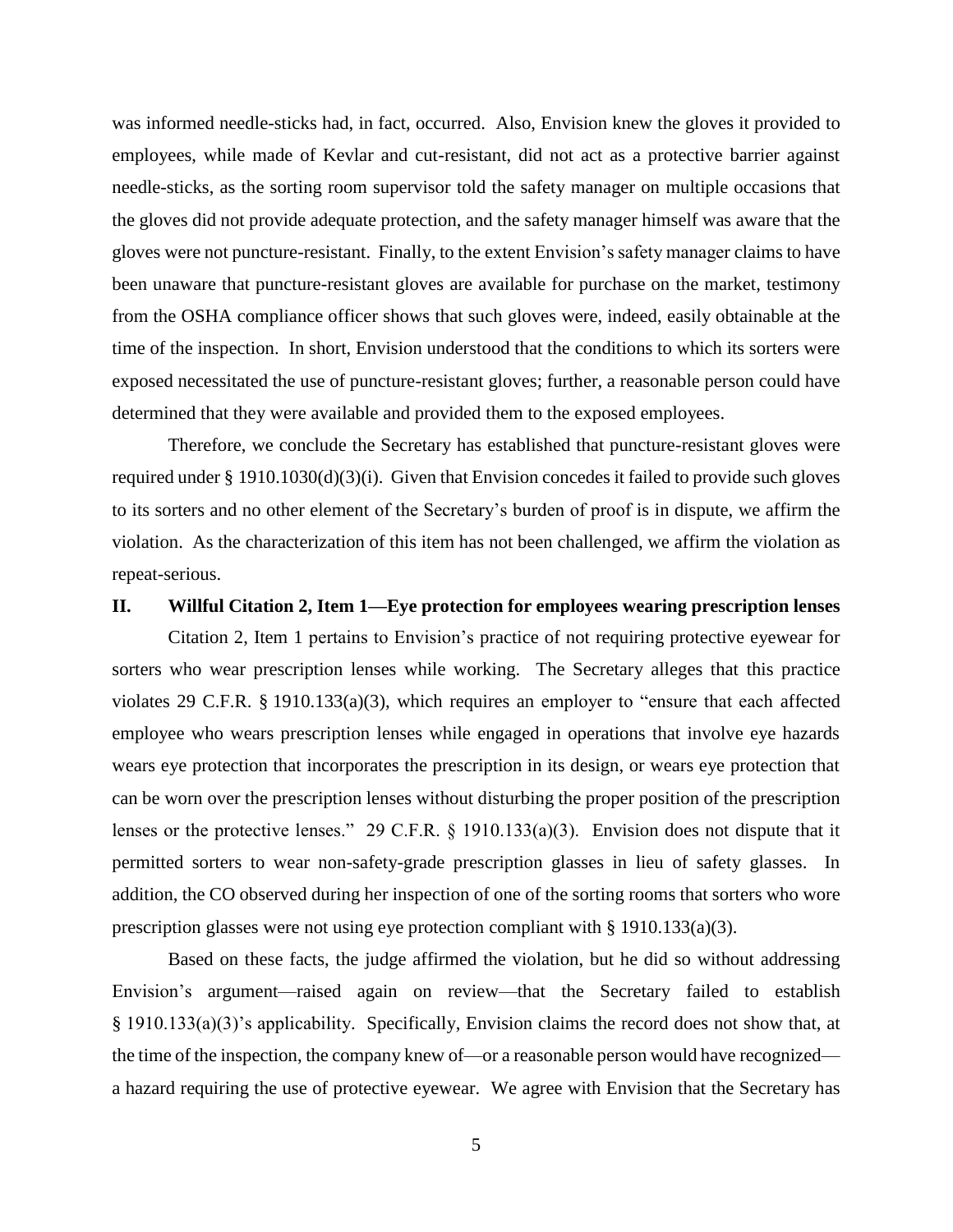failed to establish the company had actual knowledge of a hazard requiring the use of eye protection. 3 *Wal-Mart Distrib. Ctr. No. 6016*, 25 BNA OSHC 1396, 1400-01 (No. 08-1292, 2015) ("[t]o establish the applicability of a PPE standard that, by its terms, applies only where a hazard is present," Secretary must demonstrate that "there is a significant risk of harm and that the employer had actual knowledge of a need for protective equipment, or that a reasonable person familiar with the circumstances surrounding the hazardous condition, including any facts unique to the particular industry, would recognize a hazard requiring the use of PPE"), *aff'd in part and vacated in part on other grounds*, 819 F.3d 200 (5th Cir. 2016). 4

As with the provision at issue in *Wal-Mart*<sup>5</sup>, the provision cited here applies only when employees are exposed to "eye hazards." 29 C.F.R. § 1910.133(a)(3). The Secretary maintains that Envision knew sorters could be exposed to eye hazards from chemical splashes or flying debris. We find insufficient evidence of such exposure.

As to chemical splashes, the evidence is limited. Although certain company hazardous communication (HazCom) documents, which were highlighted by the Secretary, show chemicals come through the sorting room, nothing in the record shows that these chemicals have the potential to splash into the sorters' eyes during the sorting process. The CO merely speculated that there "could be a chemical splash, if a container should open up on the line" and spill when the sorter

 $\overline{a}$ 

<sup>&</sup>lt;sup>3</sup> While the Secretary relies exclusively on Envision's "actual knowledge" as the basis for proving applicability and does not claim that "a reasonable person familiar with the circumstances surrounding the hazardous condition, including any facts unique to the particular industry, would recognize a hazard requiring the use of PPE," *Wal-Mart*, 25 BNA OSHC at 1400-01, there is no evidence in the record showing that eye protection, under the circumstances here, is generally used in Envision's industry. *Id.* at 1401-02 (" 'Commission precedent also holds that evidence of industry custom and practice will aid in determining whether a reasonable person familiar with the circumstances would perceive a hazard, though it is not necessarily determinative.' " (citation omitted)). Nor is there sufficient evidence to show that "a reasonable person" aware of conditions in the sorting room would have known of an eye hazard requiring use of eye protection.

<sup>4</sup> Chairman MacDougall noted in *Wal-Mart* that she would not limit, as part of the Secretary's burden, the reasonably prudent employer test to the element of applicability. In her opinion, when assessing an alleged violation of a PPE standard, which does not presume a hazard, the reasonably prudent employer test applies to the entire analysis of the Secretary's burden. *Wal-Mart*, 25 BNA OSHC at 1400 n.9.

<sup>&</sup>lt;sup>5</sup> That provision, paragraph (a)(1) of the same section at issue here, requires "[t]he employer [to] ensure that each affected employee uses appropriate eye or face protection when exposed to eye or face hazards . . . ." 29 C.F.R. § 1910.133(a)(1).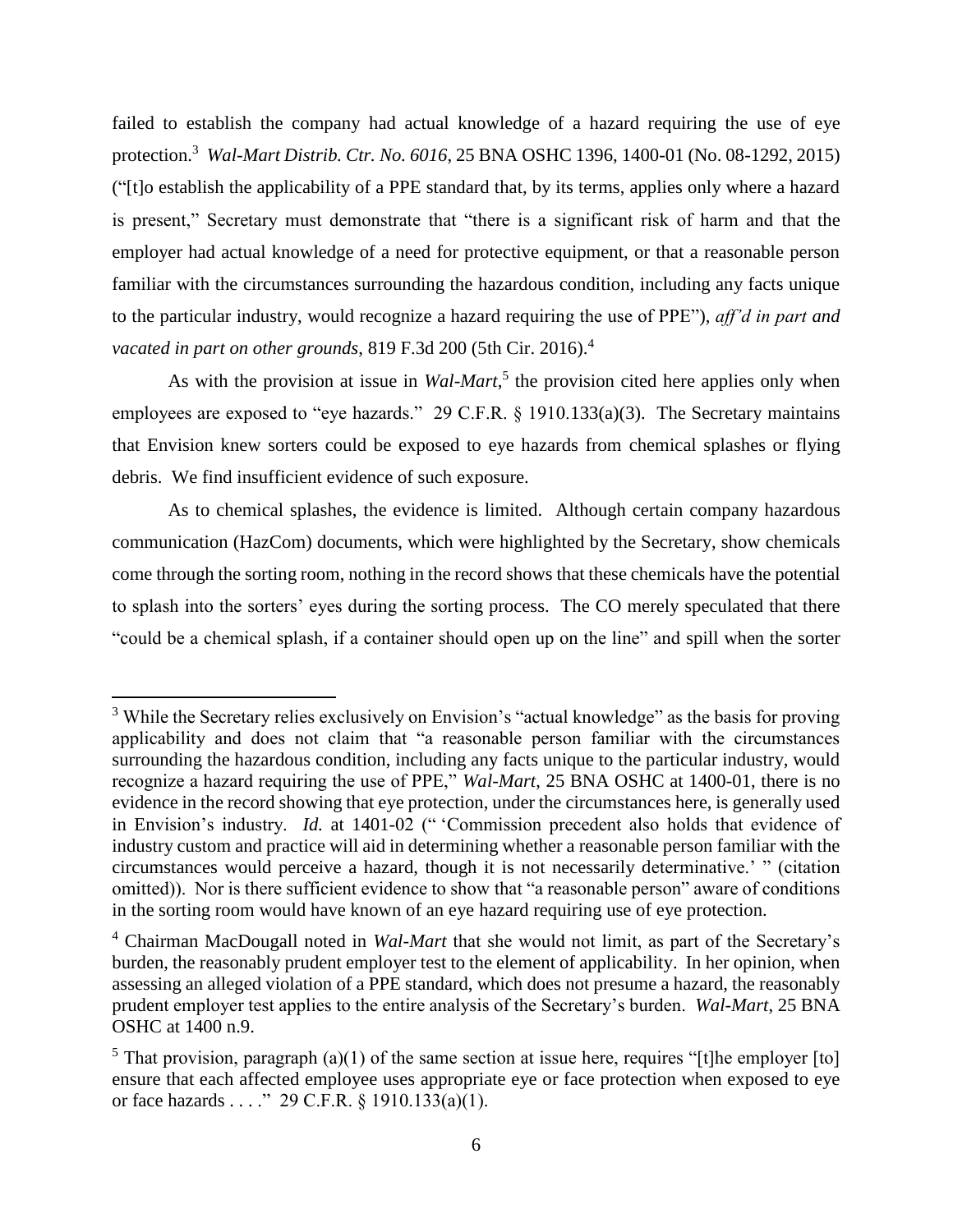pulls a bundle from the conveyor, or "if . . . an aerosol can [that] could compress and explode" comes through the sorting room. There is no evidence that the CO actually observed specific conditions that could result in splashing chemicals or that an eye injury had, in fact, ever resulted from such splashes at Envision's facility.

As to flying debris, neither the nature of such a hazard nor the risk of injury is apparent from the record. Indeed, there is only one recorded eye injury that occurred in the sorting rooms between 2009 and 2012: a sorter was injured in 2009 when a "[p]article" entered his right eye.<sup>6</sup> Neither party, however, has provided a methodology for assessing the risk of injury, and we cannot determine an injury rate ourselves based on this one recorded injury; the record does not even show how many employees worked in the sorting room during this period.<sup>7</sup> Wal-Mart, 25 BNA OSHC at 1402-04 (vacating § 1910.133(a)(1) item because evidence was insufficient to show that employer had actual knowledge, or reasonably prudent person would have known, of hazard requiring eye/face protection, where Secretary established "existence of only three pertinent incidents" over two-year period in workforce of 60 order fillers, and neither party, including Secretary who had burden of proof on issue, "provided expert or other relevant evidence describing accepted injury rate methodologies").

The Secretary also claims that the safety manager had knowledge of an eye hazard, given that a November 2010 hazard assessment he conducted states that sorting poses a medium risk level of "[s]mall flying debris" coming into contact with employees' eyes. The safety manager's testimony, however, shows that his assessment of a medium risk level pertained to the sorters' potential exposure to "a little bit of dust." Based on this risk-level assessment, it is not clear the safety manager knew that such exposure would have constituted a "significant risk of harm" and,

 $\overline{a}$ 

 $6$  According to one former sorter, pulling recyclables from the line can cause broken glass to "fl[y] up in air." This witness also claimed that while working as a sorter, he once "got a piece of glass . . . with a chemical" in his eye even though he was wearing safety goggles at the time. The record does not show, however, that he ever told anyone at Envision about the injury. Also, the CO testified that sorters "could be" exposed to flying metal shards and that such exposure could result in a condition "called rust rings in their eyes." Nothing in the record, however, shows that the CO observed this during her inspection, and none of the employees testified that they had ever observed or were exposed to flying metal shards.

 $7$  According to the company's OSHA 300 logs, Envision has around 80 or 90 employees overall, and a supervisor for one of the sorting rooms testified that she supervised eight workers. It is not clear from the record, though, how many workers were in the two sorting rooms at any given time, let alone whether the number of workers was the same during all three work shifts.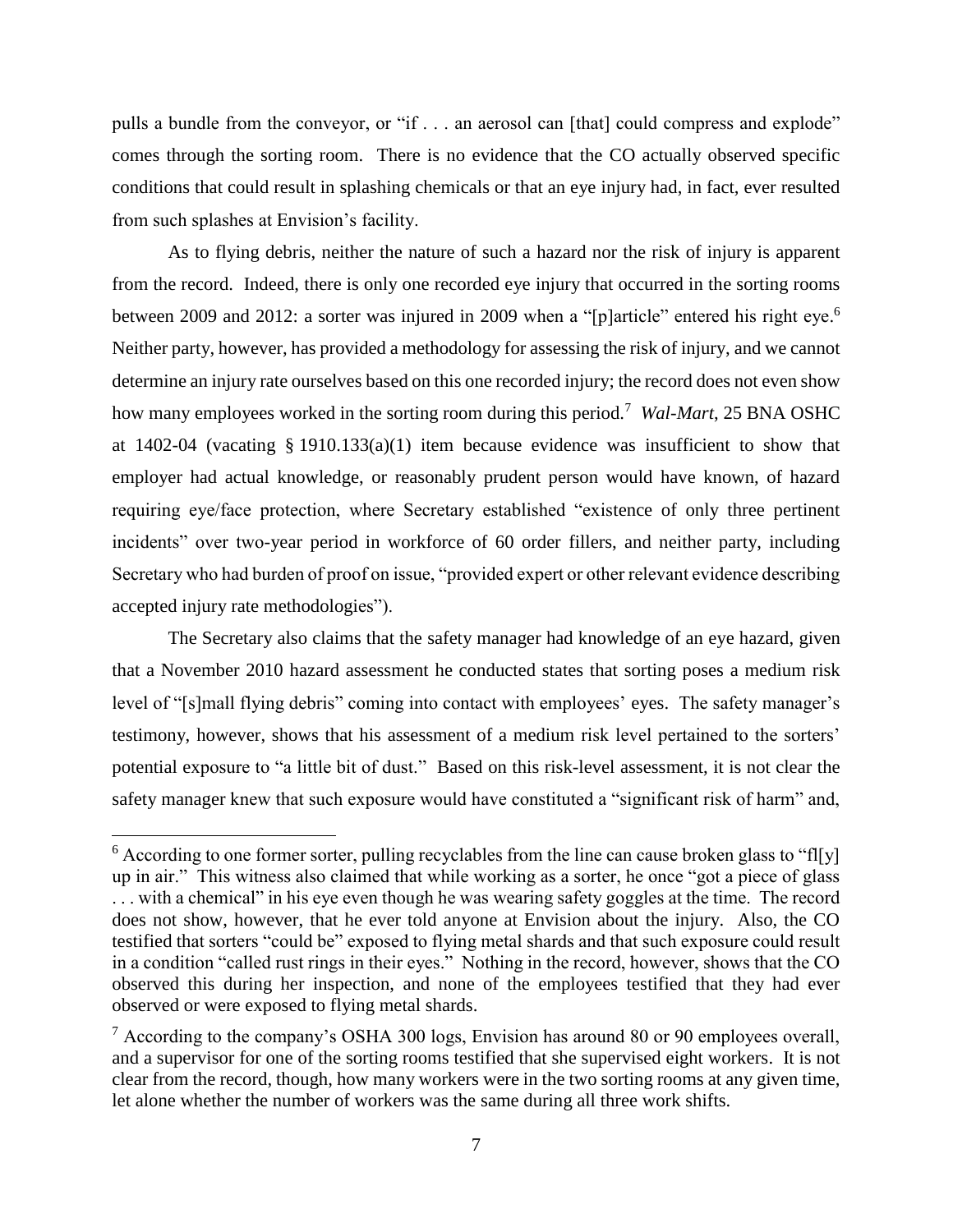therefore, was a hazard under the standard, particularly since his assessment lacked specific information concerning the severity of potential harm and the likelihood of occurrence.<sup>8</sup> *Id.* at 1400-01; *see Weirton Steel Corp.*, 20 BNA OSHC 1255, 1259 (No. 98-0701, 2003) ("Whether there exists a significant risk depends on both the severity of the potential harm and the likelihood of its occurrence  $\dots$ .").

Finally, the Secretary claims that Envision's safety policies show the company knew sorters could be exposed to hazards requiring the use of eye protection. Envision's safety manual states generally when eye protection is required, but it does not identify which jobs at the facility require the use of eye protection.<sup>9</sup> A written safety policy specific to the sorters contains more detail: "Appropriate safety glasses or prescription glasses must be worn at all times in all areas of the plant, tipping floor, transfer floor and sorting rooms. Employees wearing prescription glasses should wear safety straps." As Envision correctly points out, however, this safety policy alone cannot be used to establish the employer's knowledge of an alleged hazard. *Gen. Motors Corp., GM Parts Div.*, 11 BNA OSHC 2062, 2066 (No. 78-1443, 1984) (consolidated) ("An employer's safety recommendations do not establish that such precautions were necessary in order to comply with a standard."), *aff'd*, 764 F.2d 32 (1st Cir. 1985). Moreover, nothing in this safety policy shows that it is intended to comply with the requirements of § 1910.133(a)(3). Thus, neither policy supports a finding that the company knew sorters were exposed to hazards that require the use of

<sup>&</sup>lt;sup>8</sup> The Secretary also relies on testimony from the CO that the safety manager admitted to her that allowing sorters to wear only prescription glasses was a hazardous practice. It is not clear from the CO's testimony, however, whether the safety manager recognized that the conditions in the sorting room exposed the sorters to the types of hazards that would have been covered by § 1910.133(a)(3).

<sup>&</sup>lt;sup>9</sup> Envision's safety manual states that "[s]afety goggles, glasses and face shields shall correspond to the degree of hazard, i.e., chemical splashes, welding flashes, impact hazard, dust, etc." The manual also includes the following eye protection requirements:

<sup>1.</sup> Where there is a danger of flying particles or corrosive materials, employees must wear protective goggles and/or face shields provided [or approved] by Envision . . . .

<sup>2.</sup> Employees are required to wear safety glasses at all times in areas where there is a risk of eye injuries such as punctures, contusions or burns.

<sup>3.</sup> Employees who need corrective lenses are required to wear only approved safety glasses, protective goggles, or other medically approved precautionary procedures when working in areas with harmful exposures, or risk of eye injury.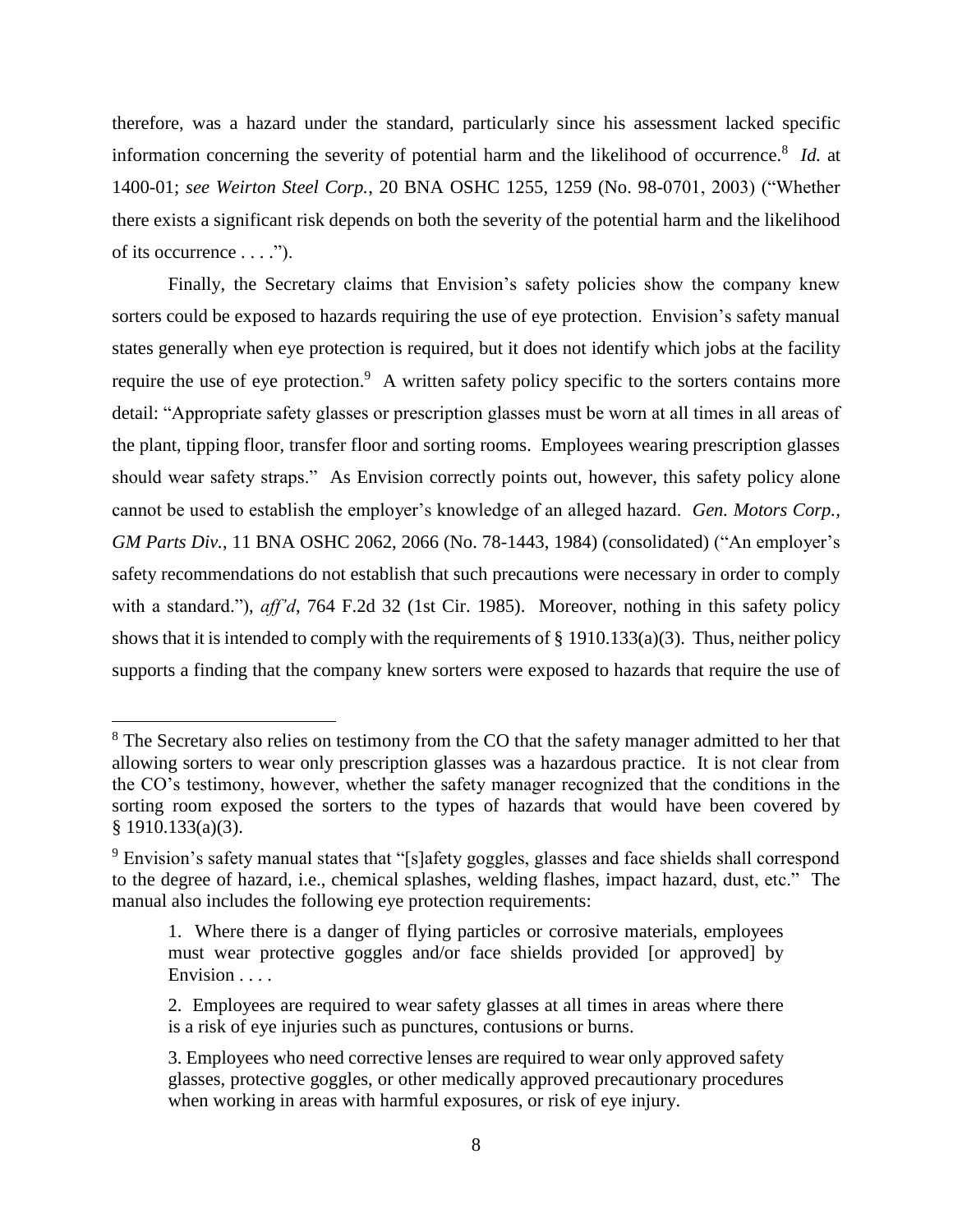eye protection under § 1910.133(a)(3). *See id.* ("If employers are not to be dissuaded from taking precautions beyond the minimum regulatory requirements, they must be able to do so free from concern that their efforts will be relied on to establish their knowledge of an alleged hazard."). Accordingly, we conclude that the Secretary has failed to establish Envision had actual knowledge of a hazard requiring the use of eye protection under § 1910.133(a)(3) and therefore, has not shown that the provision applies. We therefore vacate Citation 2, Item 1.

## **III. Repeat-Serious Citation 1, Item 1a—PPE training**

Citation 1, Item 1a alleges that Envision violated 29 C.F.R. § 1910.132(f)(1) because it "did not train new employees who are required to use [PPE]." This provision requires an employer to train "each employee who is required by this section to use PPE," and it specifies that the employees must "be trained to know . . . (i) When PPE is necessary; (ii) What PPE is necessary; (iii) How to properly don, doff, adjust, and wear PPE; (iv) The limitations of the PPE; and, (v) The proper care, maintenance, useful life and disposal of the PPE." In affirming the violation, the judge found that the safety manager had "provided PPE training to new employees upon initial hire," but he nonetheless concluded that Envision failed to comply with § 1910.132(f)(1). According to the judge, the eye protection training Envision provided was inadequate because employees were instructed that they could wear prescription glasses in lieu of safety glasses.

On review, Envision argues that the judge improperly amended the pleadings sua sponte to add an "inadequate training" theory, which the Secretary never pleaded, and that this amendment caused "considerable prejudice towards Envision['s] ability to adequately prepare and defend its case." The Secretary maintains that the judge did, in fact, find that training "never" occurred with respect to "use of proper equipment for eye protection"; therefore, he made no amendment to the pleadings. Contrary to the Secretary's characterization of the judge's decision, the judge explicitly found that training was given, but he affirmed the violation because the training was deficient. Thus, the effect of the judge's decision was to sua sponte amend the pleadings. *Cf. NORDAM Grp.*, 19 BNA OSHC 1413, 1414-15 (No. 99-0954, 2001) (where citation alleged violation of § 1910.133(a)(1) based on employer not *providing* eye protection, but judge instead based affirmance on employer not *ensuring* that employees wore eye protection, Commission amended pleadings—following Secretary's motion—to conform to judge's legal theory because Respondent " 'squarely recognized' that it was trying the issue of whether it *ensured* that employees used eye protection" (emphasis added)), *aff'd*, 37 F. App'x 959 (10th Cir. 2002).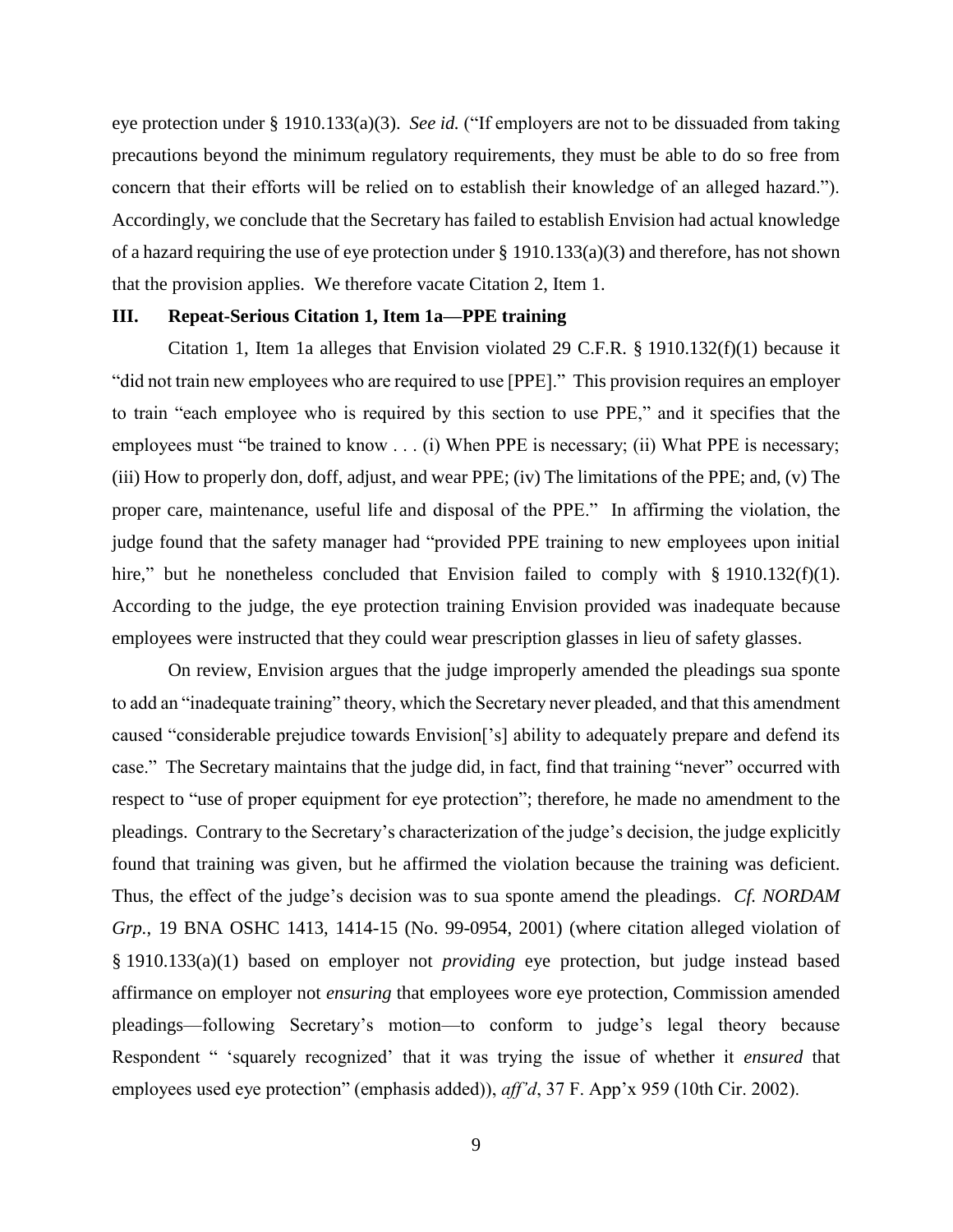Nonetheless, there was nothing improper about the judge's sua sponte amendment because this unpleaded issue was tried by consent of the parties. Under Federal Rule of Civil Procedure 15(b)(2), "[w]hen issues not raised by the pleadings are tried by express or implied consent of the parties, they shall be treated in all respects as if they had been raised in the pleadings." Trial by consent exists "only when the parties knew, that is, squarely recognized, that they were trying an unpleaded issue." *See McWilliams Forge Co.*, 11 BNA OSHC 2128, 2129-30 (No. 80-5868, 1984) (internal footnote omitted). Here, the parties included arguments concerning the adequacy of PPE training in their post-hearing briefs to the judge; this shows that they both "squarely recognized" that the adequacy of training was at issue. In addition, the factual matter on which the judge based his finding of noncompliance—that employees were improperly instructed on what eyewear to use in the sorting room—was thoroughly litigated by the parties with respect to the protective eyewear violation (Citation 2, Item 1, discussed *supra*). Since the parties consented to try this issue, it is treated "as if [it] had been raised in the pleadings." FED. R. CIV. P.  $15(b)(2)$  ("A party may move at any time, even after judgment—to amend the pleadings to conform them to the evidence and to raise an unpleaded issue[,] [b]ut failure to amend does not affect the result of the trial of that issue."). Further, because there is nothing to suggest that Envision did not have a fair opportunity to defend or that it could have introduced additional evidence if the case were retried, there is no basis for its claim of prejudice. 10 *See NORDAM Grp.*, 19 BNA OSHC at 1415.

We vacate Citation 1, Item 1a, however, on its merits. As discussed above, the Secretary has failed to establish Envision's knowledge of an eye hazard requiring the use of PPE under § 1910.133(a)(3) (Citation 2, Item 1). That failure of evidence also requires that we vacate this item—a training violation alleged under § 1910.132(f)(1)—because the judge's finding of inadequate training was based exclusively on Envision providing improper instruction concerning the use of prescription glasses as eye protection. Since the Secretary has not established that Envision knew of an eye hazard requiring use of PPE under  $\S$  1910.133(a)(3), he cannot establish

 $10$  Because Chairman MacDougall agrees with her colleagues to vacate this item on its merits, she finds it unnecessary to resolve the issue of whether the judge's sua sponte amendment was proper. However, she notes that it is at least concerning that the judge failed to address whether the issue was tried by consent of the parties. If this issue was outcome determinative, Chairman MacDougall would deem a remand to the judge appropriate in order for him to consider whether the unpleaded issue was tried by implied consent.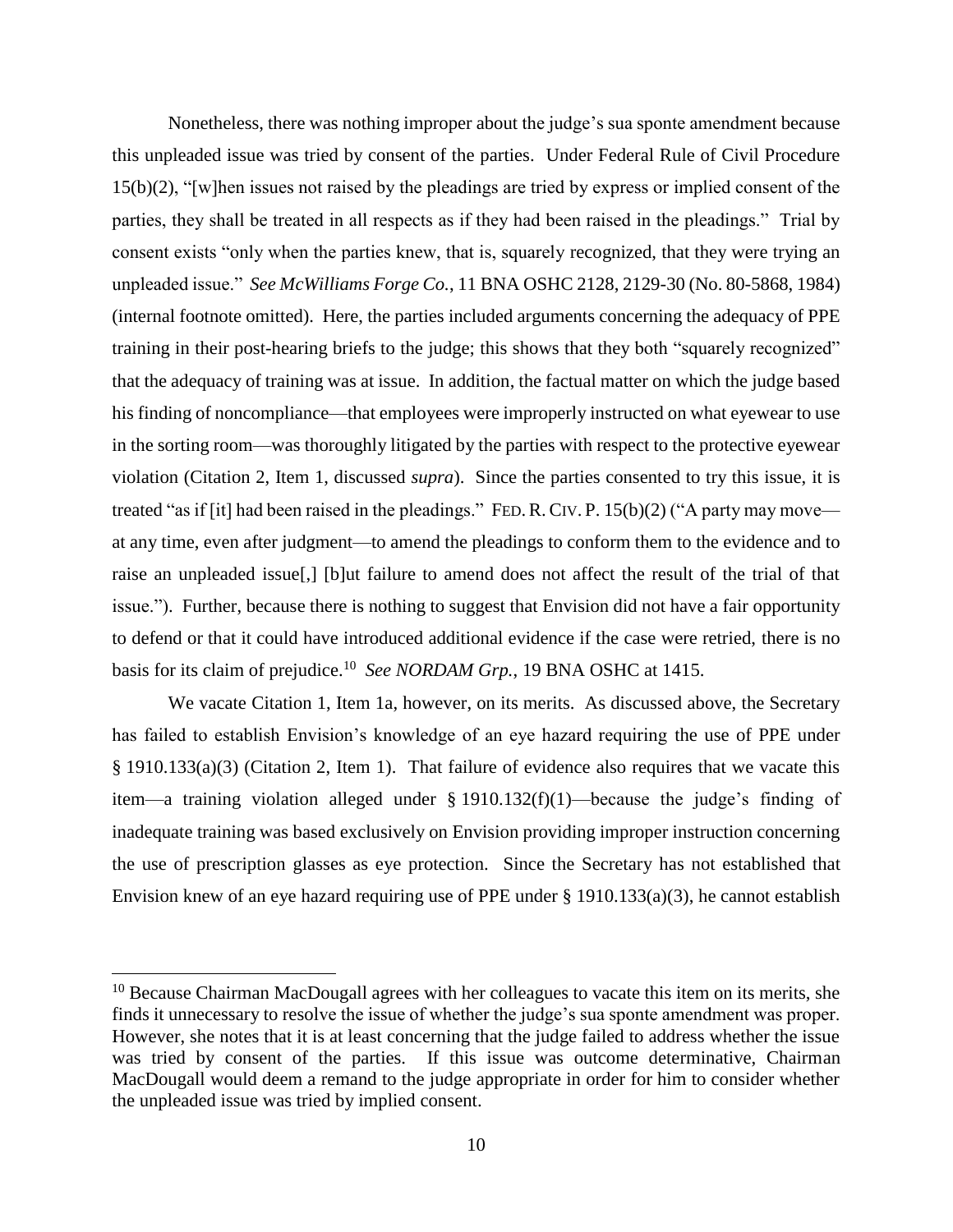that Envision should have known that its training under  $\S$  1910.132(f)(1) required instruction to wear eye protection compliant with § 1910.133(a)(3).

# **IV. Willful Citation 1, Item 2 (Fire extinguisher training); Repeat-Serious Citation 1, Items 3b and 3c (BBP training); and Willful Citation 1, Item 5 (HazCom training)**

In Citation 1, Items 2 and 5, the Secretary alleges that Envision failed to provide portable fire extinguisher training "annually," in violation of 29 C.F.R. § 1910.157(g)(2);<sup>11</sup> BBP program training both "annually" and "[a]t the [employees'] time of initial assignment," in violation of 29 C.F.R. § 1910.1030(g)(2)(ii);<sup>12</sup> and HazCom program training "at the time of [the employees'] initial assignment," in violation of 29 C.F.R. § 1910.1200(h)(1).<sup>13</sup> The judge affirmed all four

(B) *At least annually thereafter*.

 $\overline{a}$ 

29 C.F.R. § 1910.1030(g)(2)(ii) (emphasis added).

<sup>13</sup> Citation 1, Item 5 alleges that Envision, in violation of § 1910.1200(h)(1), failed to train employees at the time of their initial assignment "on the hazardous chemicals such as household chemicals and industrial chemicals that include used motor oil, organics and engineered fuel fractions that come through on the sorting line." This provision requires as follows:

(h) *Employee information and training.* (1) Employers shall provide employees with effective information and training on hazardous chemicals in their work area at the time of their initial assignment, and whenever a new chemical hazard the employees have not previously been trained about is introduced into their work area. Information and training may be designed to cover categories of hazards (e.g.,

<sup>&</sup>lt;sup>11</sup> Section 1910.157(g)(2) requires the employer to "provide the education required in paragraph  $(g)(1)$  of this section upon initial employment and at least annually thereafter"; paragraph  $(g)(1)$ , in turn, states that "[w]here the employer has provided portable fire extinguishers for employee use in the workplace, the employer shall also provide an educational program to familiarize employees with the general principles of fire extinguisher use and the hazards involved with incipient stage fire fighting." 29 C.F.R. § 1910.157(g).

 $12$  Citation 1, Item 3b alleges a failure to provide training at the time of initial assignment and Citation 1, Item 3c alleges a failure to provide annual training, in violation of  $§$  1910.1030(g)(2)(ii)(A) and (B), respectively. This provision requires as follows:

<sup>(2)</sup> *Information and Training.* (i) The employer shall train each employee with occupational exposure in accordance with the requirements of this section. Such training must be provided at no cost to the employee and during working hours. The employer shall institute a training program and ensure employee participation in the program.

<sup>(</sup>ii) Training shall be provided as follows:

<sup>(</sup>A) *At the time of initial assignment* to tasks where occupational exposure may take place;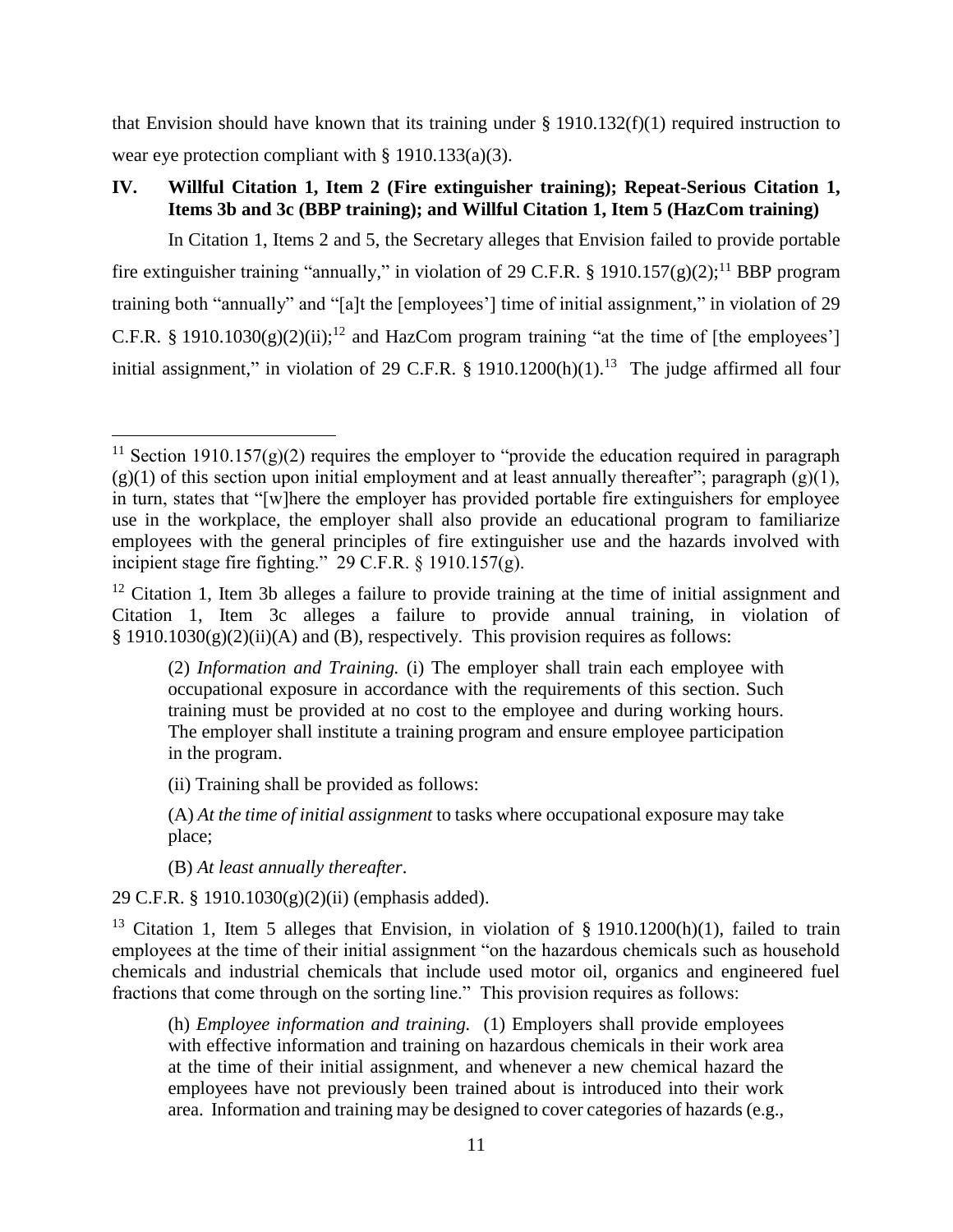violations based on training failures that he found occurred in 2011. He characterized Items 2 and 5 as willful, and Items 3b and 3c as repeat-serious. The only element of these four violations that Envision disputes is its alleged noncompliance with the cited training provisions. For the reasons that follow, we find the Secretary has established noncompliance as to all four training items, but that the judge erred by characterizing two of the violations as willful.

## **A. Compliance**

Employees E1 and E2 work as sorters at Envision, and S1 is a supervisor in the sorting room. All three employees were interviewed by the CO, after which each employee signed a Statement of Interview ("SOI"). The CO drafted each SOI from handwritten notes she took during the interviews; the employee signed the SOI after the CO read the statement aloud and the employee was given an opportunity to make any corrections.<sup>14</sup> In their SOIs, which the Secretary questioned the employees about at the hearing, the employees identified the types of training they had, or had not, received from Envision in 2011: (1) E1's SOI states that she did not receive fire extinguisher, BBP, or HazCom training; (2) E2's SOI states that he did not receive BBP or HazCom training; and (3) S1's SOI states that she received fire extinguisher training and had seen

flammability, carcinogenicity) or specific chemicals. Chemical-specific information must always be available through labels and safety data sheets.

<sup>29</sup> C.F.R. § 1910.1200(h)(1).

<sup>&</sup>lt;sup>14</sup> On review, Envision argues that the judge erred in relying on the SOIs as corroborating evidence that the Secretary had established noncompliance with the cited training provisions when he had previously ruled that the SOIs were not admissible as prior out-of-court statements under Federal Rule of Evidence  $801(d)(1)(A)$ . As Envision points out, the judge expressly concluded that the SOIs were not "given under penalty of perjury at a trial, hearing, or other proceeding or in a deposition," and therefore they could only "be admitted into evidence for impeachment purposes"—in other words "not as substantive evidence." *See Rush v. Illinois Cent. R.R. Co.*, 399 F.3d 705, 720-22 (6th Cir. 2005) ("It is well-settled that where the contents of the writing used to refresh a witness's memory include prior statements of that witness that are inconsistent with the witness's present testimony, the prior statement may be introduced to impeach the witness."), *cert. denied*, 546 U.S. 1172 (2006). The Secretary responds that the judge's reliance on the SOIs as corroborating evidence was nonetheless appropriate, because they are admissions by a party opponent under Federal Rule of Evidence 801(d)(2)(D). The SOIs, however, were never "offered" by the Secretary as evidence under this rule. We agree, therefore, that the judge erred to the extent that he relied on the SOIs as corroborating evidence. Nonetheless, because there is other evidence in the record, as discussed above, to support the Secretary's allegations of noncompliance, the judge's error in this regard is harmless.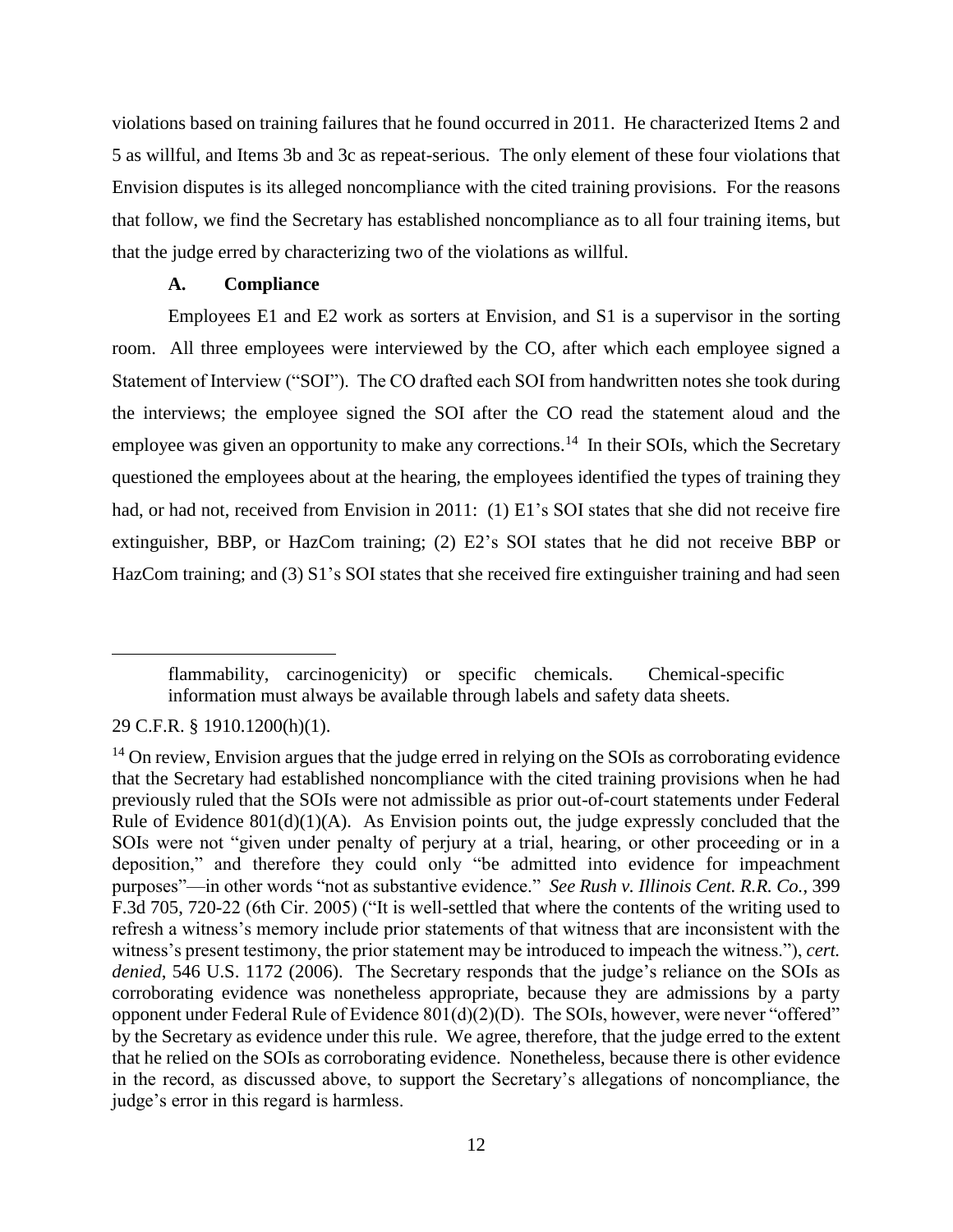the HazCom program, but she did not receive BBP training.<sup>15</sup> At the hearing, however, all three employees testified, at times contrary to their respective SOIs, that in 2011 they did receive fire extinguisher, BBP, and HazCom training.

In affirming the training violations, the judge discounted the testimony of these employees based on credibility determinations he made regarding their demeanor at the hearing—the adequacy of which Envision does not dispute—and his conclusion that their testimony contradicted prior statements documented in their SOIs.<sup>16</sup> *See L & L Painting Co.*, 23 BNA OSHC at 1990; *see also Rush*, 399 F.3d at 720 ("Rule 613 of the Federal Rules of Evidence authorizes the impeachment of a witness by use of a prior inconsistent statement."). We conclude that the

<sup>&</sup>lt;sup>15</sup> The judge mischaracterized part of S1's SOI by suggesting that her SOI corroborates that no training was conducted in 2011, when in fact her SOI indicates that she received fire extinguisher training.

<sup>&</sup>lt;sup>16</sup> The judge also relied on specific testimony from the CO, who he found "to be credible" and "accord[ed] full weight to her testimony" based, in part, on her calm demeanor and frequent eye contact. According to the CO, Envision's safety manager told her the facility "[doesn't] have a lot of turnover and that he had had nine new employees since 2010 and they hadn't received training." Envision argues on review that the judge should not have credited this testimony because it contradicts the CO's own inspection notes. We agree.

The CO's inspection notes from the first day she visited Envision's facility quote the safety manager as stating, " 'We don't have a lot of turnover, *so it's not like we are training all the time.*'" (Emphasis added.) Then, on her return visit to the facility over a month later, the CO recorded in her notes that Envision had "8-9 new employees since 2010," but this appears to be neither a quote of the safety manager nor specifically attributed to him. Subsequently, in the OSHA Violation Worksheets, the CO conflated these two sets of notes into the following statement from the safety manager: "[nine] new employees have been hired since 2010 and have not been trained on [fire extinguisher use or PPE in their work areas]." The CO admitted that these Worksheets include only a summary of the safety manager's statements, and when presented with her inspection notes, the CO first denied that they were inconsistent with her testimony and the Worksheets. When asked, though, whether she interpreted the safety manager's quote "to mean that he doesn't train new employees," the CO simply responded: "From employee interviews and from documents [OSHA] determined that [the safety manager] hadn't done the training."

Given the disparity between her testimony, the Worksheets, and her inspection notes, which she failed to adequately explain under direct questioning, we accord no weight to the CO's testimony on this issue despite the judge's otherwise sound demeanor-based credibility determinations. *See Metro Steel Constr. Co.*, 18 BNA OSHC 1705, 1707 (No. 96-1459, 1999) (finding judge's reliance on CO's testimony was in error when record as whole contradicted that testimony); *Brickfield Builders, Inc.*, 17 BNA OSHC 1084, 1084-85 (No. 93-2801, 1995) (rejecting judge's reliance on credibility findings favoring CO, because photographic evidence conclusively supports employer's position).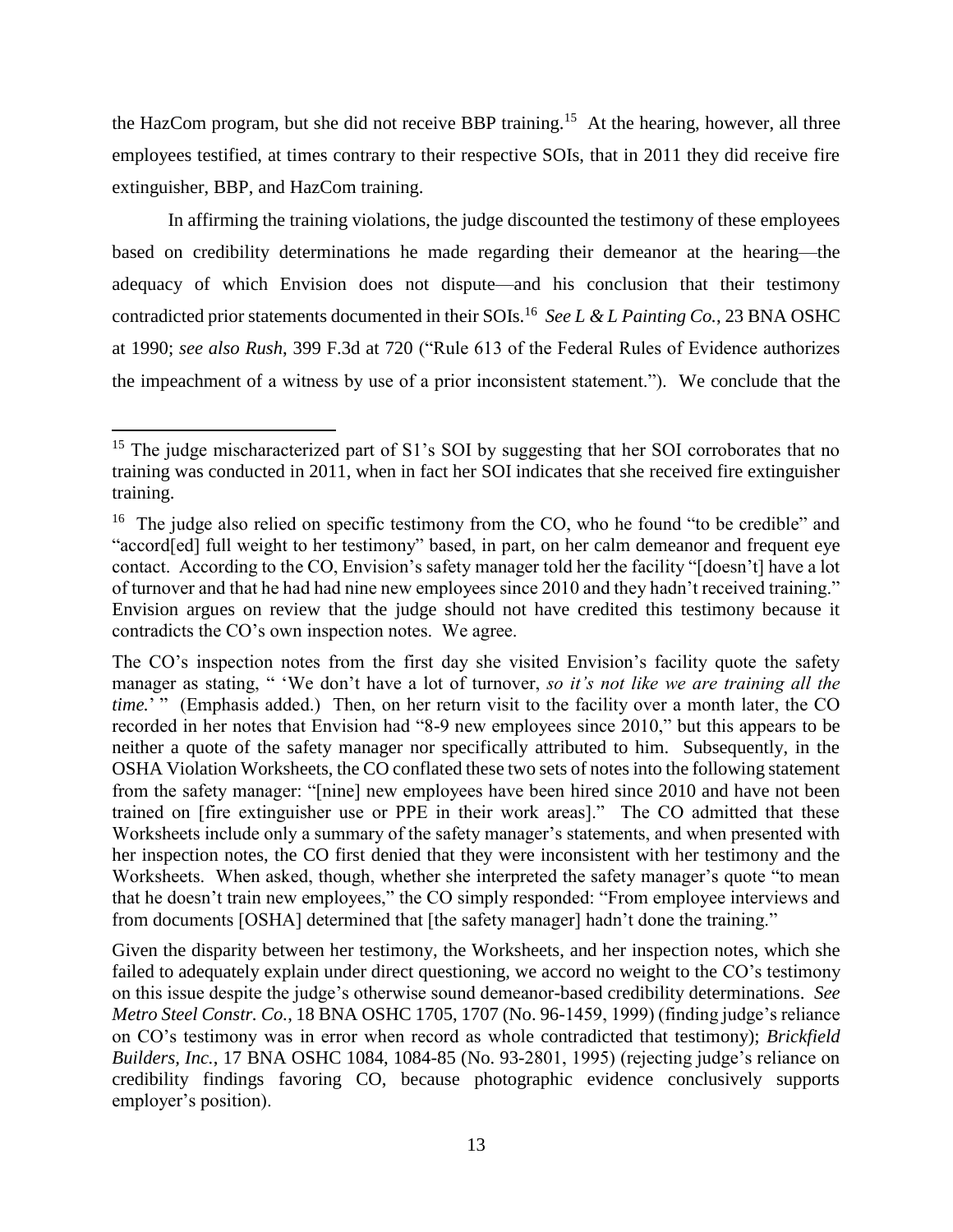judge's demeanor-based credibility determinations, coupled with the portions of E1's, E2's, and S1's testimony on training they received in 2011 that directly conflict with their SOI statements (which were properly relied upon for impeachment purposes), show that these witnesses were being "dishonest<sup>[]</sup> about a material fact." This, we find, establishes that the required training was, in fact, not provided to them. *See Reeves v. Sanderson Plumbing Prods., Inc.*, 530 U.S. 133, 147 (2000) (noting in case involving action under Age Discrimination in Employment Act that "the general principle of evidence law that the factfinder is entitled to consider a party's dishonesty about a material fact as 'affirmative evidence of guilt' " (citing *Wright v. West,* 505 U.S. 277, 296 (1992)); *Kaspar Wire Works, Inc.*, 18 BNA OSHC 2178, 2182 & n.12 (No. 90-2775, 2000) (finding that while witness claimed her recordkeeping practices remained unchanged from 1970 until 1990, her claim is belied by data included in some records from those years; citing to *Reeves* as analogous support), *aff'd*, 268 F.3d 1123 (D.C. Cir. 2001).

Thus, the record shows that the required training was not provided as follows: (1) E1 did not receive fire extinguisher training, in violation of § 1910.157(g)(2) (Citation 1, Item 2);<sup>17</sup> (2) E1 did not receive BBP training at the time of initial assignment after being hired in September of that year,<sup>18</sup> in violation of § 1910.1030(g)(2)(ii)(A) (Citation 1, Item 3b); (3) E1, E2, and S1 did not receive annual BBP training, in violation of § 1910.1030(g)(2)(ii)(B) (Citation 1, Item 3c); and

 $17$  Because the Secretary did not raise E2's SOI in questioning him about whether he received fire extinguisher training, there is no basis to find that E2—unlike E1—was being dishonest about a material fact. The judge noted in his decision that E2 testified that he must not have been at work when the fire extinguisher training occurred, because his name did not appear on a training signin sheet (which Envision concedes was falsified, as discussed *infra*). This testimony, however, merely shows that E2's name did not appear on the falsified sheet, not that Envision failed to provide him fire extinguisher training in 2011. Accordingly, this item is affirmed only as to E1.

<sup>&</sup>lt;sup>18</sup> Of E1, E2, and S1, only E1 was hired in 2011. Without evidence that S1 and E2 were newly exposed to BBPs in 2011, E1 was the only one of the three that year who required BBP training "[a]t the time of initial assignment." 29 C.F.R.  $\S$  1910.1030(g)(2)(ii).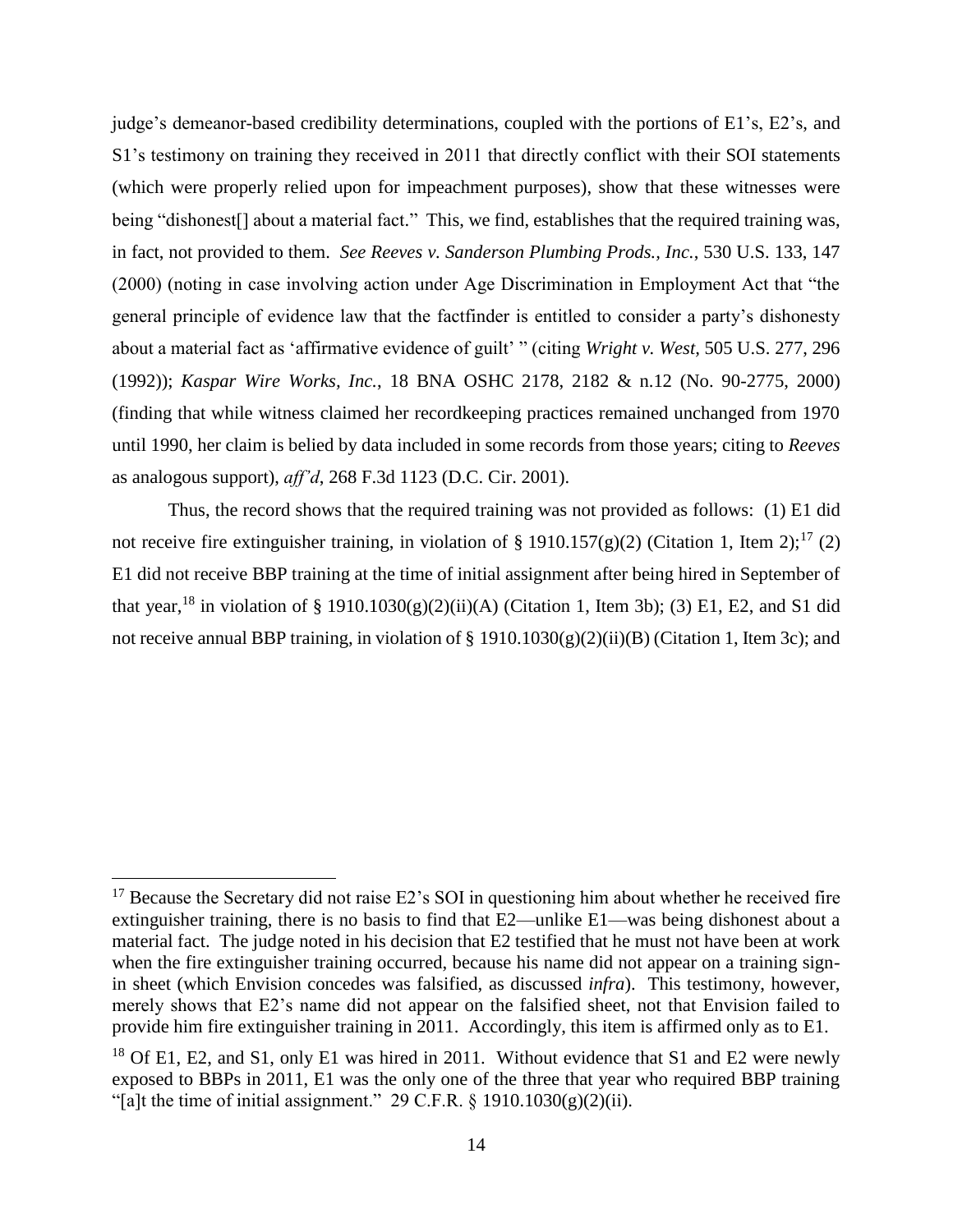(4) E1 did not receive HazCom training at the time of initial assignment after being hired in September of that year, <sup>19</sup> in violation of § 1910.1200(h)(1) (Citation 1, Item 5).<sup>20</sup>

Corroborating this evidence of noncompliance is Envision's failure to produce authentic training documents for 2011. As several employees testified (and Envision concedes), it was the company's practice to have sign-in sheets for training. After the 2012 OSHA inspection, Envision provided the CO with sign-in sheets purportedly for fire extinguisher, BBP, and HazCom training that occurred in 2011. Envision admits on review, as it did before the judge, that these documents were falsified,<sup>21</sup> and it has provided no other training documentation for 2011. In these circumstances, we find that Envision exhibited a "culpable state of mind,"—in other words, an intent to actually suppress or withhold the evidence. *See Brewer v. Quaker State Oil Ref. Corp.*, 72 F.3d 326, 334 (3d Cir. 1995); *cf. Residential Funding Corp. v. DeGeorge Fin. Corp.*, 306 F.3d

<sup>&</sup>lt;sup>19</sup> E2, like E1, did not receive HazCom training in 2011, but E2 was not hired in 2011. Rather, he was hired in March 2010 and, therefore, would not have required such training under the cited provision in 2011 since that was not "the time of [his] initial assignment." 29 C.F.R. § 1910.1030(g)(2)(ii).

 $20$  Envision points out that other hearing testimony shows training did in fact occur in 2011. Specifically, Envision's safety manager testified that fire extinguisher, BBP, and HazCom training were provided to Envision employees that year, and his claim finds support in testimony from two other employees (E3 and E4) about training they either conducted or received. As Envision correctly notes, the judge made no demeanor-based credibility determinations for these two employees, but even if he had credited their testimony, along with that of the safety manager, we fail to see how it undermines or contradicts the evidence establishing that training was not specifically provided to E1, E2, and S1.

 $21$  The CO testified that after receiving the sign-in sheets from Envision, she raised some concerns regarding their authenticity with Envision. The CO noted that an employee listed on the 2011 BBP training sign-in sheets was not actually employed by Envision at the time the employee supposedly signed them; the signatures on the 2011 HazCom training sign-in sheets are identical to the signatures on the previous year's HazCom training sign-in sheets; and the headings on the fire extinguisher training sign-in sheets are slanted in a way that may suggest the documents were fabricated.

Once these concerns were brought to the safety manager's attention, he reviewed the sign-in sheets and agreed that they were not accurate. He testified that he found the sign-in sheets in a stack of files, and, before that, he had last seen the sign-in sheets at the safety training meetings. He claimed that when he initially found the sign-in sheets, he had no reason to doubt their authenticity. The CO testified that the safety manager informed her during his deposition that "a deceased [Envision] secretary . . . was thought to have made the false documents." The CO could not follow-up with the secretary because the CO did not learn of her purported involvement until after the secretary had died.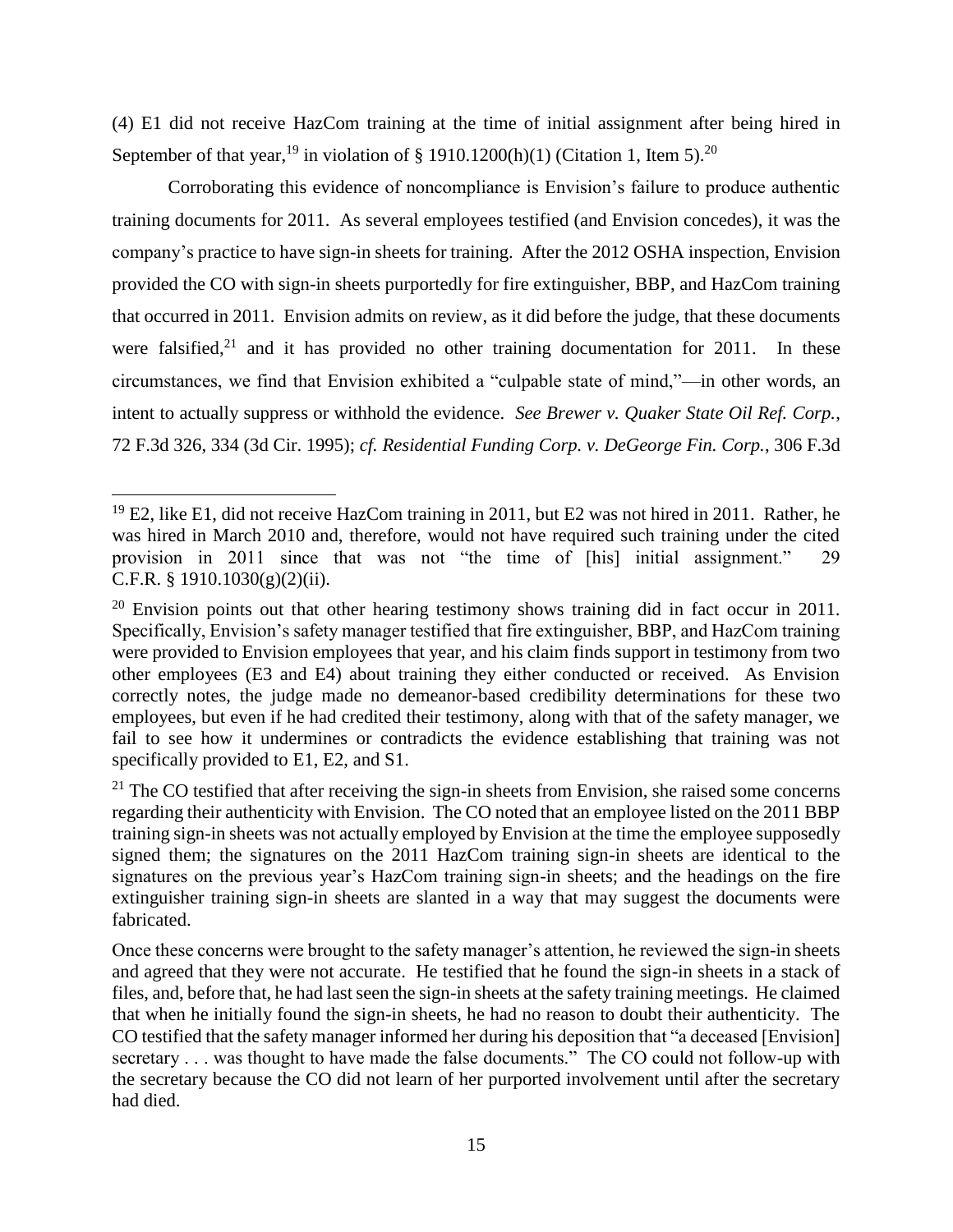99, 107 (2d Cir. 2002) (similar to rules concerning destruction of evidence, when "an adverse inference instruction is sought on the basis that the evidence was not produced in time for use at trial, the party seeking the instruction must show (1) that the party having control over the evidence had an obligation to timely produce it; (2) that the party that failed to timely produce the evidence had 'a culpable state of mind'; and (3) that the missing evidence is 'relevant' to the party's claim or defense such that a reasonable trier of fact could find that it would support that claim or defense").

An adverse inference may be drawn against a party for failing to produce documents if those documents were "within the party's control" and it "appear[s] that there has been an actual suppression or withholding of evidence . . . ." *Brewer*, 72 F.3d at 334; *see Jones v. Hawley*, 255 F.R.D. 51, 52-53 (D.D.C. 2009) (" '[i]t is settled beyond all question that at common law the destruction, alteration, or failure to preserve evidence in pending or reasonably foreseeable litigation warrants the finder of fact inferring that the destroyed evidence would have been favorable to the opposing party' " (cited case omitted)).<sup>22</sup> Based on Envision's initial production of fraudulent 2011 sign-in sheets and subsequent failure to produce the authentic ones, we infer that the names of employees who should have received training did not appear on those sign-in sheets, if indeed those sign-in sheets existed. *See, e.g.*, *Xin Qiu Lin v. Gonzales*, 231 F. App'x 94, 96 (2d Cir. 2007) (determining, in review of immigration judge's denial of asylum and withholding of removal, that judge "was entitled to draw 'adverse inferences' from the submission of fraudulent documents, especially a marriage certificate that related to the crux of Lin's claim that he was married to a person who was forcibly sterilized").

Accordingly, we find the Secretary has established that three Envision employees did not receive the training required by the cited standards in 2011. We therefore affirm Items 2, 3b, 3c, and 5 of Citation 1. As the characterization of Items 3b and 3c is not challenged, we affirm them as repeat-serious. The characterization of Citation 1, Items 2 and 5, however, is challenged upon review.

l

 $22$  In contrast, "[n]o unfavorable inference arises when the circumstances indicate that the document or article in question has been lost or accidentally destroyed, or where the failure to produce it is otherwise properly accounted for." *Brewer*, 72 F.3d at 334.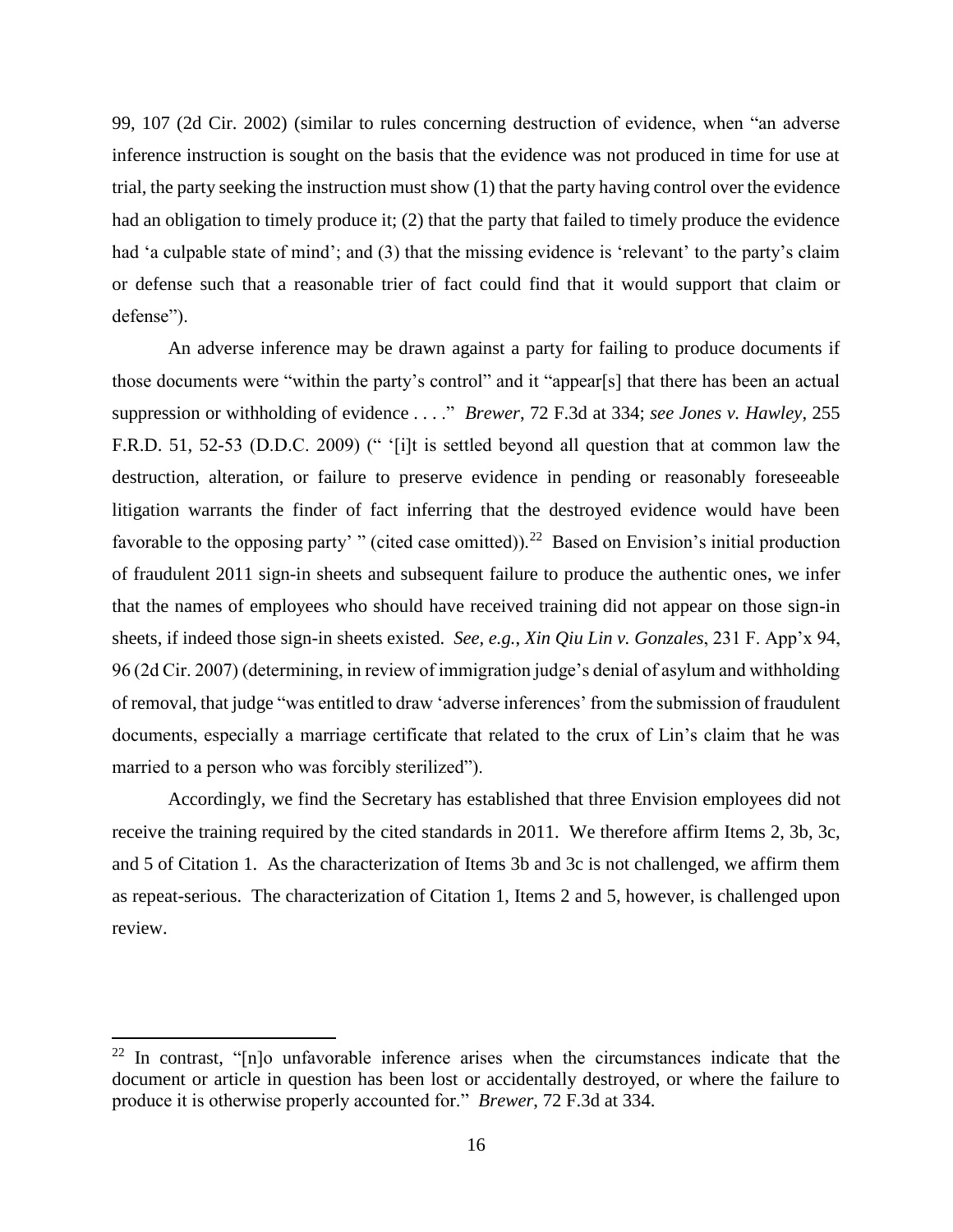## **B. Willful characterization for Citation 1, Items 2 and 5**

"The hallmark of a willful violation is the employer's state of mind at the time of the violation—an 'intentional, knowing, or voluntary disregard for the requirements of the Act or . . . plain indifference to employee safety.' " *Kaspar Wire Works, Inc.*, 18 BNA OSHC at 2181 (citation omitted).

[I]t is not enough for the Secretary to show that an employer was aware of conduct or conditions constituting the alleged violation; such evidence is already necessary to establish any violation . . . . A willful violation is differentiated by heightened awareness of the illegality of the conduct or conditions and by a state of mind of conscious disregard or plain indifference . . . .

*Hern Iron Works, Inc.*, 16 BNA OSHC 1206, 1214 (No. 89-433, 1993). This state of mind is evident where " 'the employer was actually aware, at the time of the violative act, that the act was unlawful, or that it possessed a state of mind such that if it were informed of the standard, it would not care.' " *AJP Constr., Inc. v. Sec'y of Labor*, 357 F.3d 70, 74 (D.C. Cir. 2004) (emphasis and citation omitted). On review, Envision does not claim it lacked a heightened awareness of the standards' requirements, but it argues that the record does not show it possessed the state of mind necessary for willfulness. According to Envision, the judge "in his haste to find willfulness, could not find any evidence of clear intent to intentionally disregard the [t]raining requirements outside of the allegation that the [t]raining just did not occur."<sup>23</sup>

We agree that the record fails to establish Envision intentionally disregarded the requirements of the cited standards. *See Hern Iron Works, Inc.*, 16 BNA OSHC at 1214; *Greenleaf Motor Express, Inc.*, 21 BNA OSHC 1872, 1875 (No. 03-1305, 2007) (noting distinction between mere negligence and willfulness), *aff'd*, 262 F. App'x. 716 (6th Cir. 2008). The judge based his

 $\overline{a}$ 

<sup>&</sup>lt;sup>23</sup> In concluding that Envision had a heightened awareness of the requirements in § 1910.157(g)(2) and § 1910.1200(h)(1), the judge noted that the company was issued a citation in 2010 following OSHA's inspection of the same facility at issue here; this citation was resolved by a settlement agreement in which Envision waived its right to contest items alleging, as relevant here, violations of § 1910.157(g)(1) (fire extinguisher) and § 1910.1200(h) (HazCom). The judge specifically relied on evidence that Envision's safety manager was the plant and safety manager at the time of both the 2010 and 2012 OSHA inspections, and that during the closing conference for the 2010 inspection, the safety manager discussed with OSHA how to comply with the cited standards, and was informed that fire extinguisher and HazCom training were both required. *Altor, Inc.*, 23 BNA OSHC 1458, 1470-71 (No. 99-0958, 2011) (concluding that previous citations involving violations of fall protection standards resulted in employer's heightened awareness of OSHA's fall protection requirements), *aff'd*, 498 F. App'x 145 (3d Cir. 2012).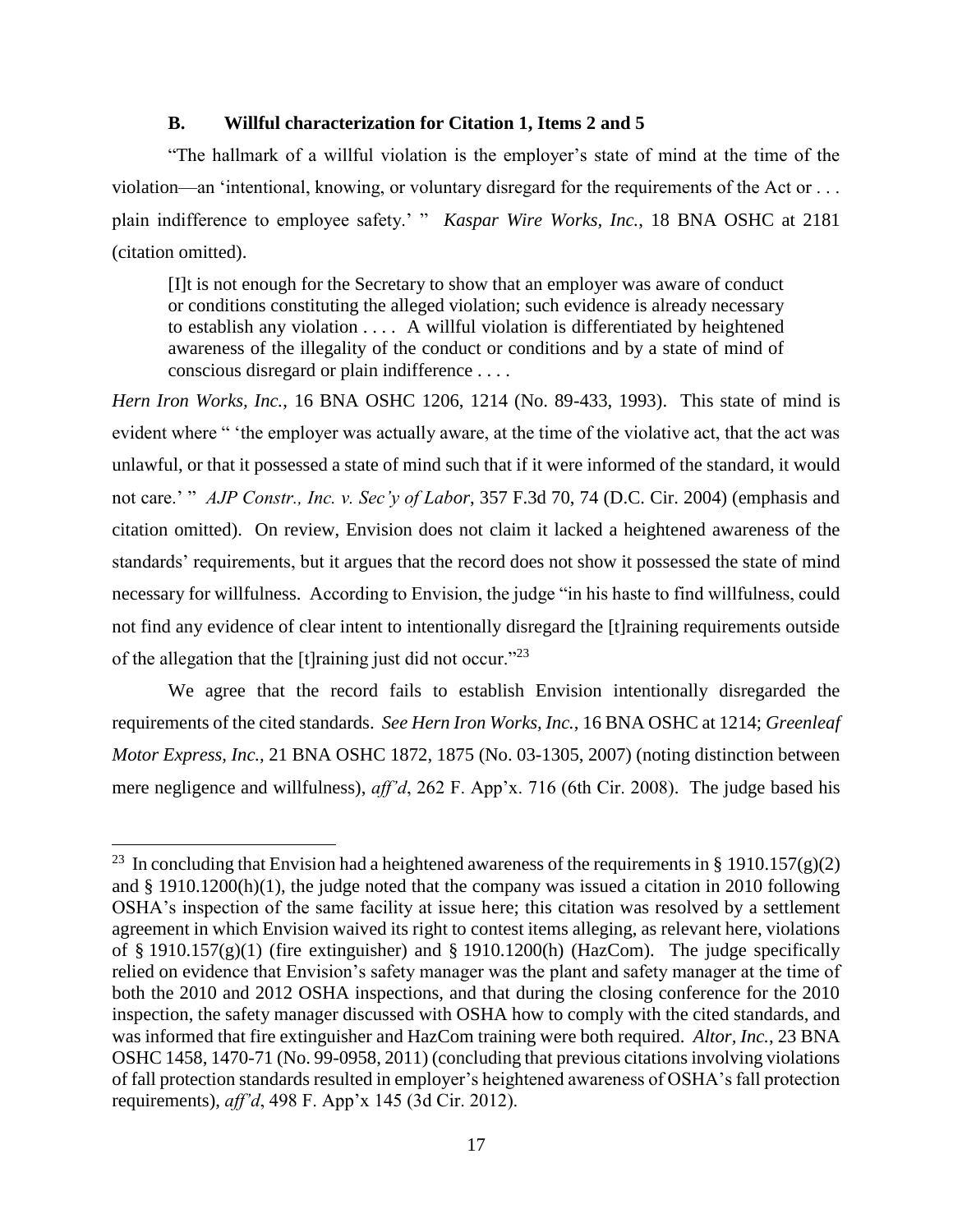finding of intentional disregard solely on the safety manager's "statement to the CO at the inspection that he had not conducted training because there was no employee turnover." As discussed *supra* in footnote 16, however, we accord the CO's testimony on this issue no weight given the contradictions between her testimony and her inspection notes. Moreover, having reviewed the entirety of the record, it is not clear that the safety manager ever indicated to the CO that, prior to OSHA's inspection of the facility, he was cognizant of his failure to provide training in 2011 to the particular employees at issue here. *See Gen. Motors Corp.*, 22 BNA OSHC 1019, 1043-44 (No. 91-2834E, 2007) (consolidated) (concluding Secretary did not establish willful characterization where employer "was keenly aware of the LOTO standard and its requirements" but no evidence showed employer "appreciated its procedure was deficient"); *see also AJP Constr., Inc.*, 357 F.3d at 74 (willful state of mind is evident where "employer was actually aware, *at the time of the violative act*, that the act was unlawful, or that it possessed a state of mind such that if it were informed of the standard, it would not care" (internal quotation marks omitted; emphasis added)).

Accordingly, we conclude that the record does not establish that Envision intentionally disregarded the training requirements at issue under Citation 1, Items 2 and 5. *See Stanley Roofing Co.*, 21 BNA OSHC 1462, 1466 (No. 03-0997, 2006) (Secretary bears "burden of proof to show the requisite state of mind for willfulness"); *see also E.R. Zeiler Excavating, Inc.*, 24 BNA OSHC 2050, 2053 (No. 10-0610, 2014) (declining to characterize violation as willful where record is poorly developed on key evidentiary issues); *George Campbell Painting Corp.*, 17 BNA OSHC 1979, 1983 (No. 93- 0984, 1997) (same); *Access Equip. Sys., Inc.*, 18 BNA OSHC 1718, 1727-28 (No. 95-1449, 1999) (same). The Secretary does not claim that any other basis exists for finding these violations willful. Both items are, therefore, affirmed as serious. *Stanley Roofing Co.*, 21 BNA OSHC at 1466 (violation found serious rather than willful where seriousness was evident from record).

### **V. Repeat-Serious Citation 1, Item 3a—Accessibility of exposure control plan**

Citation 1, Item 3a pertains to the accessibility of Envision's exposure control plan to its employees. Specifically, the Secretary alleges that "[o]n or about March 21, 2012," Envision, in violation of § 1910.1030(c)(1)(iii), failed to "ensure that a copy of the Exposure Control Plan was accessible to employees." This provision requires that "[e]ach employer . . . ensure that a copy of the Exposure Control Plan is accessible to employees in accordance with [29 C.F.R.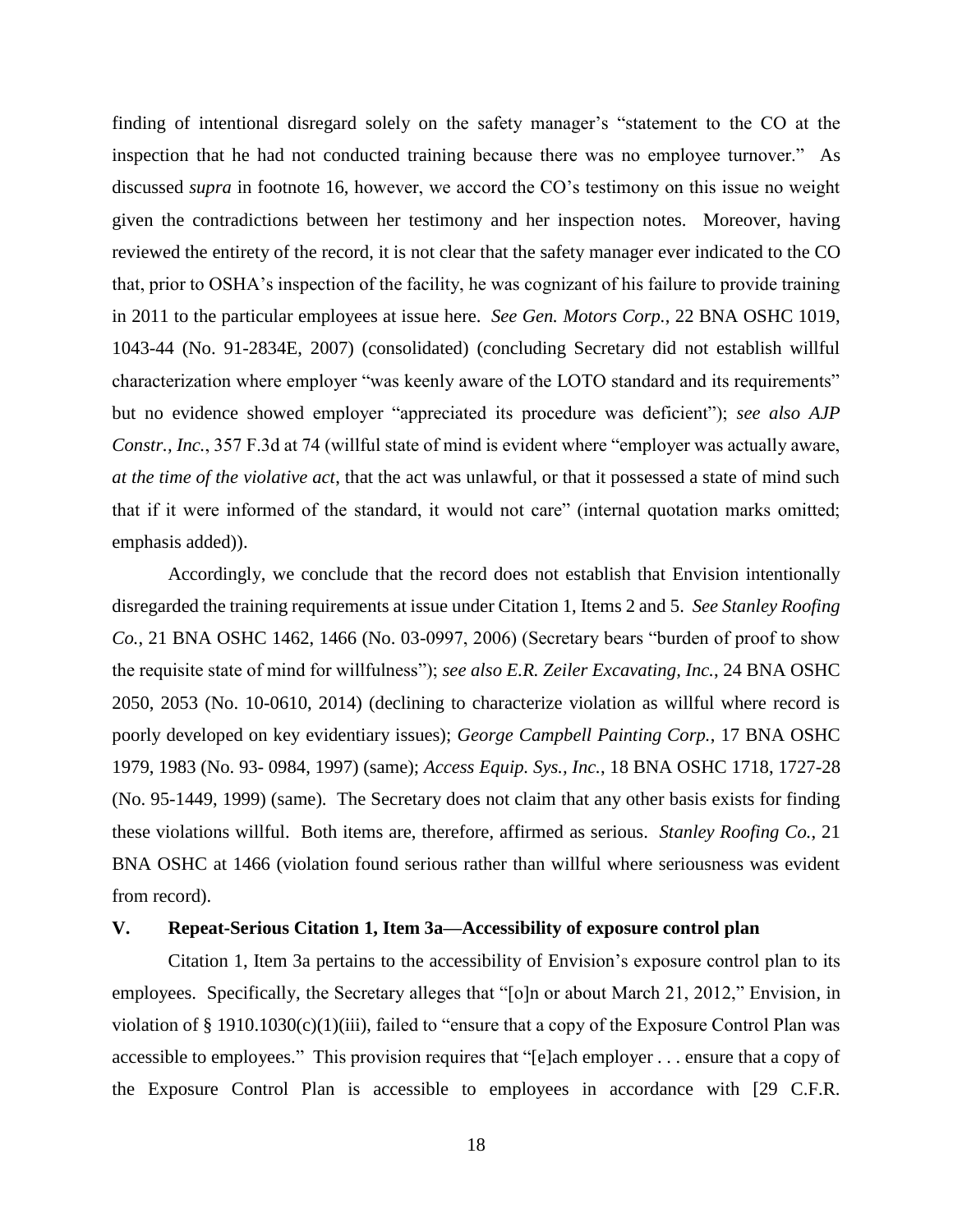§ 1910.1020(e)]."<sup>24</sup> Section 1910.1020(e) requires, among other things, that "[w]henever an employee or designated representative requests access to a record, the employer shall assure that access is provided in a reasonable time, place, and manner." The judge affirmed the violation.

 On review, Envision challenges only the judge's conclusion that the Secretary established noncompliance. The judge relied in part on what he considered "an admission" by the safety manager to the CO that the company lacked an exposure control plan:

[The CO] testified that when she inquired about Respondent's BBP Exposure Control Plan, on her first attempt to [inspect] Envision on February 16, 2012, [the safety manager] stated that the company didn't have one and that such information was communicated verbally. The plan was not provided to the [CO] until she returned on March 21, 2012 with the warrant to conduct the inspection. The fact that the . . . safety manager wasn't able to provide [the CO] a copy of the plan upon request along with his admission [to her] that it didn't exist, establishes the plan was not accessible to employees.

However, the plan Envision provided to the CO on March 21, 2012 is the same plan Envision provided to OSHA on January 3, 2011 to successfully abate a 2010 citation.<sup>25</sup> Although the Secretary states on review that the plan provided to the CO "did not appear to relate to Envision's Seville facility," he does not identify or discuss any specific inadequacies in the plan. Determining whether the Secretary has established noncompliance, therefore, turns solely on the accessibility of Envision's plan under § 1910.1030(c)(1)(iii), not its existence or adequacy.

Moreover, there is no dispute that when the CO returned to the facility on March 21, 2012, a copy of the plan was immediately provided to her. Because the plan was "accessible" at the time the Secretary alleges in the citation that the violation occurred ("on or about March 21, 2012"), we conclude that the record does not establish Envision's noncompliance with the cited provision. 26 Accordingly, we vacate Citation 1, Item 3a.

<sup>&</sup>lt;sup>24</sup> The Code of Federal Regulations mistakenly refers to this provision as  $\S$  1910.20(e), which was redesignated as § 1910.1020(e) in 1996. Consolidation of Repetitive Provisions; Technical Amendments, 61 Fed. Reg. 31,427, 31,429 (June 20, 1996) (final rule).

 $^{25}$  As to the settlement agreement resolving the 2010 citation, Envision waived its right to contest an item that alleged a violation of  $\S$  1910.1030(c)(1)(i). The violation alleged that "[t]he employer had not compiled and made available a written [BBP] program for all workers with occupational exposure including, but not limited to the workers in the sorting area who are exposed to sharps and other potentially infectious materials while sorting the household and business wastes."

<sup>&</sup>lt;sup>26</sup> We do not construe the citation's use of the phrasing "on or about March 21, 2012" as encompassing the February date—a day that was four weeks earlier. In addition, the Secretary has made no attempt to amend the citation to allege that the violation occurred on February 16, 2012,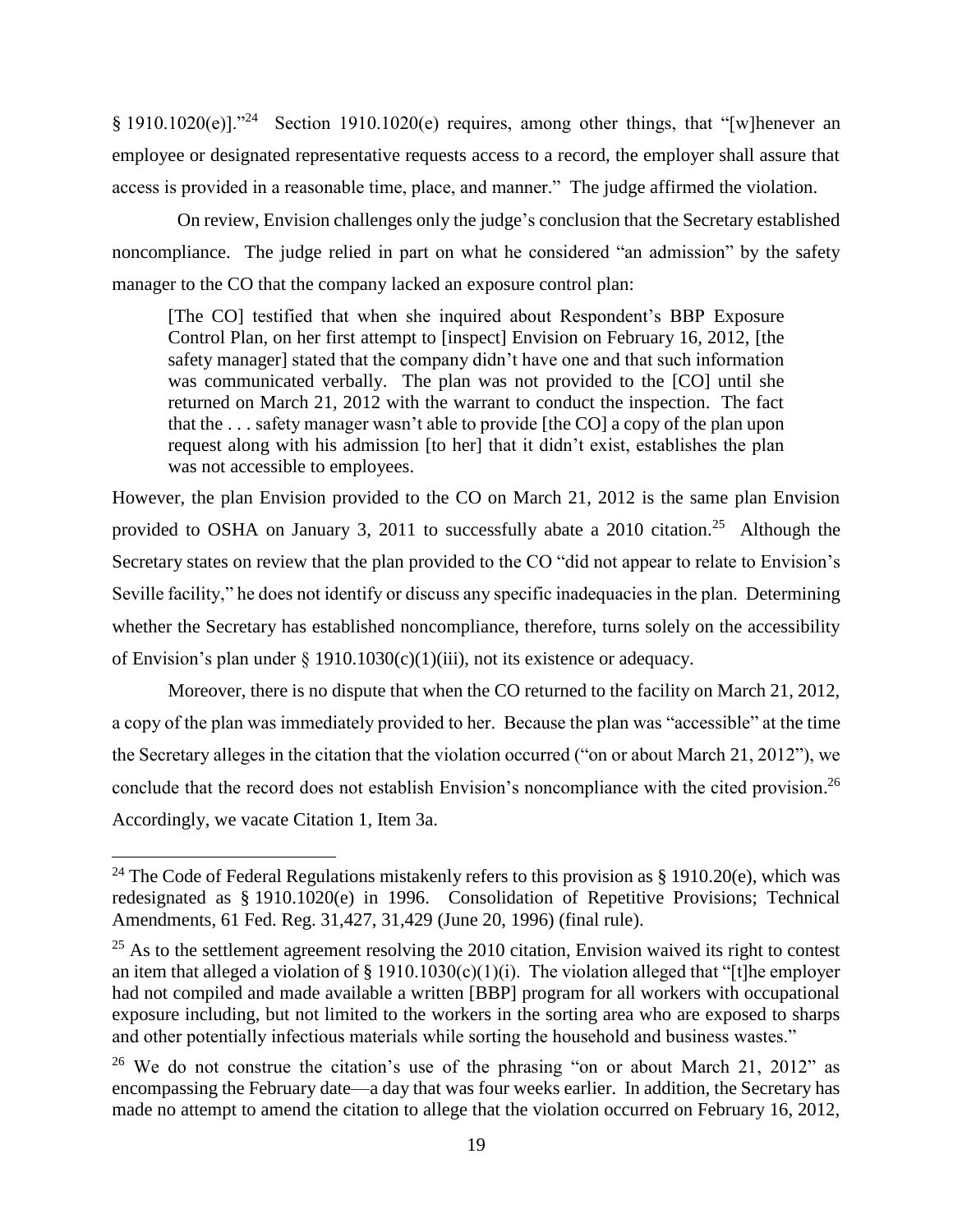## **VI. Other-than-Serious Citation 3, Item 1—Providing information on respirators**

The Secretary alleges in Citation 3, Item 1 that Envision, in violation of 29 C.F.R. § 1910.134(k)(6), failed to "provide Appendix D of the respirator standard when employees voluntarily wear N-95 dust masks." This provision requires that "[t]he basic advisory information on respirators, as presented in appendix D of this section, . . . be provided by the employer in any written or oral format, to employees who wear respirators when such use is not required by this section or by the employer."

The judge affirmed the violation, finding that the cited standard was applicable because the CO testified that the safety manager "told her that Envision makes N-95 dust masks available for an employee's [voluntary] use." On review, Envision argues that no evidence shows the dust masks made available to its employees were "N-95" dust masks or any other type of respirator covered by  $\S$  1910.134(k)(6); thus, the item should be vacated because the provision does not apply. The Secretary responds that even if there is no evidence identifying the type of dust mask, this is "inconsequential" because "dust masks are defined in  $\S$  1910.134(b) as respirators."<sup>27</sup>

We agree that a requirement under § 1910.134(k)(6) to provide Appendix D was triggered by Envision when it made "dust masks" available to its employees for voluntary use.<sup>28</sup> The requirement at issue is triggered by an employee wearing any type of "respirator[] when such use is not required" by the standard.<sup>29</sup> Even when used colloquially, as the safety manager might have

and nothing in the record suggests that the parties impliedly consented to try this unpleaded issue. *See McWilliams*, 11 BNA OSHC at 2129-30.

<sup>27</sup> Section 1910.134(b) defines "*Filtering facepiece* (dust mask)" as "a negative pressure particulate respirator with a filter as an integral part of the facepiece or with the entire facepiece composed of the filtering medium." There is no evidence in the record describing the type or characteristics of the masks at issue.

<sup>&</sup>lt;sup>28</sup> Our holding that the cited requirement applies here is confined to the specific circumstances present in this case; we do not address whether an employer has obligations under the cited provision where the employer does not provide the respirator, such as in situations in which an employee brings his own dust mask to the workplace.

<sup>&</sup>lt;sup>29</sup> "Respirator" is not defined by the standard, but the term is used broadly throughout it to refer to various types of personal air-filtering/supplying devices. *See* 29 C.F.R. § 1910.134(b) (defining "negative pressure respirator," "positive pressure respirator," "pressure demand respirator," etc.); *see also* RANDOM HOUSE UNABRIDGED DICTIONARY 1640 (2d ed. 1993) (defining respirator as "a masklike device, usually of gauze, worn over the mouth, or nose and mouth, to prevent the inhalation of noxious substances or the like").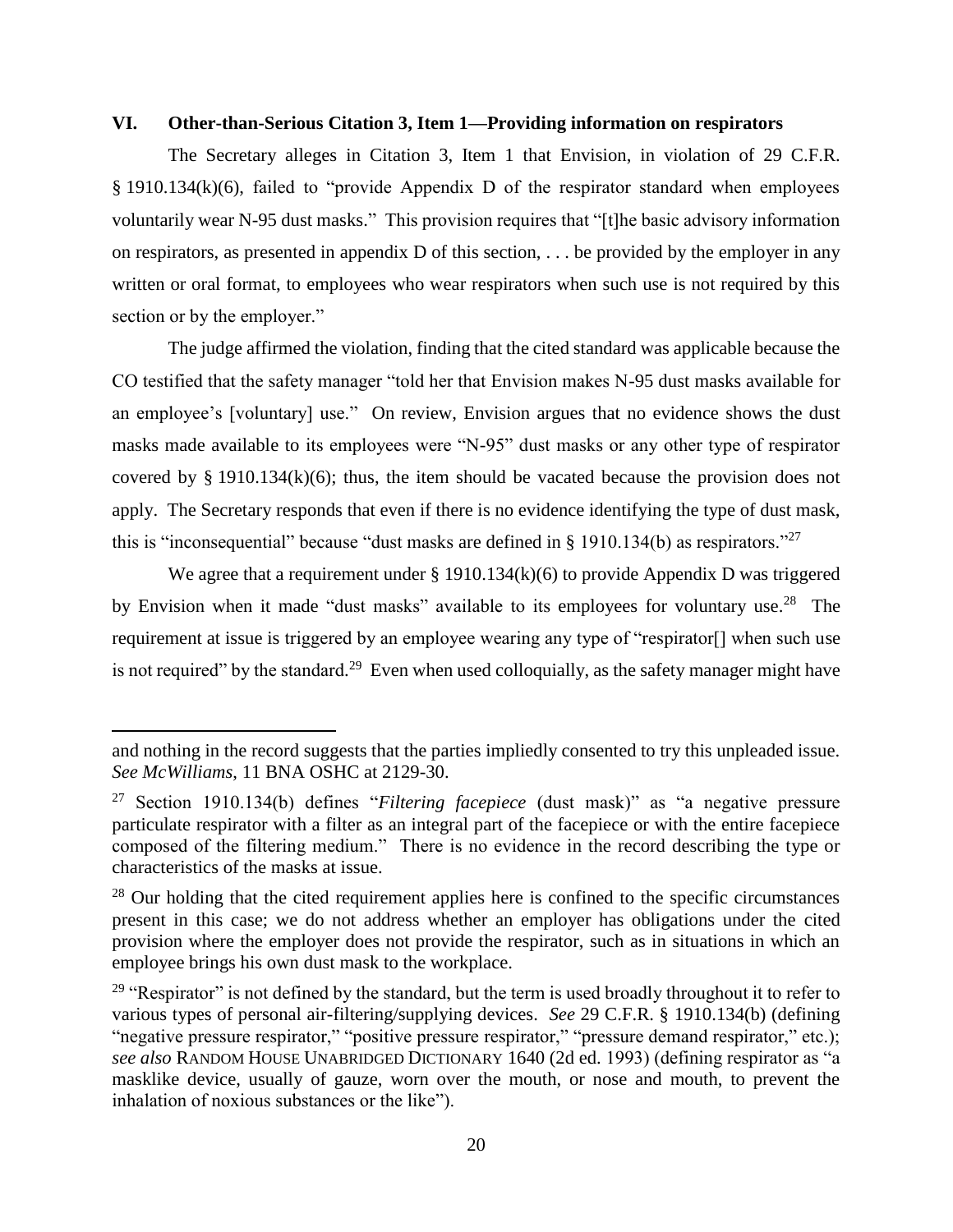done when speaking with the CO, "dust mask" refers to *some* type of filtering "masklike device,"  $\sim$  a respirator.<sup>30</sup> As there is no dispute that Envision failed to provide the Appendix D information to its employees and no other elements of the violation are at issue, we affirm Citation 3, Item 1 as other-than-serious.

## **VII. Penalty**

 $\overline{\phantom{a}}$ 

In assessing penalties, the Act requires the Commission to give "due consideration to the appropriateness of the penalty with respect to the size of the business of the employer being charged, the gravity of the violation, the good faith of the employer, and the history of previous violations." 29 U.S.C. § 666(j). The judge assessed the penalties proposed by the Secretary for each of the violations that he affirmed—\$70,000 for each item characterized as willful, and \$7,000 for each item characterized as either serious or repeat-serious.

Taking into consideration the gravity of the violations (two of which are no longer characterized as willful), as well as Envision's business size (*see supra* footnote 7) and its efforts to come into compliance following the 2010 citation, we find that a reduction in the penalty amounts assessed by the judge is warranted. As to gravity, we recognize the dangers posed by BBPs, particularly when employees are not adequately protected from exposure. Indeed, given the nature of the work performed by the sorters, the potential for sticks from contaminated needles is a grave concern. For the training items, however, our affirmance is limited to Envision's failure to train three of its employees. In addition, while portable fire extinguisher training is no doubt important, in the event of a fire, the presence of other employees who attended such training would mitigate the risks associated with failing to train one employee. This is not the case with respect to PPE, HazCom, and BBP training, as those types of training focus more on ensuring the safety of the individual employee.

Under these circumstances, we find it appropriate to assess the following penalties for the items affirmed in Citation 1: \$5,000 for Item 1b (repeat-serious), \$1,000 for Item 2 (serious), a

<sup>30</sup> Envision cites to *Cranesville Block Co.*, 23 BNA OSHC 1977, 1980 & n.2 (No. 08-0316, 2012) (consolidated), *rev'd on other grounds*, 878 F.3d 25 (2d Cir. 2017), to support its contention that the term "dust mask," as used colloquially by the safety manager, may not be referring to a "respirator" covered by the cited standard. In *Cranesville*, however, the factual matter at issue pertained to the specific *type* of respirator that an employee was using, not whether the term "dust mask," if used colloquially, might refer to something other than a respirator. *Id.*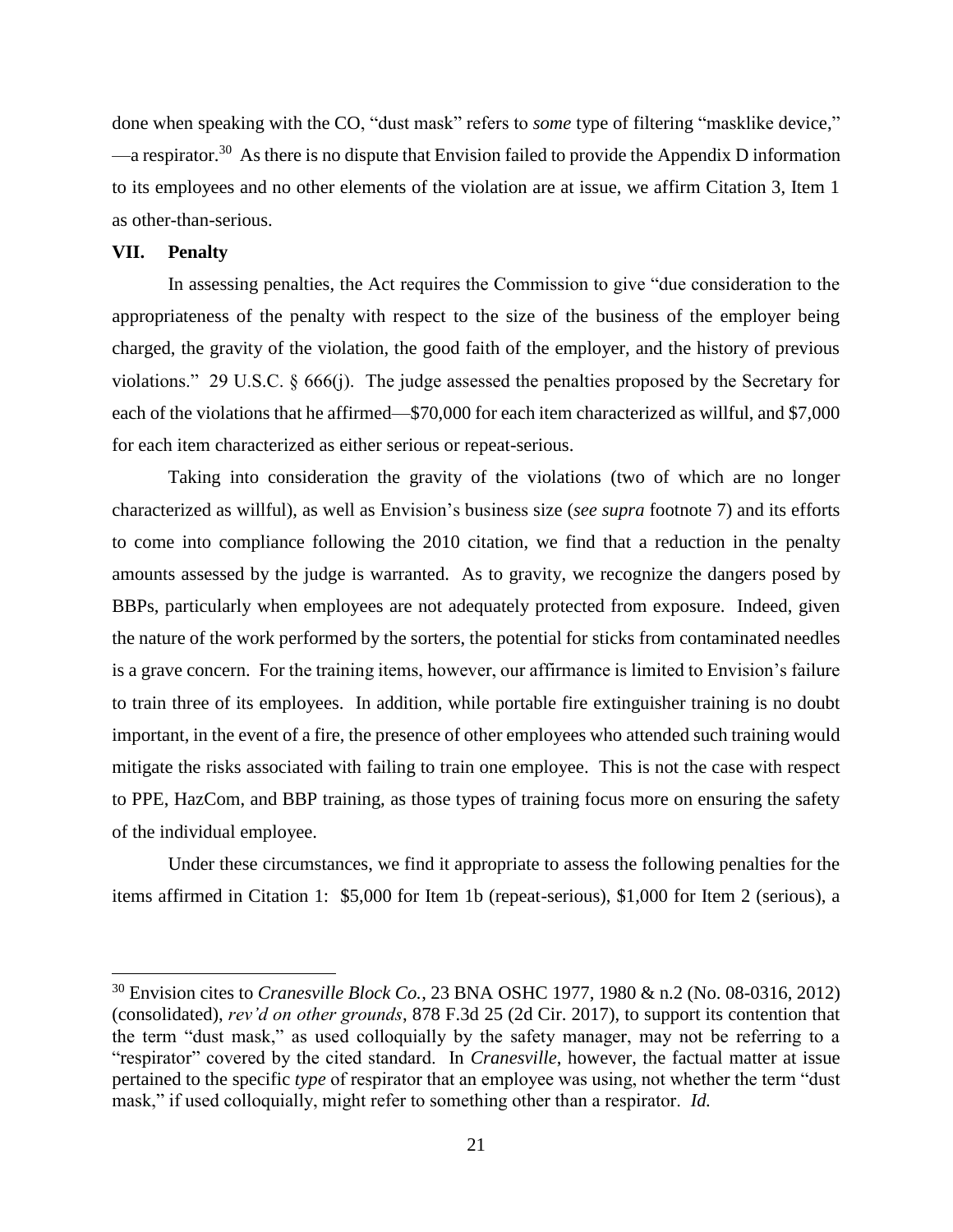single penalty of \$5,000 for Items 3b and 3c (repeat-serious), and \$4,000 for Item 5 (serious). For Citation 3, Item 1, no penalty is assessed.

SO ORDERED.

 $\sqrt{s/}$ 

Heather L. MacDougall Chairman

 $\sqrt{s/}$ 

Cynthia L. Attwood Commissioner

 $\sqrt{s/}$ 

Dated: April 4, 2018 Commissioner

James J. Sullivan, Jr.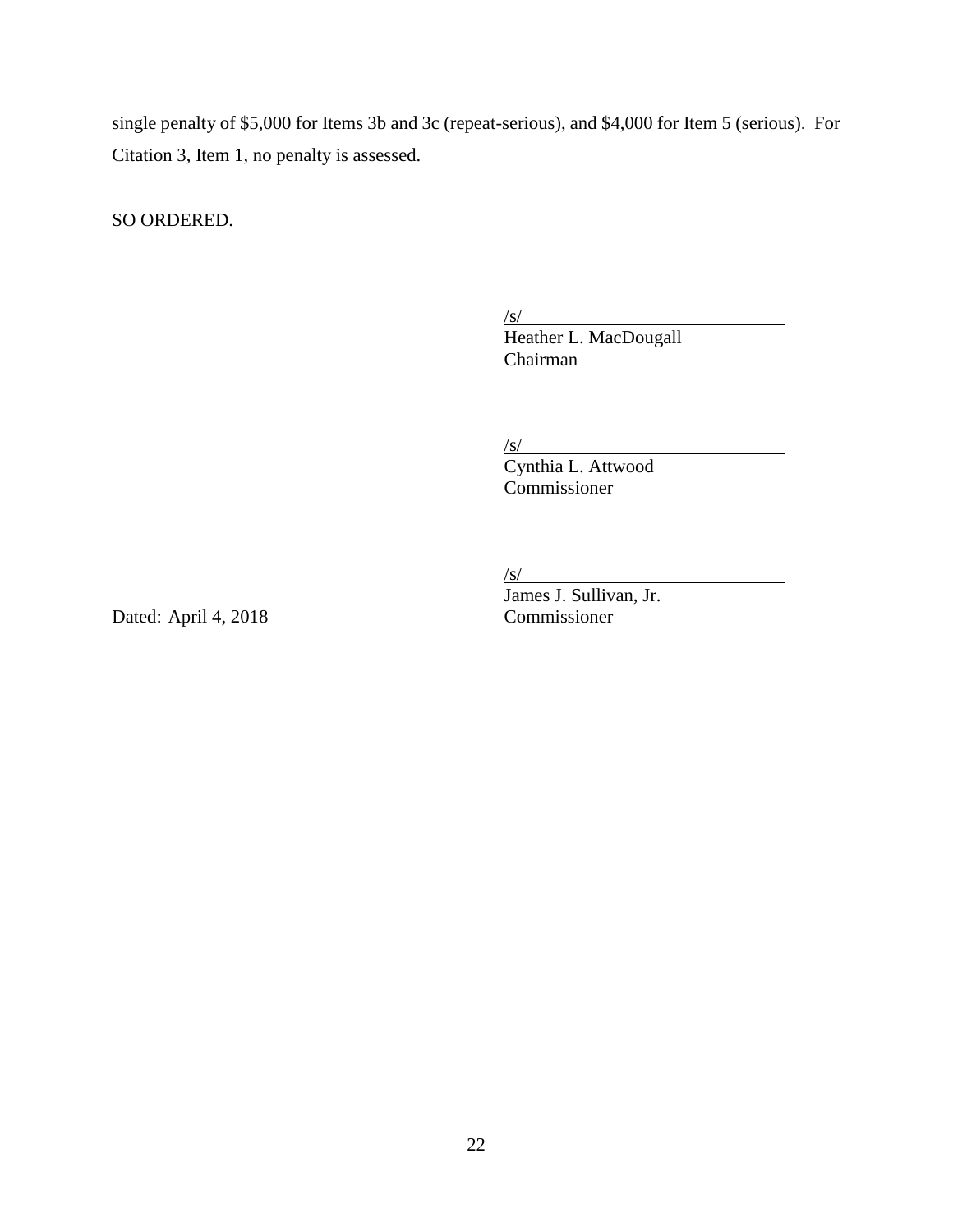

# United States of America **OCCUPATIONAL SAFETY AND HEALTH REVIEW COMMISSION** 1120 20th Street, N.W., Ninth Floor

Washington, DC 20036-3457

SECRETARY OF LABOR,

Complainant,

ENVISION WASTE SERVICES, LLC.,

Respondent.

v. **1999 | COSHRC DOCKET No. 12-1600** 

Appearances:

Paul Spanos, Esquire, U.S. Department of Labor, Office of the Solicitor, Cleveland, OH For the Complainant

Joseph J. Brennan, Esquire, Fisher & Phillips, LLP, Cleveland, OH For the Respondent

Before: Keith E. Bell, Administrative Law Judge

# **DECISION AND ORDER**

 This proceeding is before the Occupational Safety and Health Review Commission ("the Commission") pursuant to § 10(c) of the Occupational Safety and Health Act of 1970, 29 U.S.C. § 651 *et seq.* ("the Act"). On February 16, 2012, the Occupational Safety and Health Administration ("OSHA") attempted to conduct an inspection of a worksite located at 8700 Lake Road in Seville, Ohio, based on a complaint. On March 21, 2012, OSHA returned with an administrative warrant and conducted an inspection of the worksite. Based on the inspection findings, OSHA issued a Citation and Notification of Penalty ("Citation") to Envision Waste Services ("Respondent" or "Envision") on July 10, 2012, alleging violations of the Act.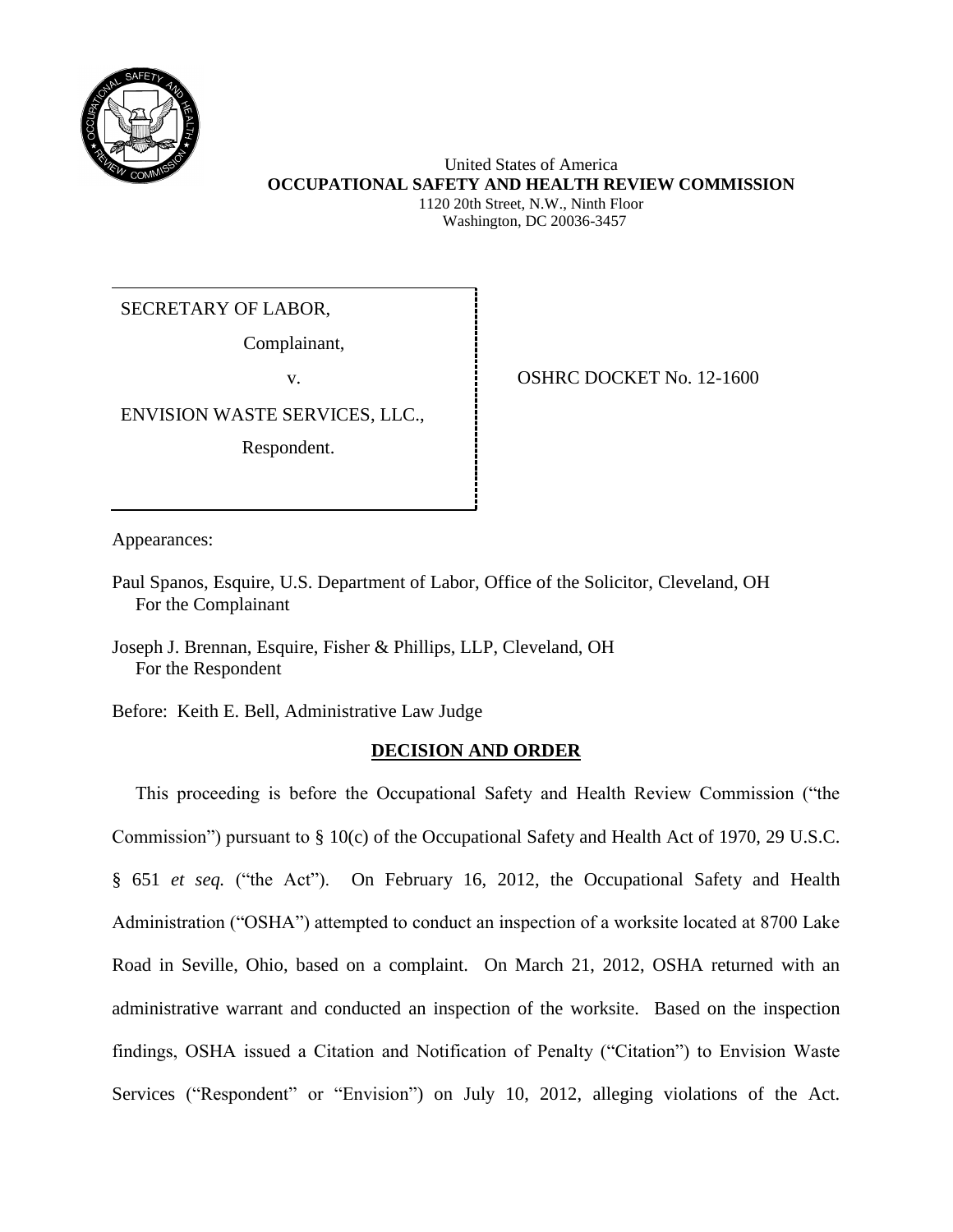Respondent filed a timely Notice of Contest, bringing this matter before the Commission.

The Citation issued to Respondent consisted of the following alleged violations and proposed penalties:

Citation 1, Item 1a is classified as "Repeat-Serious" and alleges that Respondent violated 29 C.F.R. § 1910.132(f)(1), based on information that employees did not receive training on the use of personal protective equipment ("PPE"). A penalty of \$7,000.00 is proposed for this item.

Citation 1, Item 1b is also classified as "Repeat-Serious" and alleges that Respondent violated 29 C.F.R. § 1910.1030(d)(3)(i) based on information and observations that some employees were not provided with PPE.<sup>1</sup>

Citation 1, Item 2 is classified as "Willful" and alleges that Respondent violated 29 C.F.R. §  $1910.157(g)(2)$  based on information that employees were not provided with training on the use of portable fire extinguishers.<sup>2</sup> A penalty in the amount of \$70,000.00 is proposed for this item.

Citation 1, Item 3a is classified as "Repeat-Serious" and alleges that Respondent violated 29 C.F.R. § 1910.1030(c)(1)(iii), for failure to make a copy of its Bloodborne Pathogens ("BPP") Exposure Control Plan accessible to employees. A penalty in the amount of \$7,000.00 is proposed for this item.<sup>3</sup>

Citation 1, Item 3b is classified as "Repeat-Serious" and alleges that Respondent violated 29 C.F.R. § 1910.1030(g)(2)(ii)(A) based on information that employees did not receive training on employer's BPP program upon initial assignment.

Citation 1, Item 3c is classified as "Repeat-Serious" and alleges that Respondent violated 29 C.F.R. § 1910.1030 $(g)(2)(ii)(B)$ , based on information that employees who worked in the

 $\overline{a}$ 

<sup>&</sup>lt;sup>1</sup> Citation 1, Items 1a and 1b are grouped for penalty purposes.

<sup>2</sup> By Order dated May 22, 2013, granting Complainant's Motion to Amend, Citation 1, Items 2 and 5 were reclassified from "Repeat-Serious" to "Willful." Citation 2, Item 1 was also reclassified from "Serious" to "Willful." The penalty for each of these citation items was increased to the statutory maximum of \$70,000.00.

<sup>3</sup> Citation 1, Items 3a, 3b, and 3c are grouped for penalty purposes.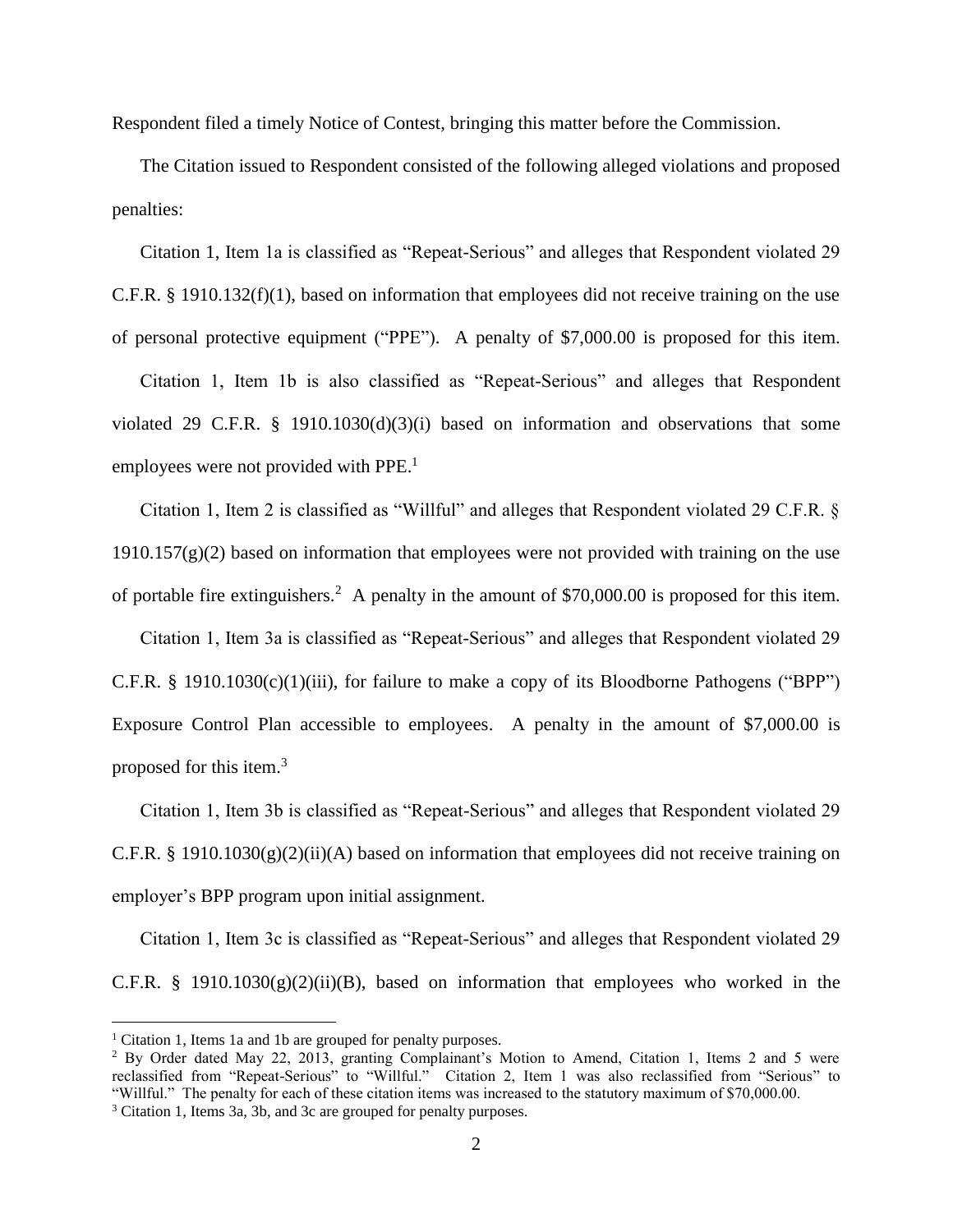"sorting room" did not receive annual training on the employer's BPP program.

Citation 1, Item 4 is classified as "Repeat-Serious" and alleges that Respondent violated 29 C.F.R. § 1910.1030(f)(2)(i), based on information that the Hepatitis B vaccination was not made available to employees working in the "sorting line" within 10 working days of initial assignment. A penalty in the amount of \$7,000.00 is proposed for this item.

Citation 1, Item 5 is classified as "Willful" and alleges that Respondent violated 29 C.F.R. § 1910.1200(h)(1), based on information that employees who worked on the "sorting line" were not provided with effective information and training on hazardous chemicals upon initial assignment. A penalty in the amount of \$70,000.00 is proposed for this item.

Citation 2, Item 1 is classified as "Willful" and alleges that Respondent violated 29 C.F.R. § 1910.133(a)(3), when it did not provide adequate eye protection for employees who wear prescription lenses. A penalty in the amount of \$70,000.00 is proposed for this item.

Citation 3, Item 1 is classified as "Other-than-Serious" and alleges a violation of 29 C.F.R. § 1910.134(k)(6), based on information that employees who wear respirators were not provided basic advisory information on respirators in written or oral form. No penalty is proposed for this item.

A hearing in this case was held on June 4-5, 2013, in Cleveland, Ohio. The parties each filed a post-hearing brief. For the reasons that follow, all items except Citation 1, Item 4 are AFFIRMED and penalties totaling \$224,000.00 are assessed.

#### **Jurisdiction**

The record establishes that at all times relevant to this case, Respondent was an employer engaged in a business affecting commerce within the meaning of § 3(5) of the Act, 29 U.S.C. § 625(5).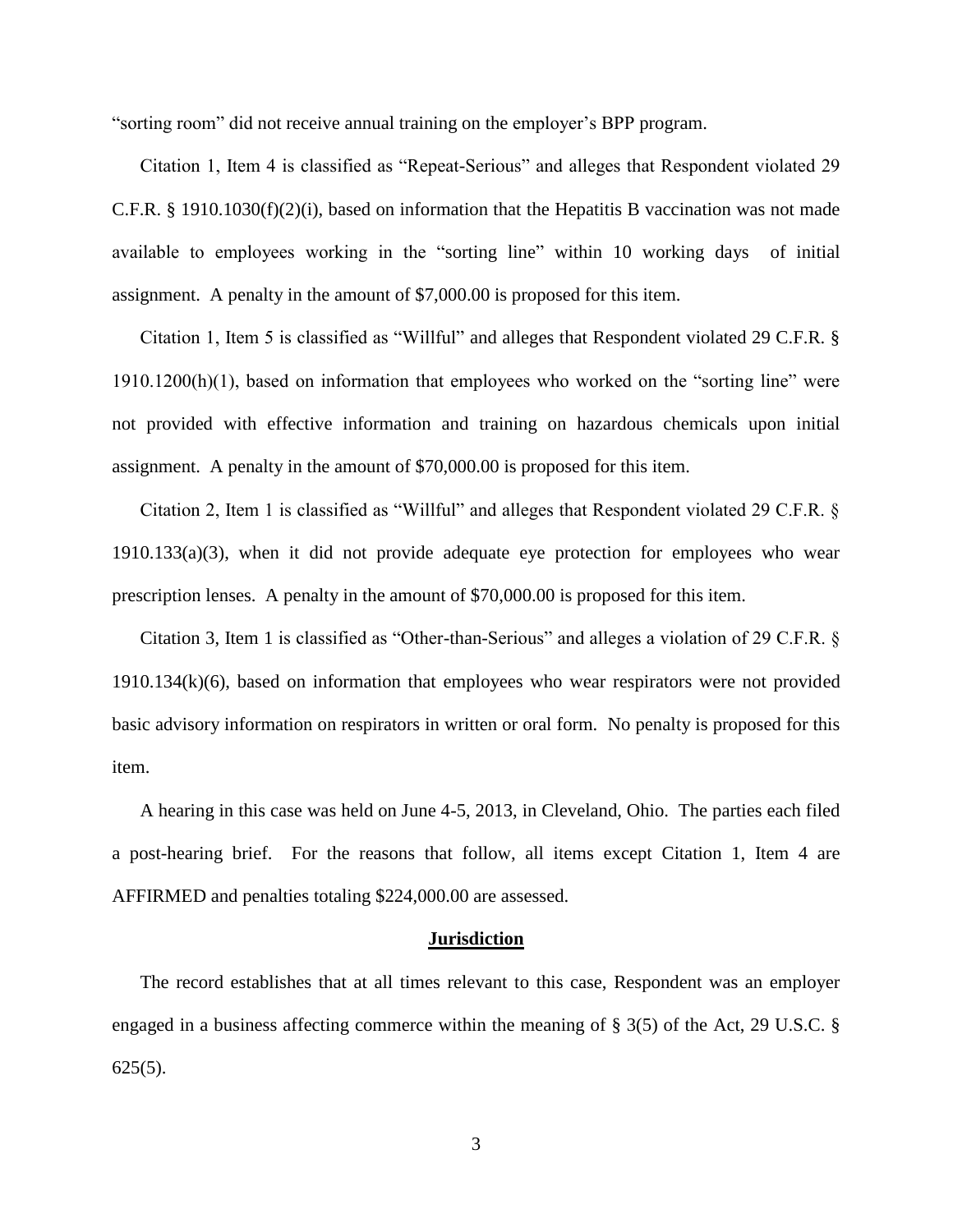#### **Factual Background**

Respondent is the operator of the Medina County processing facility which receives the entire county's sanitary waste. Tr. 406. Various independent haulers bring the waste to the facility. Tr. 406. Incoming waste includes such material as: paper, cardboard, metals glass, toys, clothing, and medical waste from the local hospital. Tr. 213-214. The hospital waste includes, among other things, needles, vials of blood, I.V. tubing (with blood still in it), and used gauze patches. Tr. 326-327. In the summer, the facility also receives human waste from port-a-pots. Tr. 327. Once the waste is received at the facility, it travels by conveyor belt into sorting rooms where recyclables are removed. Tr. 402-403.

## *February 16 Attempted Inspection*

On February 16, 2012, the OSHA Area Office in Cleveland, Ohio sent a Compliance Safety and Health Officer ("CSHO") to conduct an inspection of Respondent at its facility located at 8700 Lake Road in Seville, Ohio. Upon arrival, CSHO Janelle Zindroski met with the Plant Manager Gary Kaufman and informed him that she was there to conduct an inspection based on a complaint. Tr. 33. The complaint concerned an issue with sharp objects. Tr. 435. In response to a request for documents, the CSHO received the following: (1) BPP Exposure Control Agenda, Dec. 30, 2010 (C-1)<sup>4</sup>; (2) Fire Extinguisher training records for 2010 (C-2); Hazard Communication ("HAZCOM") agenda dated December 30, 2010 (C-3); and (4) PPE agenda dated December 22, 2010 (C-4). Tr. 38-39. After providing the documents to the CSHO, Mr. Kaufman left the room to take a phone call. When he returned, he asked the inspector for a warrant. Tr. 40. The CSHO then left to obtain an administrative warrant. Tr. 41.

 $\overline{a}$ 

<sup>&</sup>lt;sup>4</sup> "C" denotes Complainant's exhibit and "R" denotes Respondent's exhibit.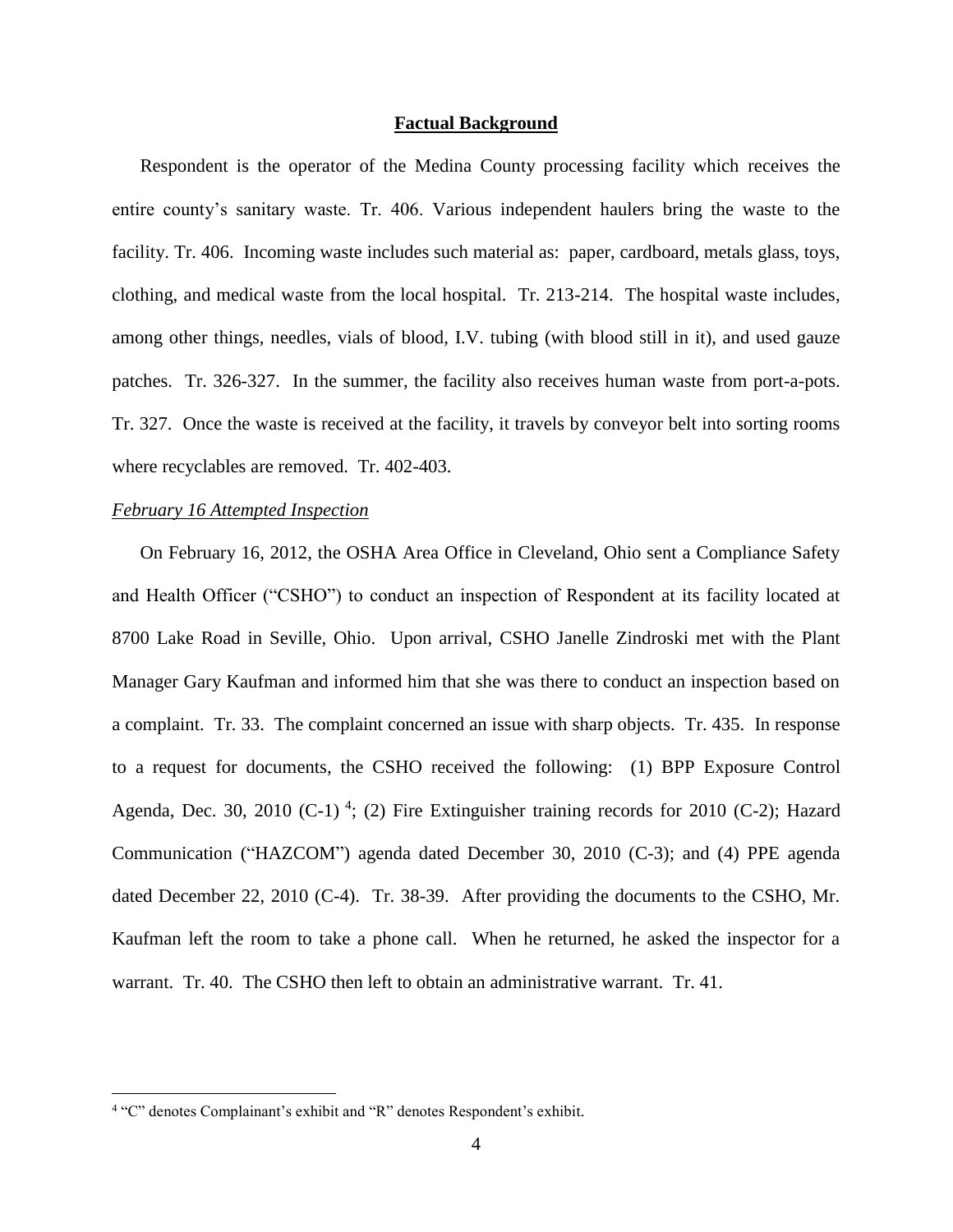### *March 21 Inspection*

CSHO Zindroski, along with another OSHA inspector, returned with an administrative warrant on March 21, 2012. Tr. 41. After presenting the warrant, the inspectors proceeded to conduct an inspection of Respondent's facility beginning in the sorting room. *Id.* During the inspection, photographs were taken and employee interviews were conducted. *Id.* The Respondent provided the CO with additional documents to include: (1) BBP Exposure Control Plan (C-7); (2) HAZCOM Program (C-6); and (3) PPE Hazard Assessment (C-13). Tr. 42.

On March 29, 2012, Respondent, through its attorney, provided the employee vaccination log for Hepatitis B (C-11) and 2011 training sign-in sheets for the following: (1) HAZCOM (C-8); (2) PPE; (3) Fire Extinguisher (C-10); and (4) BPP (C-9). The CSHO noticed that an employee that had not yet been hired was listed on a 2011 sign-in sheet and notified Envision that the 2011 training sign-in sheets may have been falsified. Tr. 45, 47-48, 450. In response, the Plant Manager Gary Kaufman, conceded that the sign-in sheets "didn't seem to be correct." Tr. 450, 455-456. Mr. Kaufman implied that [redacted] may have tampered with the sign-in sheets because she had been the only one with physical control over them. Tr. 413, 453-454. Kaufman also testified that he had no knowledge that [redacted] tampered with the sign-in sheets and that she had no history of tampering with records in her eight years of employment with Envision. *Id.* Despite the inaccurate sign-in sheets, Mr. Kaufman maintained that training did occur in 2011. Tr. 454-455.

### *2010 Inspection*

Respondent's facility had previously been inspected by OSHA on or about August 13, 2010. Tr. 257. Based on that inspection, OSHA issued citations to Respondent for violations of the following standards: (1) §§ 1910.132, 1910.133, 1910.134 (PPE); (2) § 1910.157 (portable fire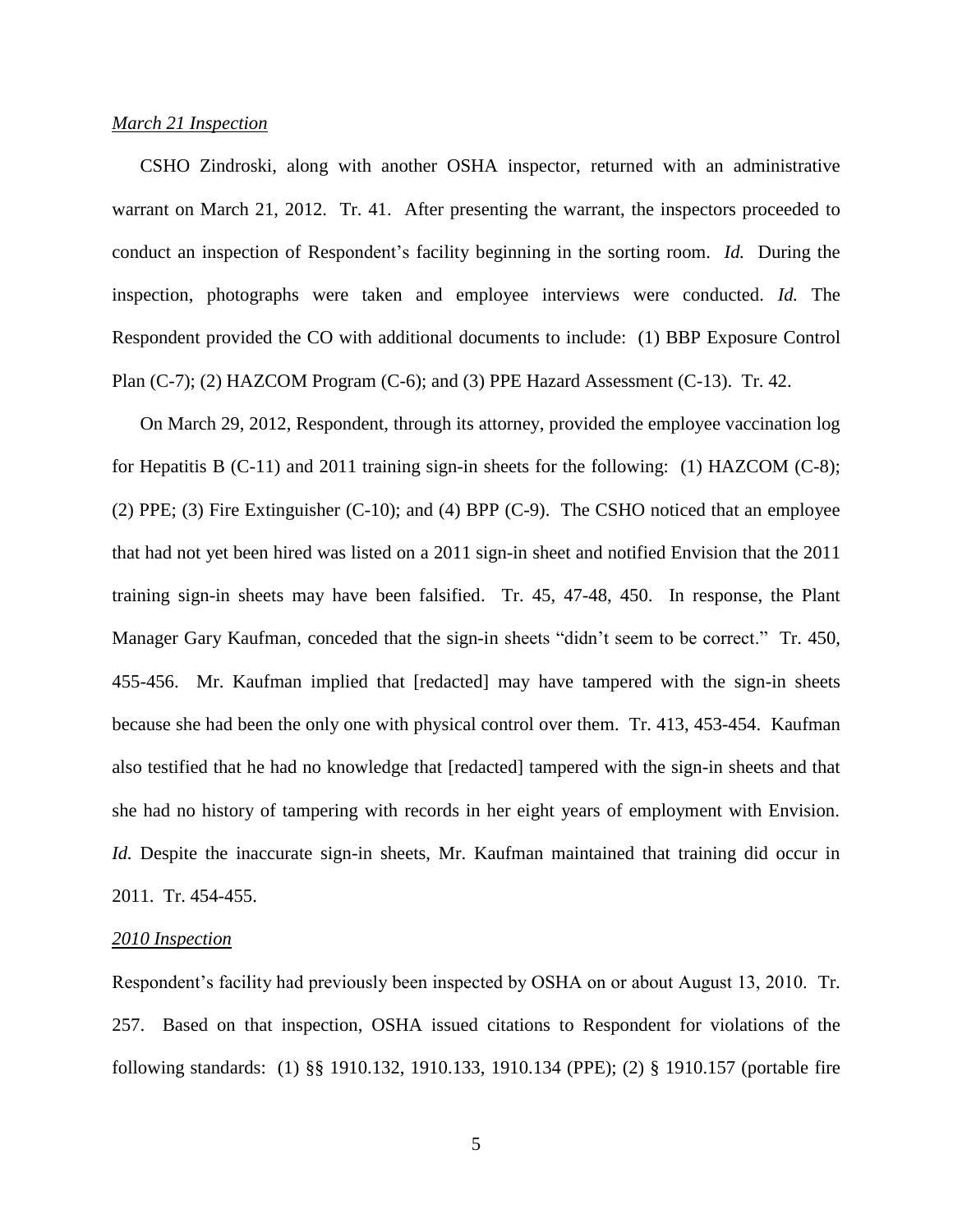equipment); (3) § 1910.1030 (BBP); and (4) § 1910.1200 (HAZCOM). Tr. 260-261, 264, 265- 266, 268, 275. C-14. The citations were resolved as part of an informal settlement agreement. C-15.

#### **Secretary's Burden of Proof**

The Secretary has the burden of establishing that the employer violated the cited standard. "To prove a violation of an OSHA standard, the Secretary must show by a preponderance of the evidence that (1) the cited standard applies; (2) the employer failed to comply with the terms of the cited standard; (3) employees had access to the violative condition; and (4) the cited employer either knew or could have known with the exercise of reasonable diligence of the violative condition." *JPC Group Inc.,* 22 BNA OSHC 1859, 1861 (No. 05-1907, 2009) (citations omitted).

## *Serious Classification*

To demonstrate that a violation was "serious" under  $\S 17(k)$  of the Act, the Secretary must show that there is a substantial probability of death or serious physical harm that could result from the cited. The Secretary need not show the likelihood of an accident occurring. *[Spancrete](http://web2.westlaw.com/find/default.wl?mt=Westlaw&db=0003227&tc=-1&rp=%2ffind%2fdefault.wl&findtype=Y&ordoc=2026579713&serialnum=1991434457&vr=2.0&fn=_top&sv=Split&tf=-1&referencepositiontype=S&pbc=99658F2F&referenceposition=1024&rs=WLW12.04)  Ne., Inc.*[, 15 BNA OSHC 1020, 1024 \(No. 86-521, 1991\).](http://web2.westlaw.com/find/default.wl?mt=Westlaw&db=0003227&tc=-1&rp=%2ffind%2fdefault.wl&findtype=Y&ordoc=2026579713&serialnum=1991434457&vr=2.0&fn=_top&sv=Split&tf=-1&referencepositiontype=S&pbc=99658F2F&referenceposition=1024&rs=WLW12.04)

#### *Repeated Classification*

The Commission has held that a violation is repeated under  $\S 17(a)$  of the Act, if, at the time of the alleged repeated violation, there was a Commission final order against the same employer for a substantially similar violation. *Potlatch Corp*., 7 BNA OSHC 1061, 1063 (No. 16183, 1979). The Secretary may establish a prima facie case that a violation is repeated by showing that the two violations were of the same standard, or if they were not, that they otherwise were substantially similar. *Id*.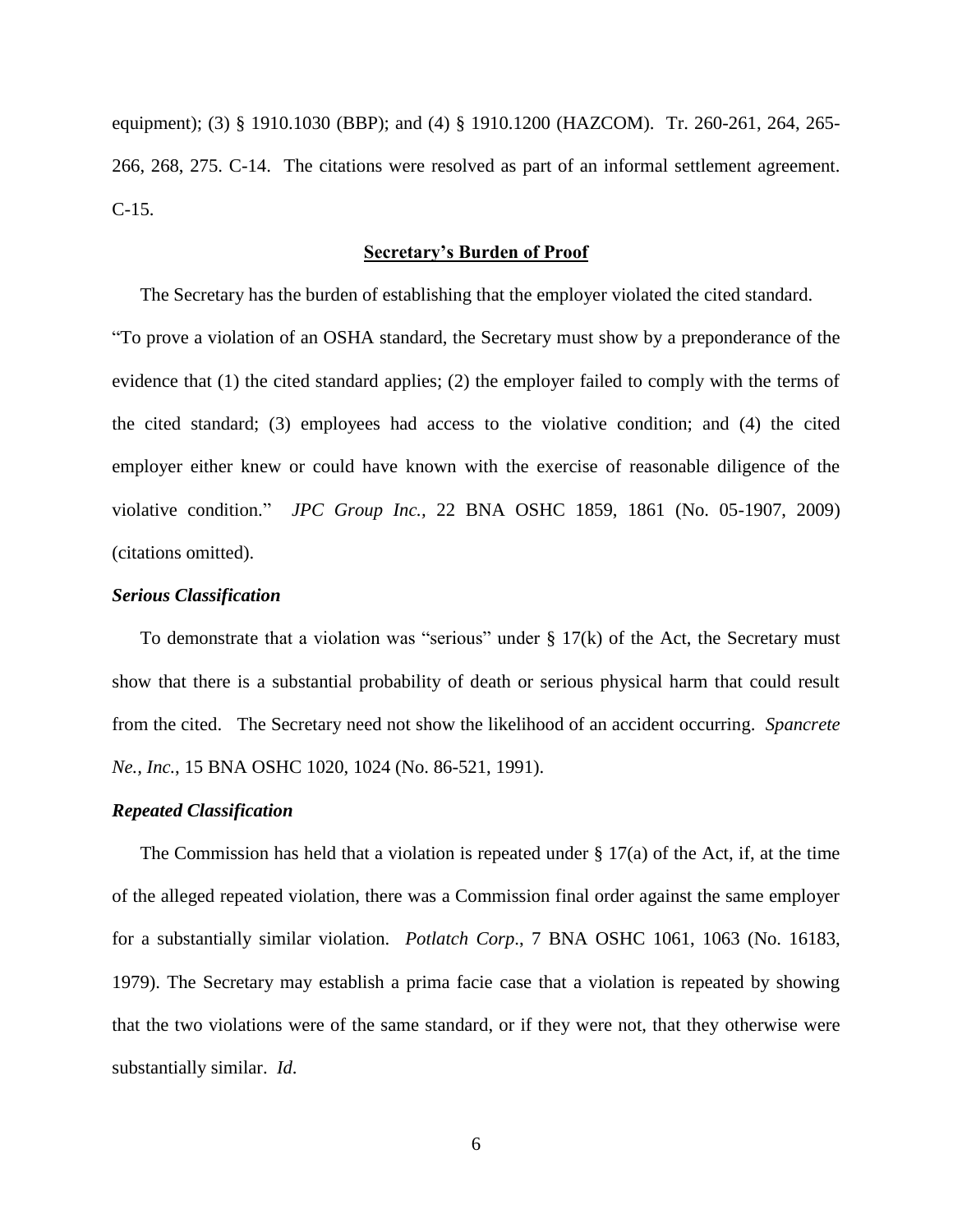## *Willful Classification*

To establish that a violation was "willful" the Secretary must prove that it was "committed with intentional, knowing or voluntary disregard for the requirements of the Act or with plain indifference to employee safety." *Valdak Corp*., 17 BNA OSHC 1135, 1136 (No. 93-0239, 1995) (citations omitted), *aff'd,* 73 F.3d 1466 (8th Cir. 1996). The Secretary must differentiate a willful from a serious violation by showing that the employer had a heightened awareness of the illegality of the violative conduct or conditions, and by demonstrating that the employer consciously disregarded OSHA regulations, or was plainly indifferent to the safety of its employees. *Valdak Corp*., 17 BNA OSHC at 1136. "The Secretary must show that the employer was actually aware, at the time of the violative act, that the act was unlawful, or that it possessed a state of mind such that if it were informed of the standard, it would not care." *Propellex Corp*., 18 BNA OSHC 1677, 1684 (No. 96-0265, 1999) (citations omitted).

#### **Discussion**

## *The Hearing*

At the hearing, the Secretary called the following witnesses to establish his case-in-chief: Janelle Zindroski, OSHA Compliance Officer; [redacted], Envision employee; Michael Bopp, OSHA Industrial Hygienist; [redacted], Envision employee; [redacted], Envision employee; [redacted], Envision employee; and, [redacted], Envision employee. The Respondent called the following witnesses: Gary Kaufman, Envision Plant Manager; Steven Stottsberry, Envision employee; David Hitchings, Envision employee; Patty Zaccardelli-Bart, Envision Office Manager; and, Janelle Zindroski (on rebuttal).

CSHO Janelle Zindroski and Plant Manager Gary Kaufman were the key witnesses for Secretary and Respondent respectively. Ms. Zindroski, based the Citation issued to the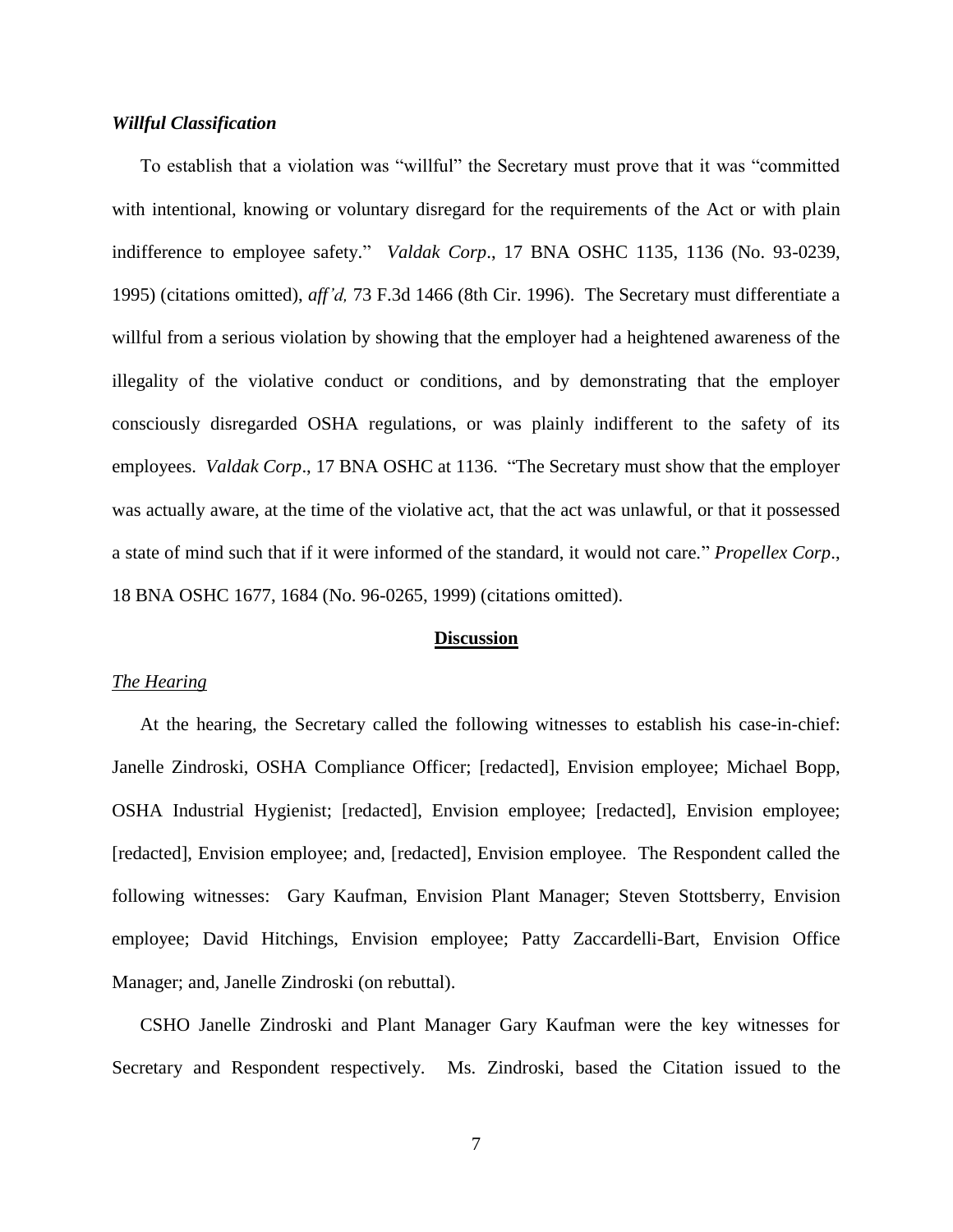Respondent, in large part, on the out-of-court statements she received from employee witnesses and Mr. Kaufman. Ms. Zindroski's testimony concerning the out-of-court statements given to her and offered for the truth of the matter asserted is, by definition, hearsay.<sup>5</sup> Rule  $801(d)(2)(D)$ of the Federal Rules of Evidence provides an exception to the hearsay rule for statements by a party opponent. Such statements are treated as "non-hearsay" if made by the party's agent or servant concerning a matter within the scope of the agency or employment, made during the existence of the relationship. Fed. R. Evid. 801. All of the employee witnesses who gave the out-of-court statements of interview ("SOI" or "statement(s)") during the 2012 inspection were employees/agents of Respondent, Envision, at the time the statements were given. Thus, a determination of the facts will rest on to the credibility of the Secretary's key witness versus that of Respondent's key witness.

#### *Janelle Zindroski*

 $\overline{a}$ 

Ms. Zindroski was the CSHO assigned to inspect Envisions Waste Services facility in Seville, Ohio. Tr. 32. She has been employed with OSHA for 3½ years and holds an undergraduate degree in environmental health with an emphasis on industrial hygiene. Tr. 26. She has training and work experience with BPP as well as HAZCOM. Tr. 28-30.<sup>6</sup> Ms. Zindroski has work experience in PPE which includes serving as the coordinator of health and safety programs for OSHA. She also conducts training at OSHA's Occupational Training Institute ("OTI") on PPE programs. Tr. 31. Additionally, she has received training at OTI on how to evaluate a fire extinguisher program. *Id*.

 $<sup>5</sup>$  As a procedural matter, it should be noted that Respondent failed to make a timely objection to this testimony as</sup> required by Federal Rule of Evidence 103(a)(1).

<sup>&</sup>lt;sup>6</sup> Ms. Zindroski received part of her work experience with HAZCOM evaluating factories in Ethiopia and conducting training on reading and understanding material safety data sheets, as well as sampling.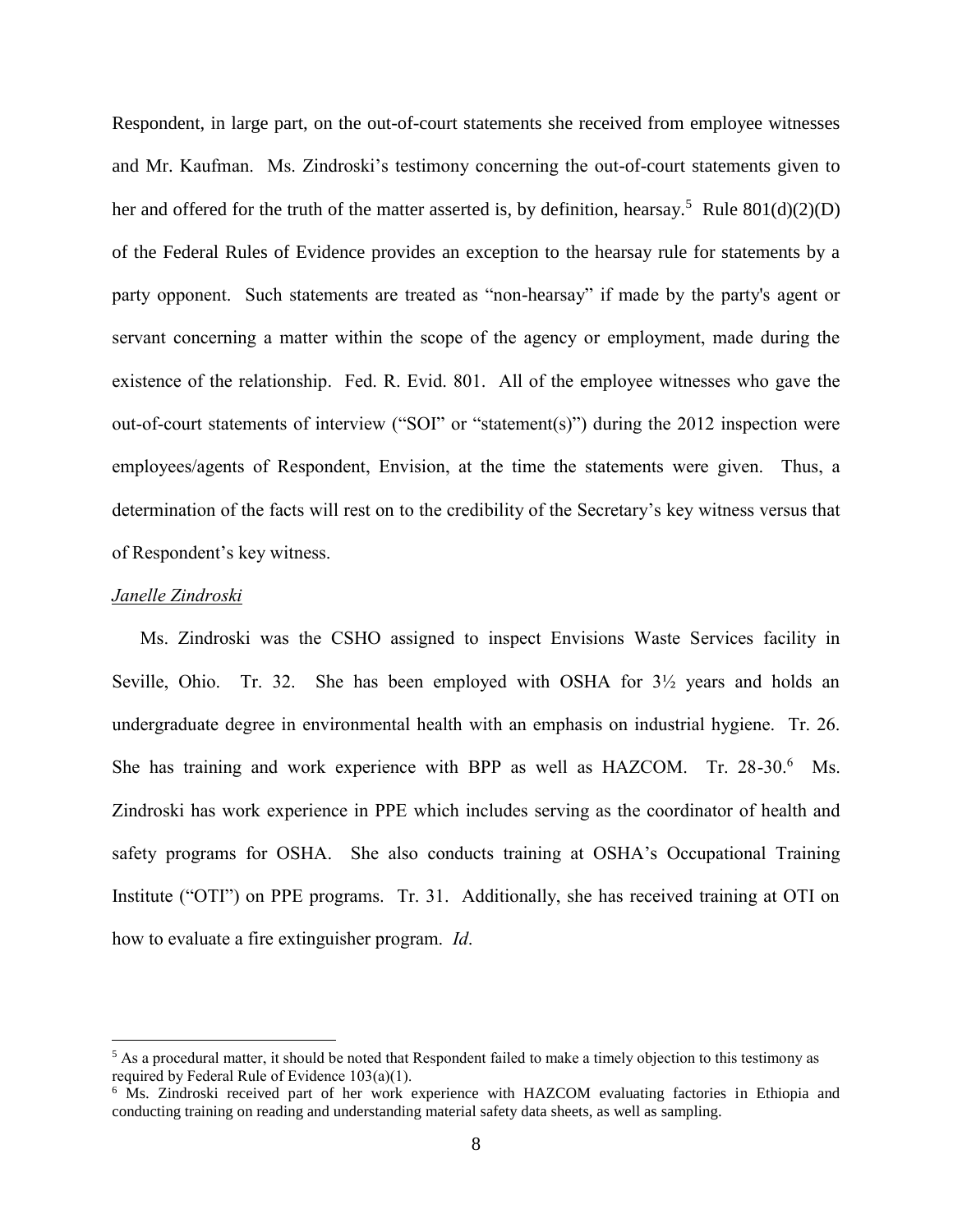During her testimony, Ms. Zindroski's demeanor was calm on both direct and crossexamination. Also, she frequently made eye contact with the undersigned when answering questions. When asked how she felt about Respondent's demand for a warrant, she simply stated, "it's an employer's right." Tr. 40. Ms. Zindroski had not inspected Envision prior to this inspection. *Id*. For all of the foregoing reasons, I find Ms. Zindroski to be credible and I accord full weight to her testimony.

## *Evidentiary Conflicts and Witness Credibility*

Much of the government's case rests upon out-of-court statements. The following witnesses gave statements of interview ("SOI" or "statement") to the CSHO during the inspection which served, in part, as the basis for the violations at issue in this case: (1) [redacted]; (2) [redacted]; and (3) [redacted].<sup>7</sup> However, each individual's testimony under oath at the hearing, to varying degrees, told a different story and often amounted to a recant of the SOI. The Secretary did not admit the SOI's into evidence, but rather used selected portions to impeach these witnesses when their testimony contradicted their SOI's. These employee witnesses were called as part of the government's case-in-chief.<sup>8</sup>

Generally, statements made outside of court which are then offered in court for the truth of the matter asserted are "hearsay" and not admissible as evidence. Fed. R. Evid.  $801(c)$ . Here, the employee witnesses told one story in their SOIs and a different story at the hearing. As a result, each was confronted with the inconsistency of the prior statements made in their SOI. A witnesses' prior out-of-court statement is admissible if it is: (1) inconsistent with his/her in court testimony; and (2) was given under penalty of perjury at a trial, hearing, or other proceeding or

 $\overline{a}$ 

<sup>7</sup> Two executives from Envision were present during the testimony of the employees: Steve Viny, CEO and Clayton Minder, CFO. Tr. 6.

<sup>&</sup>lt;sup>8</sup> If the SOIs had been offered into evidence, they may have qualified for admission as an opposing party's statement. Fed. R. Evid. 801(d)(2)(D).

<sup>&</sup>lt;sup>9</sup> The Commission applies the Federal Rules of Evidence. 29 C.F.R. § 2200.71.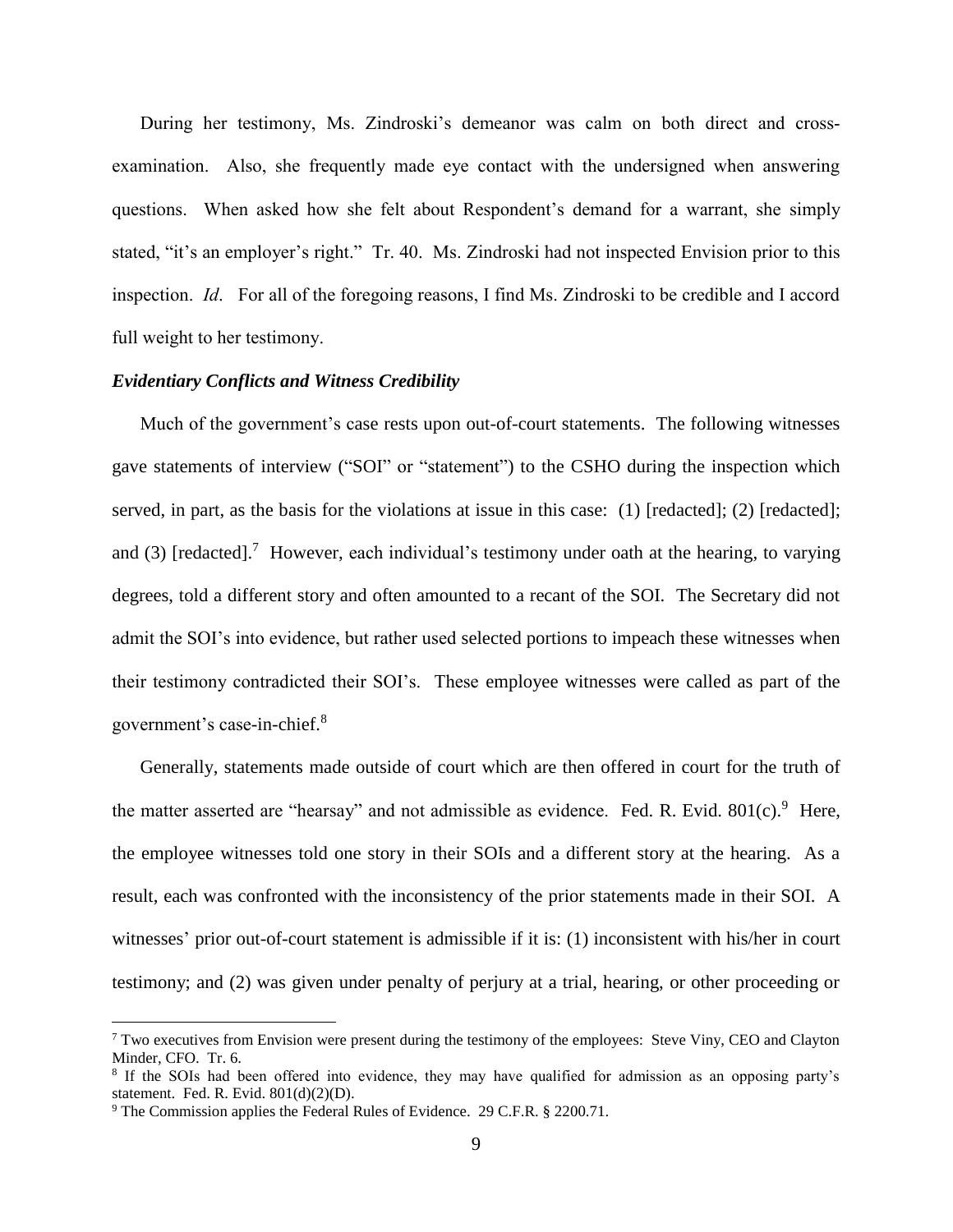in a deposition. Fed. R. Evid.  $801(d)(1)(A)$ . The SOIs given by these witnesses fail to meet the second prong of that test because they weren't given under penalty of perjury. Tr. 147. Prior inconsistent statements that do not meet the test of Rule  $801(d)(1)(A)$  may be admitted into evidence for impeachment purposes, but not as substantive evidence. 5 Jack B. Weinstein & Margaret A. Berger, *Weinstein's Federal Evidence* § 801.21 (Joseph M. McLaughlin, ed., Matthew Bender 2d ed. 2013).

#### *[redacted]*

 $\overline{a}$ 

[redacted] has been an employee of Envision since September 2011. Tr. 281, 293. She is a sorter on the conveyor line which requires her to split open trash bags and sort out certain items, such as newspapers and cardboard, from the trash as it moves down the conveyor. Tr. 281-284. During OSHA's inspection of Envision, she signed the SOI she provided to the CSHO.<sup>10</sup>

In her statement to the CSHO, she said that she had not been trained on BPP, HAZCOM, fire extinguishers, and had been told that wearing only her prescription glasses was okay. Tr. 287- 290. However, her testimony at the hearing was quite different.

For example, [redacted] denied telling the CSHO that she wasn't trained on BPP, and instead, testified that she had been trained. Tr. 287. She denied telling the CSHO that she did not receive training on fire extinguishers. Tr. 288. [redacted] also denied telling the CSHO that she had not received training on the company's HAZCOM program. Tr. 290. To the contrary, [redacted] testified that she received training from Mr. Kaufman, the Plant Manager, on: (1) HAZCOM; (2) Fire Extinguishers; and (3) BPP. Tr. 298, 300-302. When asked about her prior statement to the CSHO that wearing prescription glasses only was okay, she responded by saying that she also wears her safety glasses. Tr. 289.

<sup>&</sup>lt;sup>10</sup> During the inspection, CSHO Zindroski asked questions and recorded answers as a SOI; she then had each person sign the SOI. Tr. 152, 293-94.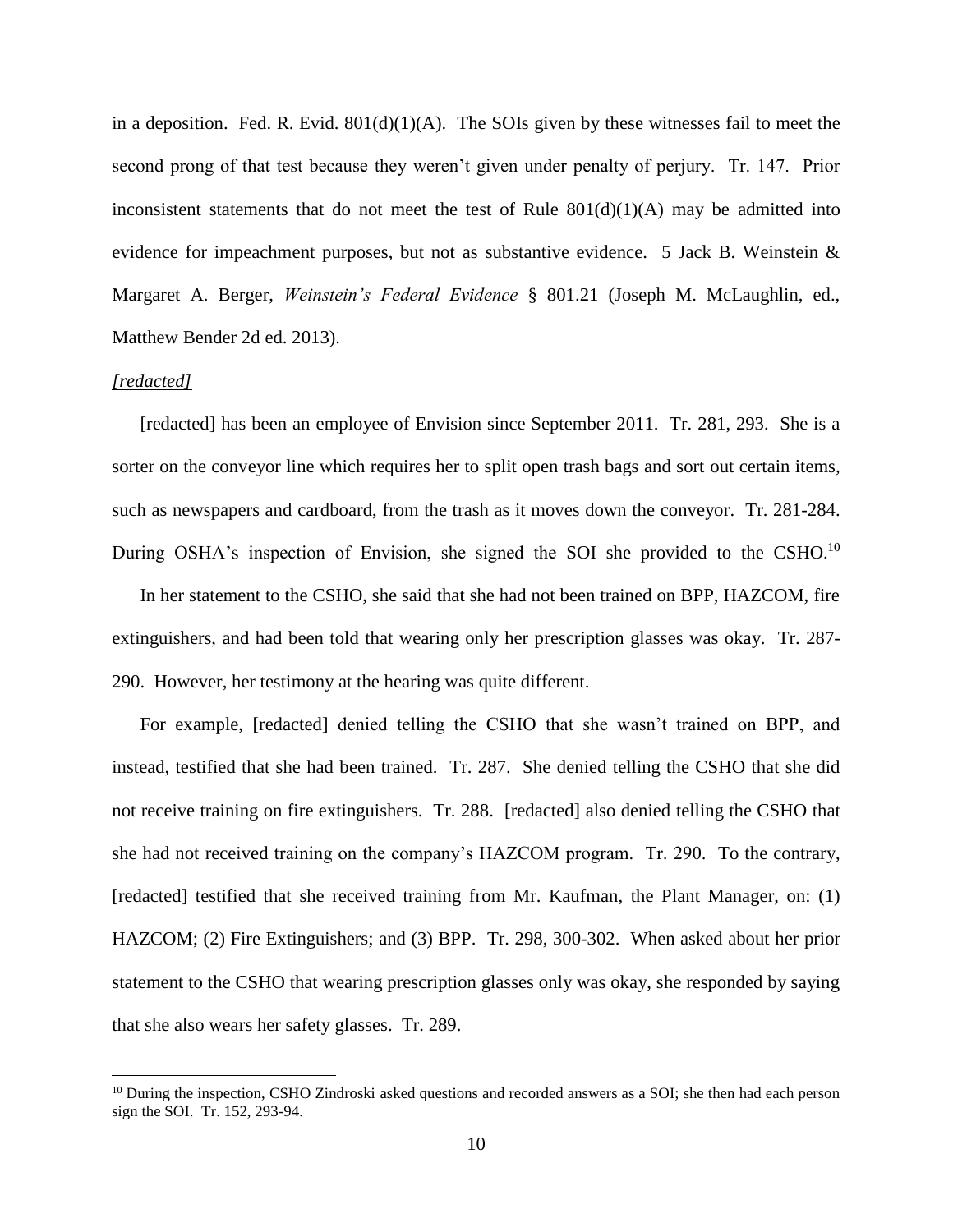I find that the out-of-court statement given by [redacted] is credible in that it was given at an earlier time when the facts in question were fresher in her mind. Further, I find that [redacted] gave the statement when she was not facing her employer thereby placing herself at risk by making statements against Envision's interest. [redacted] testified that she did not think she would get into trouble for not signing her SOI. Tr. 294. This is an indication that she was not under duress or threat of coercion when giving her statement to the CSHO.

In weighing [redacted] SOI against her in-court testimony, I also considered her demeanor on the stand. At times, her testimony at the hearing seemed coerced and rehearsed. For example, during her testimony she declared that she had been trained on BPP before the Secretary's attorney could finish asking her about her prior statement to OSHA that she had not been trained on BPP. Tr. 287. She did not make eye contact with the undersigned even when answering questions. Also, she seemed very defensive while answering questions on direct examination.

In view of the fact that [redacted] SOI was offered for impeachment purposes only during her direct examination, I do not treat it as substantive proof; however, I do find that it substantially contradicts her in-court testimony. For these reasons, I accord little weight to her testimony at the hearing.

#### *[redacted]*

[redacted] has been an employee of Envision for approximately 15 years. Tr. 334. His current job is a sorter in Room 1. This job requires him to sort out paper and bulk items. *Id*. During the inspection, he also gave a signed SOI to OSHA. Tr. 339-340. Like [redacted], at the hearing, [redacted] told a very different story from the one he told the CSHO in his SOI. For example, he denied telling OSHA that he did not have safety glasses and that his prescription glasses were "good enough." Tr. 343-344. He also denied telling OSHA that he did not receive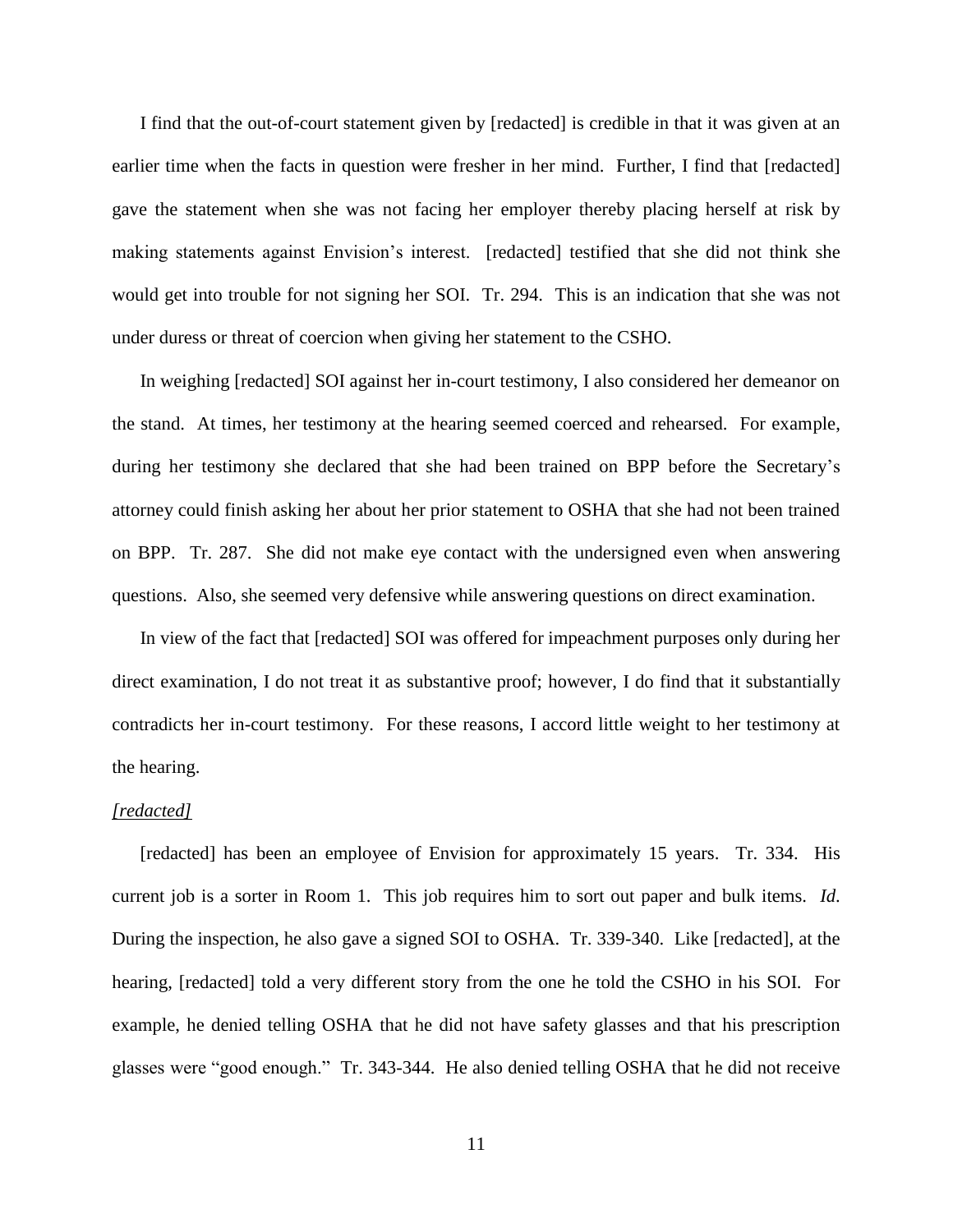any HAZCOM training. Tr. 345. [redacted] was confident that when there is training he always signs the training "sign-in" sheet. He was also confident in his testimony that he received firefighting training from Steve Stottsberry, an Envision employee, who is also a volunteer firefighter. Tr. 342, 349-350. However, when confronted with Envision's firefighting training sign-in sheet that did not include his name, he admitted that his name would not be on the sheet if he "wasn't there at work that day." Tr. 357-358. Finally, he did concede that his name was not on the firefighting training sign-in sheet. C-10; Tr. 358.

I find that the out-of-court SOI given by [redacted] is credible in that it was given at an earlier time when the facts in question were fresher in his mind. Further, I find that [redacted] gave the statement when he was not facing his employer thereby placing himself at risk by making statements against Envision's interest. Although [redacted] testified that he signed the SOI only because he felt it was part of his job, he made no claim of coercion by the CSHO. Tr. 355-356. In weighing [redacted]' SOI against his in-court testimony, I also considered his demeanor on the stand. For example, he did not make eye contact with the undersigned and seemed to be very defensive during direct examination.

In view of the fact that [redacted]' SOI was offered only for impeachment purposes during his direct examination, I do not treat it as substantive proof; however, I do find that it substantially contradicts his in-court testimony. For these reasons, I accord little weight to his testimony at the hearing.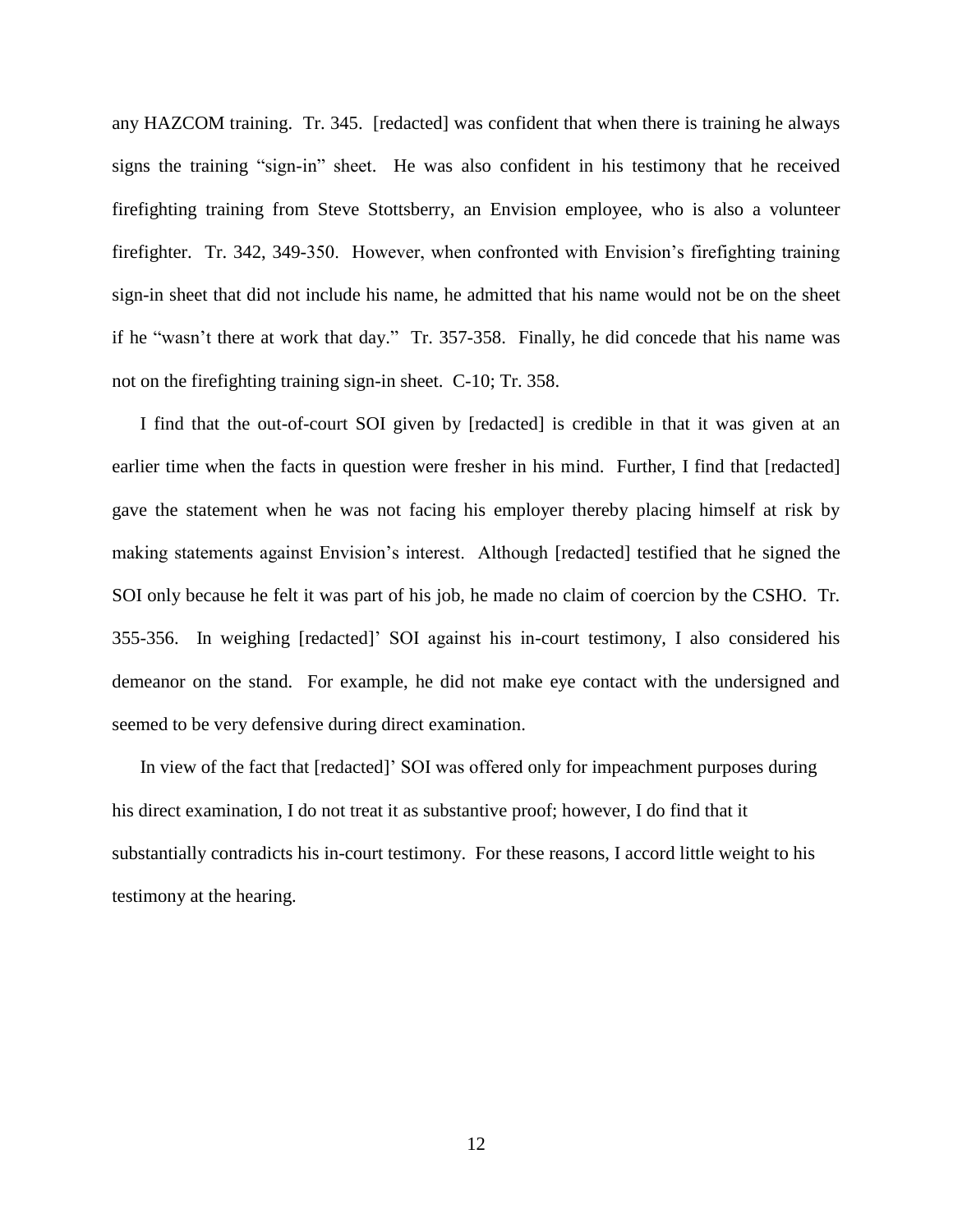## *[redacted]*

[redacted] has been employed by Envision since February 2007. Tr. 362. At the time of the inspection, she was a room supervisor/sorter. Tr. 363. She has been a supervisor at Envision for five years. Tr. 364.

[redacted] gave a signed SOI to OSHA during the inspection. Tr. 365. Unlike [redacted] and [redacted], [redacted] did not recant her entire SOI at the hearing. Initially, she denied telling the CSHO that Envision had not provided her with any training for the past year. Tr. 366. She also testified that she did not remember telling the CSHO that she hadn't been trained on Envision's PPE hazard assessment. Tr. 368. She testified that she received BPP and HAZCOM training conducted by Gary Kaufman in the fall of 2011. Tr. 370, 373. She also testified that the gloves being used at Envision were not cut resistant and that she's spoken to Gary about this many times. Tr. 390. In response to my questions about which of the statements in her SOI that she still agreed with, [redacted] agreed with the following statements:

- [T]he "gloves don't work. They are not puncture resistant." Tr. 382.
- "[I]n two weeks I've had to pull glass out of my fingers." Tr. 383.
- "Gary told me as long as I wear my prescription glasses, I don't have to wear my safety glasses." Tr. 385.
- She had never been trained on evacuation procedures in the event of a fire. Tr. 386.

In weighing Robertson's SOI against her in-court testimony, I also considered her demeanor on the stand. For example, she did make eye contact with the undersigned and appeared to be calm and relaxed while answering questions about her SOI. [redacted] testified that she did not feel coerced into signing her SOI. Tr. 381. In contrast, other parts of her testimony seemed coerced and rehearsed. For example, the undersigned had to admonish her about offering answers before Respondent's attorney could finish the questions on cross-examination. Tr. 372.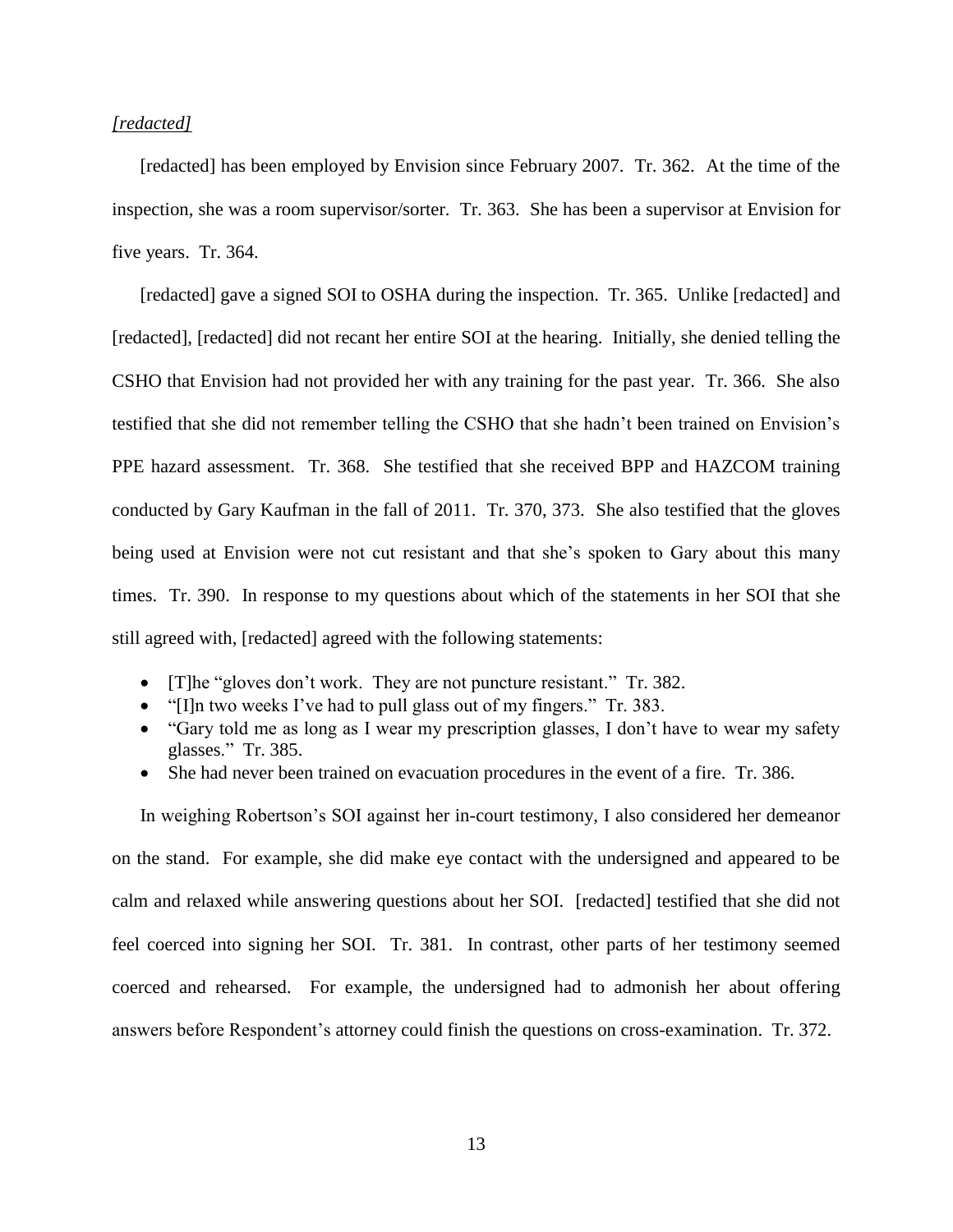In view of the fact that [redacted]'s SOI was offered for impeachment purposes only, I do not treat it as substantive proof; however, I do find that it contradicts her in-court testimony, in part. For these reasons, I accord some weight to her testimony at the hearing, to the extent it is corroborated or consistent with other evidence.

### *Gary Kaufman*

Mr. Kaufman is currently employed by Envision as the first shift plant manager, safety manager, and third shift maintenance crew/cleaning crew supervisor. Tr. 393, 471. His responsibilities include supervising daily operations and conducting safety meetings. Tr. 394. Mr. Kaufman has a bachelor's degree in health and education. Tr. 472. Mr. Kaufman did not receive any formal training for his position as safety manager. Tr. 405-406, 472. He testified that his knowledge of health and safety is based on his own experience along with Internet research. Tr. 402, 462. He was the plant manager and safety manager for Envision at the time of both the 2010 and 2012 OSHA inspections. Tr. 33, 263, 395, 474.

Mr. Kaufman testified that he did recall the 2010 inspection and that citations were issued to Envision. Tr. 395. He also testified that after the 2010 inspection Envision implemented a "formal lockout, tag-out program and a risk assessment and a formal Blood-Borne Pathogen and Hazardous Communication [program]." Tr. 396. The changes to the safety policy were done with the assistance of an outside safety consultant hired by Envision, Steve Ogle. Tr. 396.

During the 2012 inspection, when asked about the 2011 training documents, Mr. Kaufman told the CSHO that because Envision doesn't have a lot of turnover he had not done any training. Tr. 51. Interestingly, he also told the CSHO that Envision had eight or nine new hires since 2010. Tr. 62, 69, 106.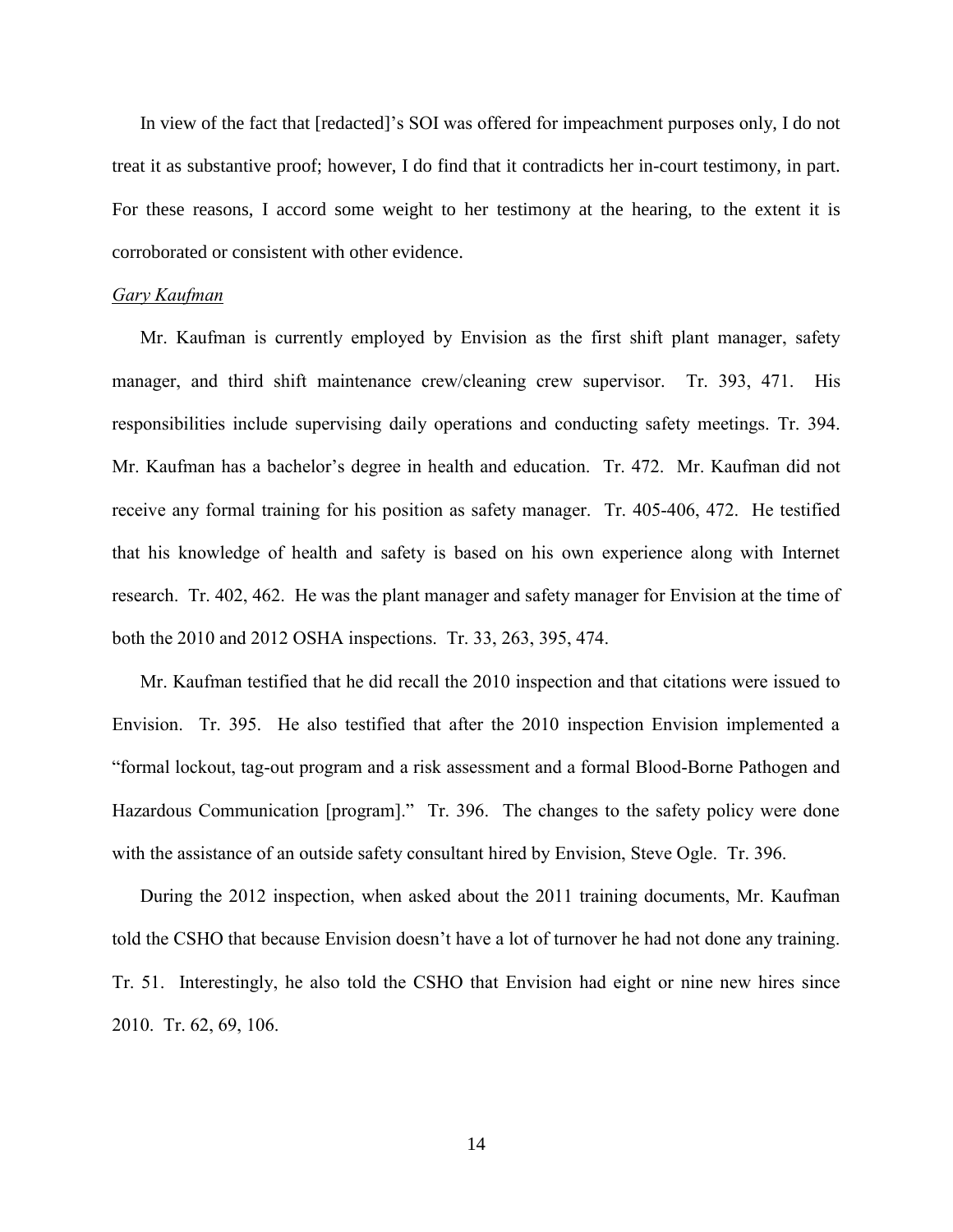As a result of the 2010 inspection and resulting Citation, Envision hired a safety consultant, Steve Ogle, who provided, *inter alia*, the creation of a HAZCOM program. Tr. 399. When asked about the creation of a written BPP program, Mr. Kaufman testified that he developed this document with the assistance of Envision's attorney, Joseph Brennan. *Id*. Also, after the 2010 inspection he utilized the Internet for self-education. Tr. 401-02.

Regarding health and safety at Envision, he told the CSHO that he wasn't very familiar with what he was required to do and no one told him when he was supposed to provide training for employees. *Id*. Yet, on direct examination at the hearing, he testified that Steve Ogle, an expert in OSHA requirements, suggested that safety trainings be conducted once a month. Tr. 396-398. Kaufman conceded that he has no training on OSHA regulations and compliance nor does he have a copy of the regulations. Tr. 410. He provided new hires with initial training by reviewing highlights of Envision's safety manual. Tr. 422. In addition to oral presentations, Mr. Kaufman utilized a series of VHS tapes as part of Envision's safety and health training program. Tr. 479-480. Mr. Kaufman confirmed that he is the "Responsible Safety Officer" referred to in Envision's safety manual. Tr. 482.

Regarding training in 2011, Mr. Kaufman testified that fire extinguisher training was conducted in the fall and led by Steve Stottsberry, who is an Envision employee and volunteer firefighter. Tr. 408-409. Mr. Kaufman testified that except for the firefighting training, he alone conducted all other training. *Id.* at 409. He testified that BPP training was conducted in November 2011. Tr. 413-414. According to Mr. Kaufman, HAZCOM training was conducted on the same day as the BPP training. Tr. 416. PPE training was addressed during a new hire's initial training as part of the review of Envision's safety manual. Tr. 422. Employees signed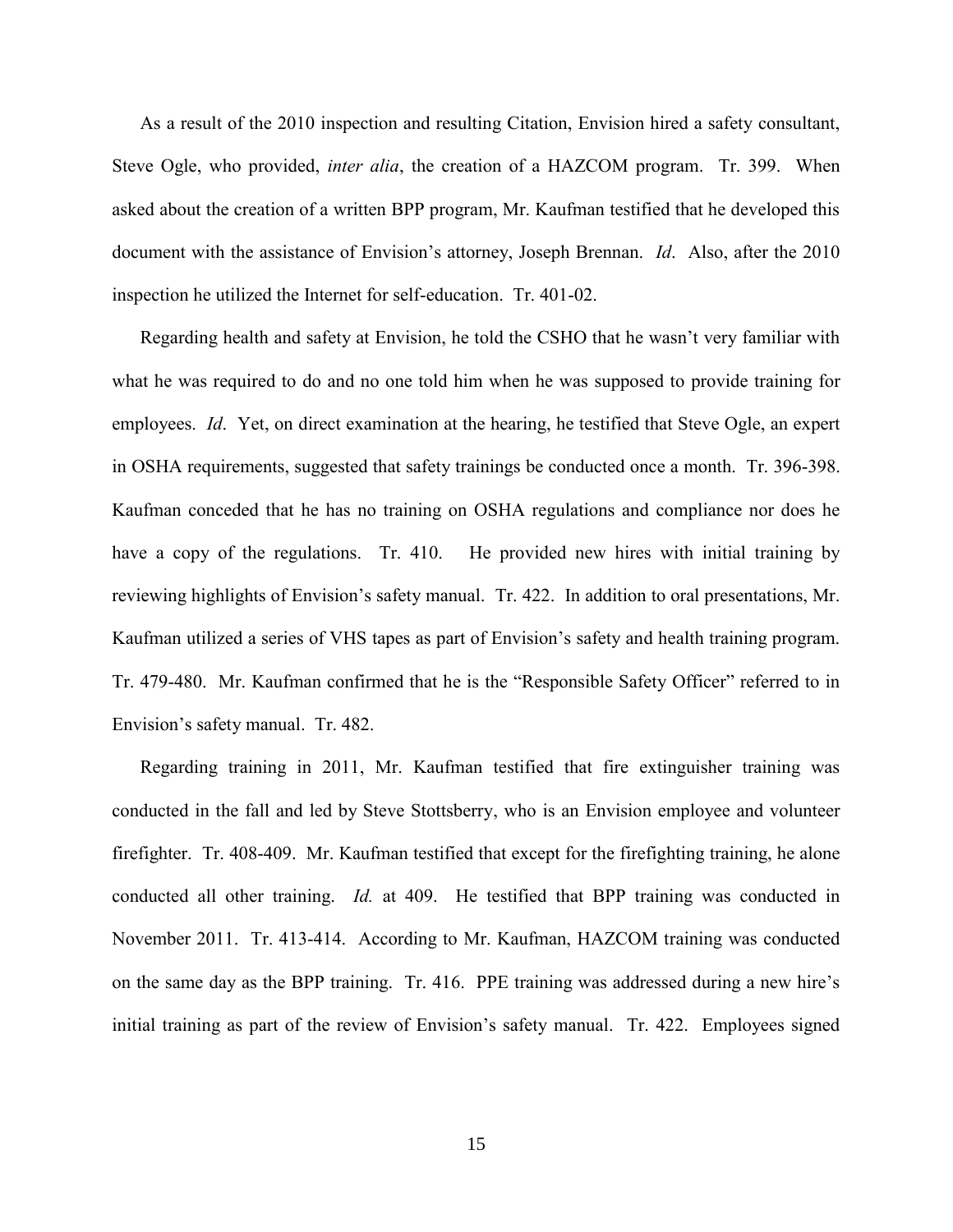employee training certifications for initial PPE training after reviewing the safety manual with Mr. Kaufman. R-7.

In November 2010, Mr. Kaufman used a PPE assessment data form provided by Mr. Ogle to conduct a safety audit. Tr. 431, 433. With regard to safety glasses, Mr. Kaufman recorded "appropriate safety glasses **or** prescription glasses." *Id.* at 433. He believed that prescription glasses were sufficient based on the lack of eye injuries. Tr. 434. Mr. Kaufman denied telling the CSHO that Envision didn't offer Hepatitis B vaccines. Tr. 459. Finally, regarding the CSHO's note referencing his comment that he "got stuck doing health and safety . . . ," Mr. Kaufman didn't deny making the comment but rather testified that he was "unclear as to how this refers to anything." Tr. 460.

Mr. Kaufman's testimony concerning training conducted in 2011 is at odds with the testimony of CSHO Zindroski whose testimony I have fully credited. Additionally, his contention that training was conducted is not supported by credible documentary evidence such as sign-in sheets or written agendas. The SOI statements of employee witnesses also indicate a lack of training at Envision. There are inconsistencies in Mr. Kaufman's own testimony that there was a lack of employee turnover at Envision, yet eight or nine employees were hired since 2010. Additionally, there is Mr. Kaufman's statement that no one told him when training should be done which contradicts his testimony that Steve Ogle had suggested training be conducted at least once a month. For the foregoing reasons, I find Mr. Kaufman's testimony to be less than credible and I accord his testimony little weight.

### *Training Records*

According to Mr. Kaufman, Envision uses sign-in sheets created by the administrative assistant to memorialize the names of attendees at training. Tr. 411. The administrative assistant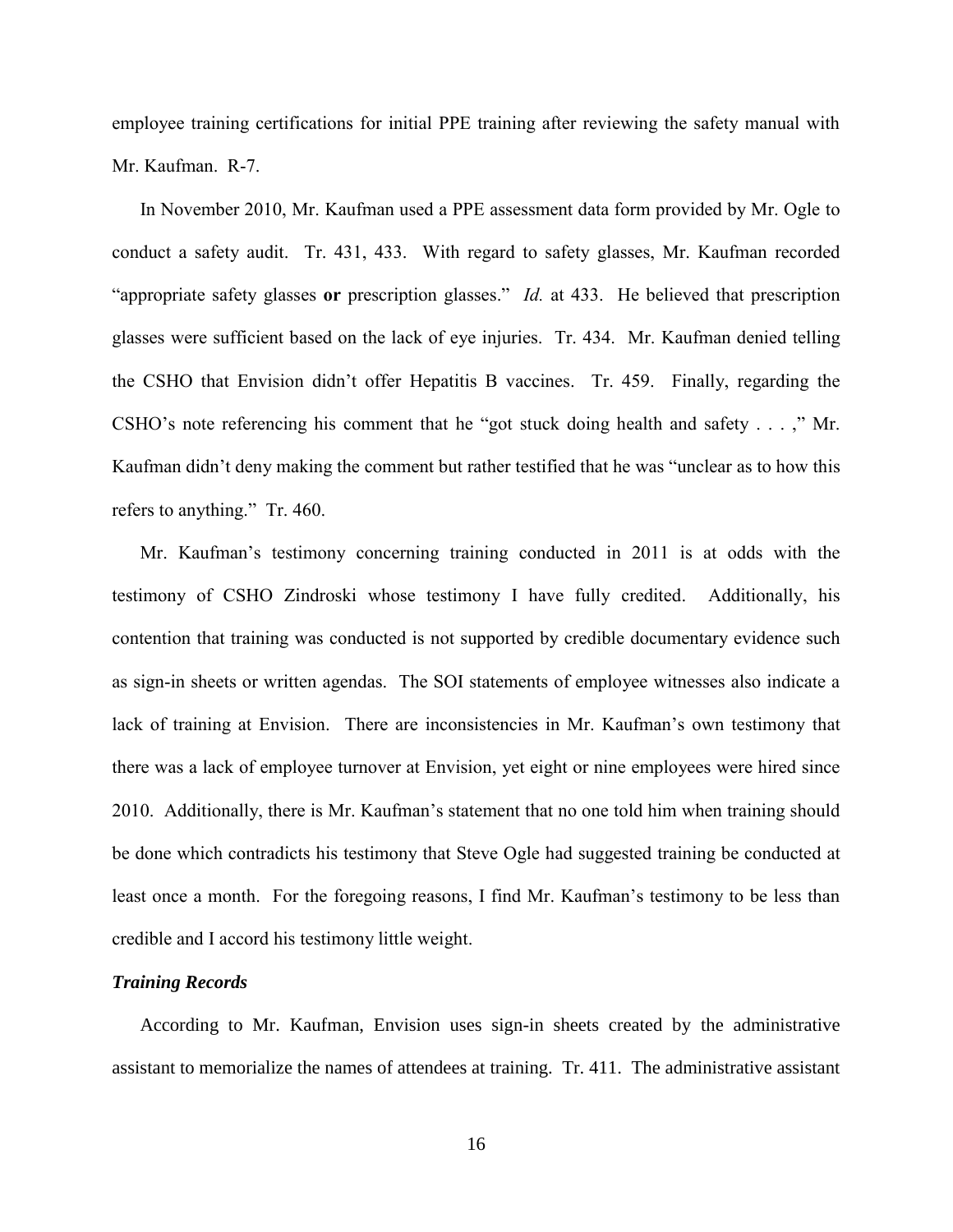was responsible for collecting and maintaining the sign-in sheets. Tr. 412-413. In 2011, [redacted] at Envision. Tr. 413. At the end of each training session she collected the sign-in sheets.<sup>11</sup> Tr. 417. Mr. Kaufman testified that if an employee missed a training session, he offered an individual make-up session. Following the make-up session, the employee would sign the same sign-in sheet as those who attended the initial training session. Tr. 419. Mr. Kaufman testified that [redacted] was the only person with physical control over the sign-in sheets. Tr. 453-454. Despite the implication that [redacted] may have tampered with the sign-in sheets, Kaufman admitted that he had no knowledge of such an occurrence. Moreover, during her eight-year tenure at Envision, [redacted] had no known history of tampering with company records. Tr. 453-454.

The name of one employee, [redacted], appeared on a sign-in sheet that pre-dated his employment with Envision. Tr. 47, 451. Also, the names of two Envision employees who were employed at the time of the alleged September 2011 firefighting training are missing from the sign-in sheets: (1) [redacted]; and (2) [redacted]. Tr. 62-63; R-10. Regardless of who may have tampered with the sign-in sheets, Kaufman conceded that the sign-in sheets presented were not correct. Tr. 180-181, 455-456.

I find that the testimony regarding these sign-in sheets renders them an unreliable source of evidence in this case. The absence of accurate sign-in sheets, in and of itself, is not dispositive of the question of whether training was actually conducted. However, when considered in

 $\overline{a}$ 

 $<sup>11</sup>$  [redacted] had been having serious health issues prior to her death that caused her to miss work during the last few</sup> months of 2011. Tr. 437. On January 16, 2012, [redacted] tendered her resignation indicating that she would be leaving at the end of March or when a replacement could be hired. R-10. [redacted] passed away prior to her effective retirement date. Tr. 439.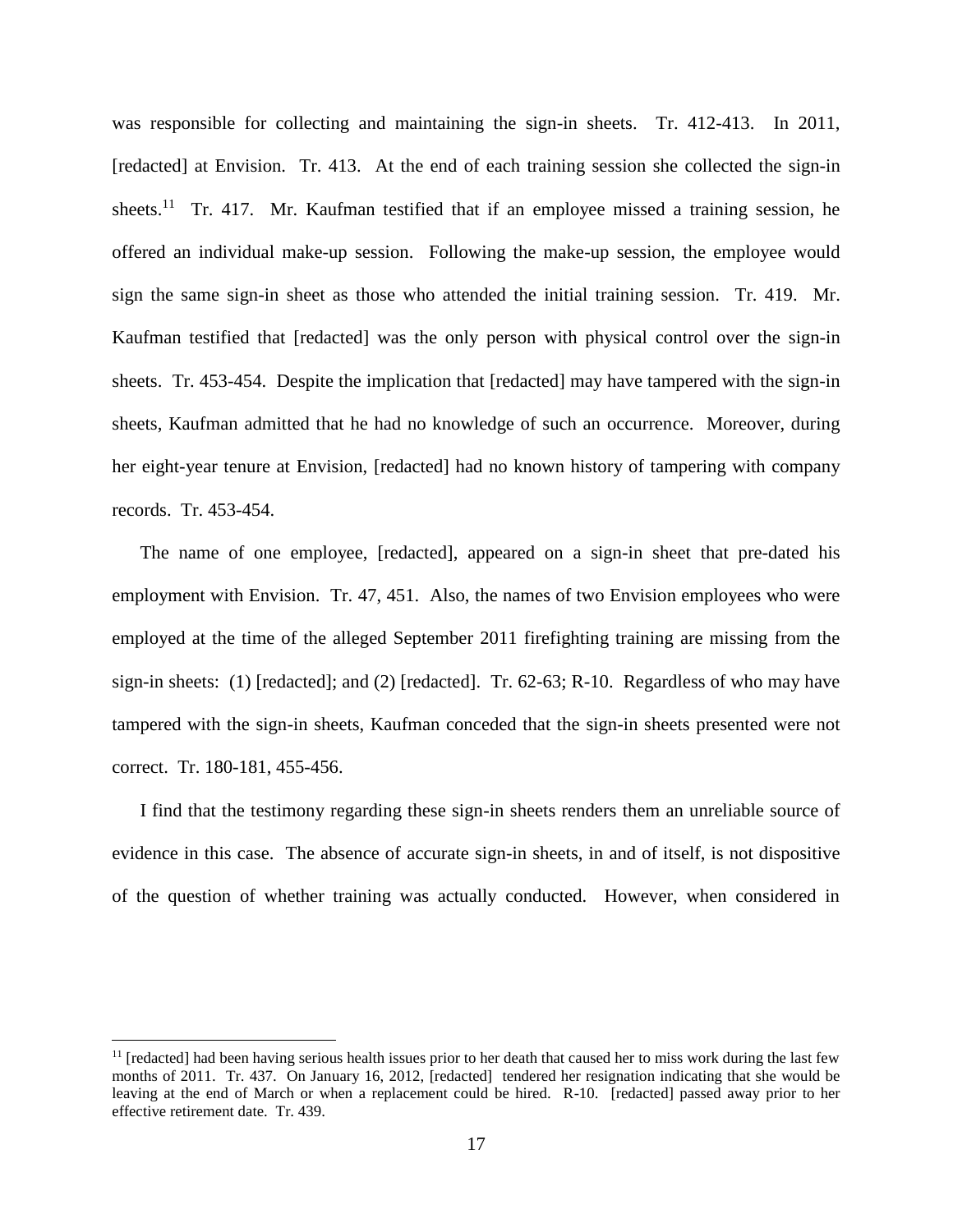conjunction with credible testimonial evidence, it strengthens the government's argument that

Envision failed to conduct training as required.<sup>12</sup>

## **The Citations**

Rather than numerical order, the citations are presented by subject matter in the following

sequence: training, PPE, Hepatitis B vaccines, BBP program, and N-95 mask information.

## *Citation 1, Item 2 -- Alleged "Willful" violation of 29 C.F.R. § 1910.157(g)(2)*

The Portable Fire Extinguisher regulation found at 29 C.F.R. § 1910.157(g) states in

pertinent part:

 $\overline{a}$ 

 $(g(1)$  Where the employer has provided portable fire extinguishers for employee use in the workplace, the employer shall also provide an educational program to familiarize employees with the general principles of fire extinguisher use and the hazards involved with incipient stage firefighting.

 $(g)(2)$  The employer shall provide the education required in paragraph  $(g)(1)$  of this section upon initial employment and at least annually thereafter.

In his Citation, the Secretary alleges:

29 CFR 1910.157 $(g)(2)$ : The educational program to familiarize employees with the general principles of fire extinguisher use and the hazards involved with incipient stage firefighting was not provided to all employees upon initial employment, and at least annually; On or about March 21, 2012, the employer did not provide annual training for portable fire extinguishers when available for employee use:

Envision Waste Services LLC was previously cited for a violation of this Occupational Safety and Health standard or its equivalent standard, 1910.157(g)(l), which was contained in OSHA Inspection Number 314808163, Citation Number 01, Item Number 03, and was affirmed as a final order on 10/14/2010, with respect to a workplace located at 8700 Lake Road, Seville OH 44273.

<sup>&</sup>lt;sup>12</sup> In reaching this conclusion, I also considered the testimony of witnesses Steve Stottsberry and David Hitchings. Like Mr. Kaufman, their testimony concerning training is unsupported by the quantum of evidence to the contrary and any credible documentary evidence.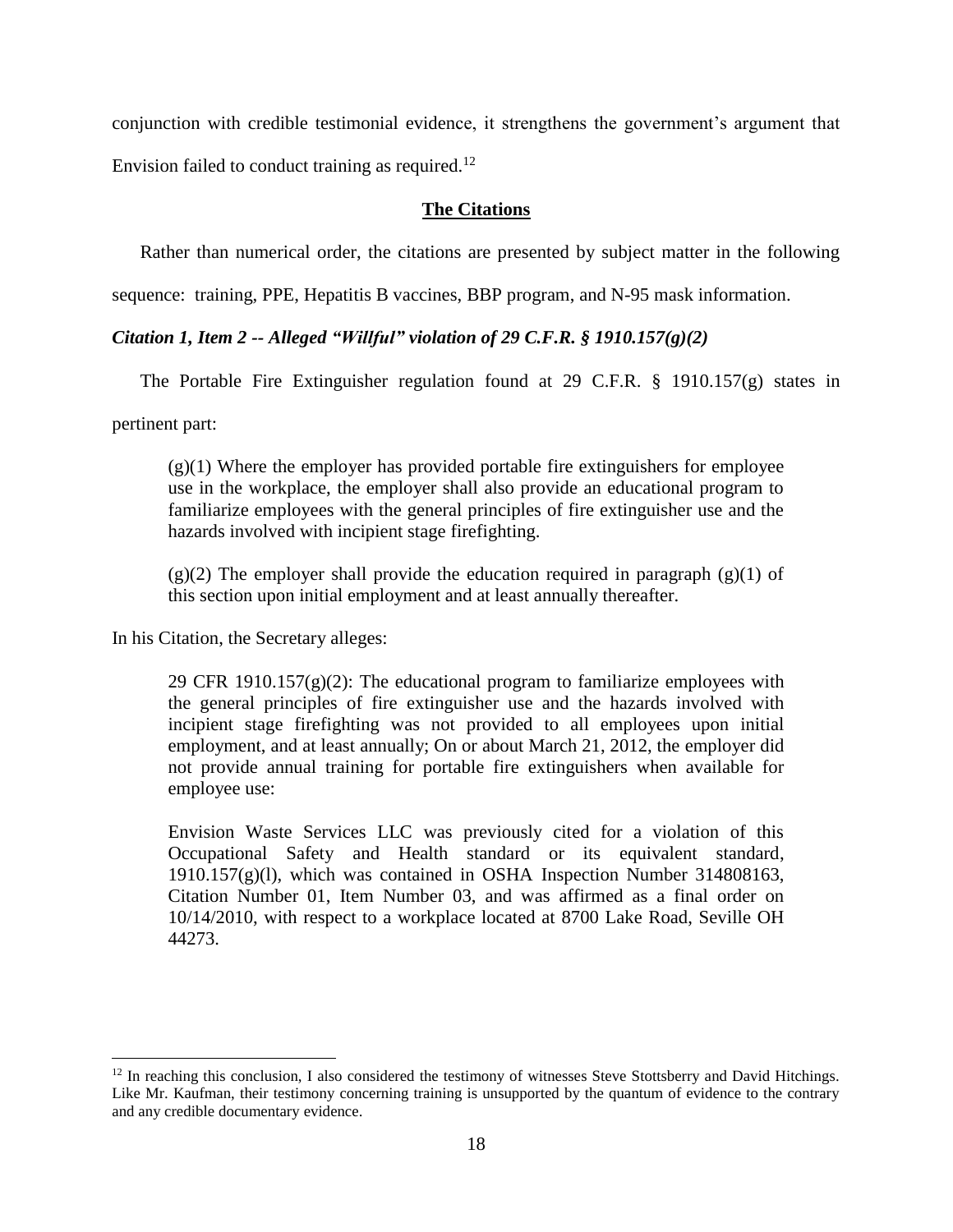## *1. Applicability*

The cited standard requires employers who provide portable fire extinguishers for use by employees to provide training on their use and the hazards that can be encountered when fighting a fire in its early stages. Respondent's safety manual states, "[p]ortable fire extinguishers are provided…" and "[a]ll employees are periodically instructed in the use of extinguishers and fire protection procedures." R-8 at pg. 11. Therefore, I find that this standard applies to the condition cited.

## *2. Non-compliance*

According to CSHO Zindroski, she asked Plant Manager Kaufman why there were no 2011 training documents available and he stated that due to the lack of turnover at Envision, no training had been done. Tr. 51. This statement is corroborated by the SOI's given by: [redacted] and [redacted]. Tr. 288, 366. Employee [redacted], who testified that he always signs the sign-in sheets, conceded that he must not have been at work for the training since his name did not even appear on the sign-in sheets. Tr. 342, 357-358. Ultimately, during testimony, Mr. Kaufman admitted that the sign-in sheets presented were inaccurate. Tr. 180-181, 455-456, 500. As a result, there is no objective, credible documentary evidence to support Respondent's contention that firefighting training was conducted in 2011. Accordingly, I find that Respondent did not conduct firefighting training in 2011.

#### *3. Employee exposure*

Based on my finding that no firefighting training was conducted in 2011, employees were exposed to hazards resulting from non-compliance with this standard.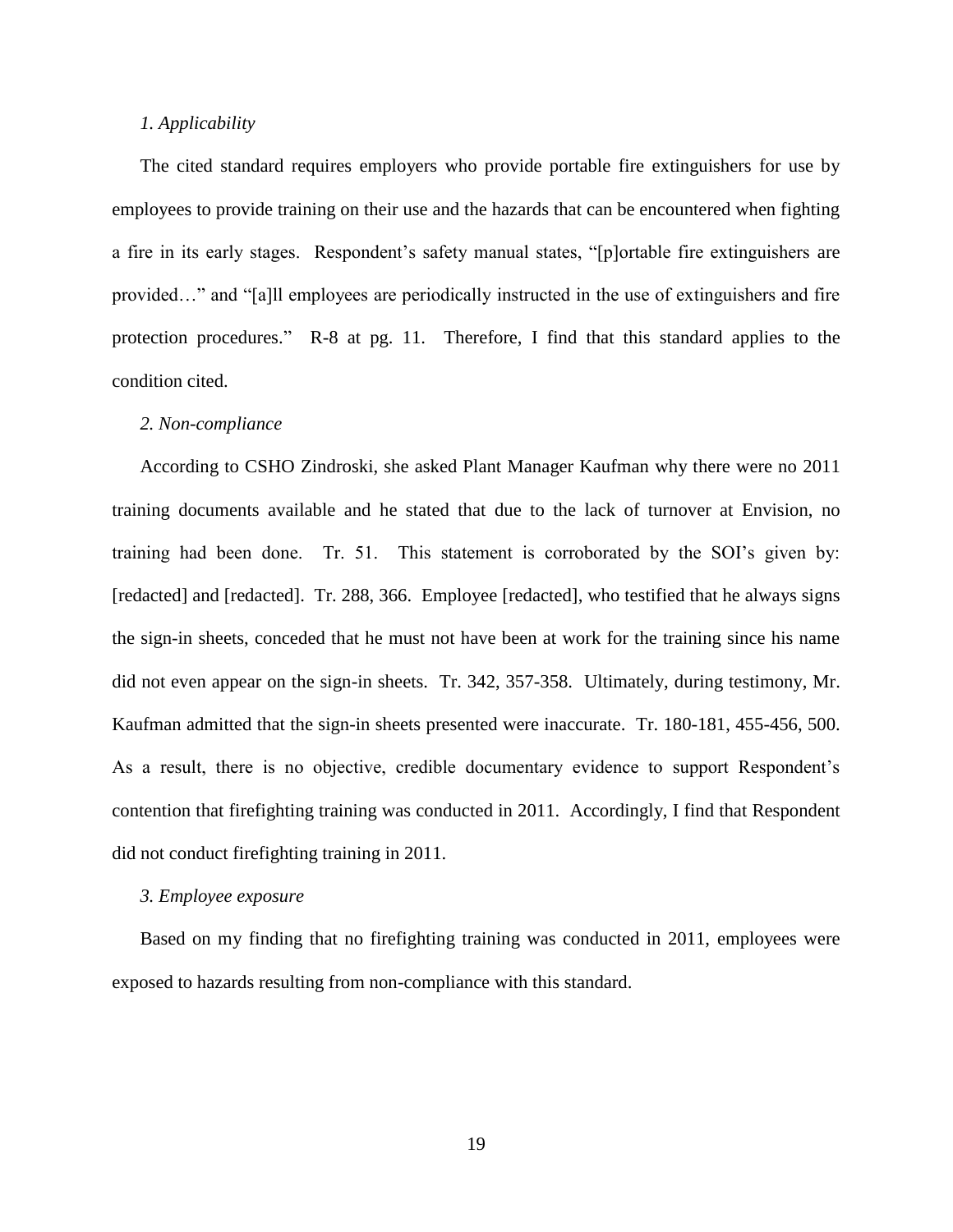### *4. Employer knowledge*

 $\overline{a}$ 

Envision's safety manual states that the Responsible Safety Manager is delegated authority to administer the safety program and that "[t]he Plant Manager shall be responsible for implementing these policies by insisting that employees observe and obey **all rules and regulations** necessary to maintain a safe work place and safe work habits and practices." (emphasis added). R-8 at pp. 2, 32. Mr. Kaufman confirmed he is the Responsible Safety Officer in Envisions written safety program. Tr. 482. Moreover, he was the safety manager for Envision and such training was part of his responsibility. Tr. 394, 471. Based on Mr. Kaufman's statement to the CO at the inspection that he had not conducted training because there had been no employee turnover, he had actual knowledge of the violative condition, which is imputed to Envision. Envision's knowledge is established.

With respect to the willful characterization, I find that Envision knew or could have known of OSHA's requirement for fire extinguisher training. Gary Kaufman was the plant and safety manager for Envision at the time of the 2010 and 2012 inspections. Tr. 33, 263, 395, 474. During the closing conference of the 2010 inspection, Mr. Kaufman met with OSHA Industrial Hygienist, Michael Bopp to discuss recommendations for compliance with this standard. Tr. 254-255, 265. In particular, Mr. Bopp told Kaufman that training on the use of fire extinguishers was required. *Id*.

Additionally, an Envision representative<sup>13</sup> signed an informal settlement agreement based on the 2010 inspection which also shows that Envision knew or could have known of OSHA's requirement. I find that Envision, through the 2010 inspection's closing conference, citations and settlement agreement, had a heightened awareness of the requirement. As discussed above, I find there is no credible evidence that employees were provided with training. Further, Mr.

<sup>&</sup>lt;sup>13</sup> The name of the individual signing on behalf of Envision is in cursive and therefore, difficult to read. C-15.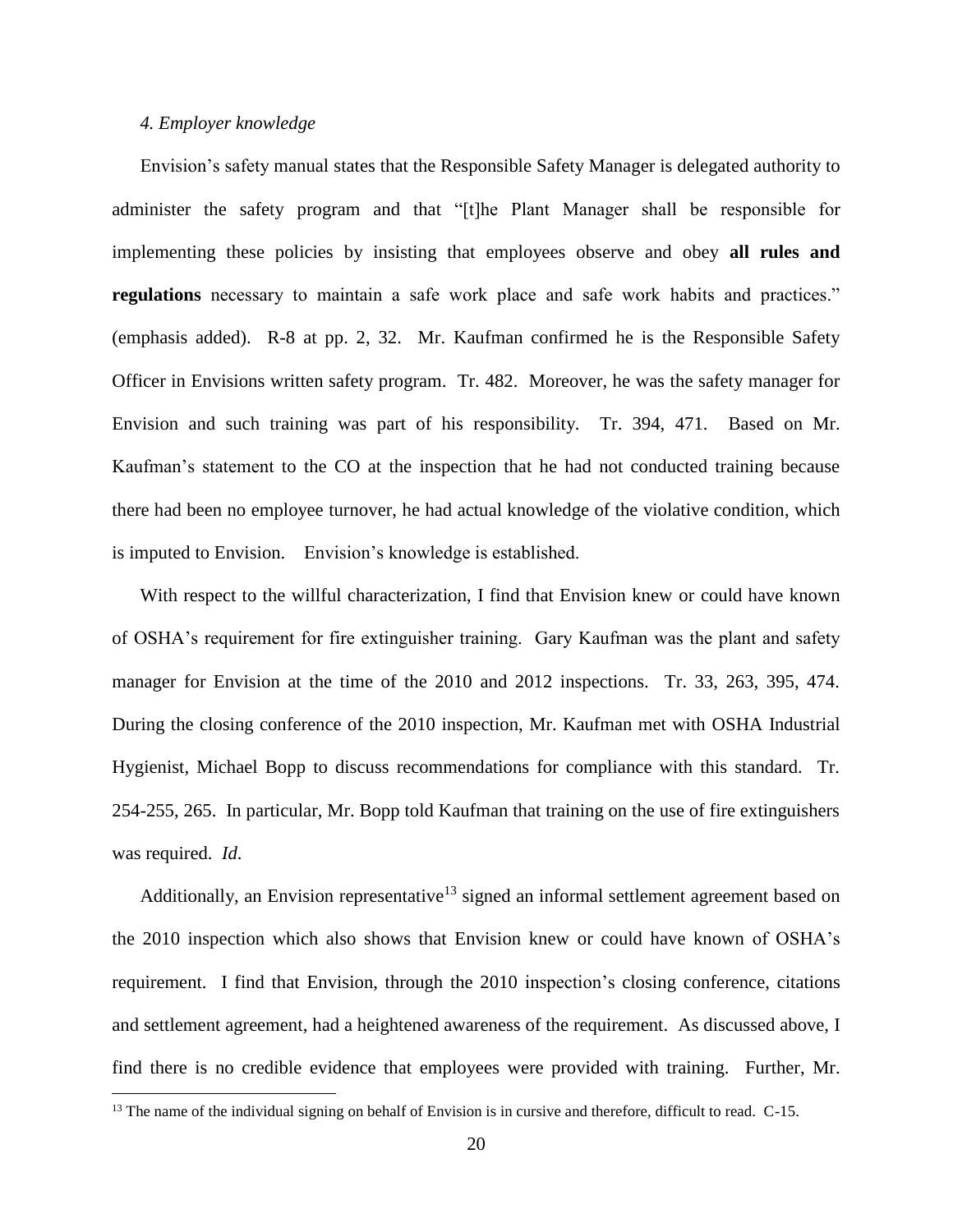Kaufman intentionally disregarded the training requirement when he failed to ensure that every employee received annual training in 2011. The Secretary has met his burden and proved a willful violation.

# *Citation 1, Item 3b -- Alleged "Repeat-Serious" violation of 29 C.F.R. § 1910.1030(g)(2)(ii)(A)*

The Bloodborne Pathogen Training regulation found at 29 C.F.R.  $\S 1910.1030(g)(2)(i)$  and

(ii) states in pertinent part:

(2) *Information and Training*. (i) The employer shall train each employee with occupational exposure in accordance with the requirements of this section. Such training must be provided at no cost to the employee and during working hours. The employer shall institute a training program and ensure employee participation in the program. (ii) Training shall be provided as follows: (A) At the time of initial assignment to tasks where occupational exposure may take place; (B) At least annually thereafter.

The Secretary alleges:

The employer did not ensure that training was provided to employees with occupational exposure at the time of initial assignment to tasks where occupational exposure might take place: On or about March 21, 2012, the employer did not train employees on the Bloodborne Pathogen Program at the time of initial assignment:

Envision Waste Services, LLC was previously cited for a violation of this Occupational Safety and Health standard or its equivalent standard, 1910.1030(c)(l)(i), which was contained in OSHA Inspection Number 314808163, Citation Number 01, Item Number 05, and was affirmed as a final order on 10/14/2010, with respect to a workplace located at 8700 Lake Road, Seville OH 44273.

## *1. Applicability*

The standard requires employers whose employees have "occupational exposure" to provide

BBP training upon initial assignment. The record reveals that Envision employees have occupational exposure to hospital waste that includes needles, vials of blood, I.V. tubing with blood still in it, and used gauze patches. Tr. 326-327. Additionally, Respondent's employees are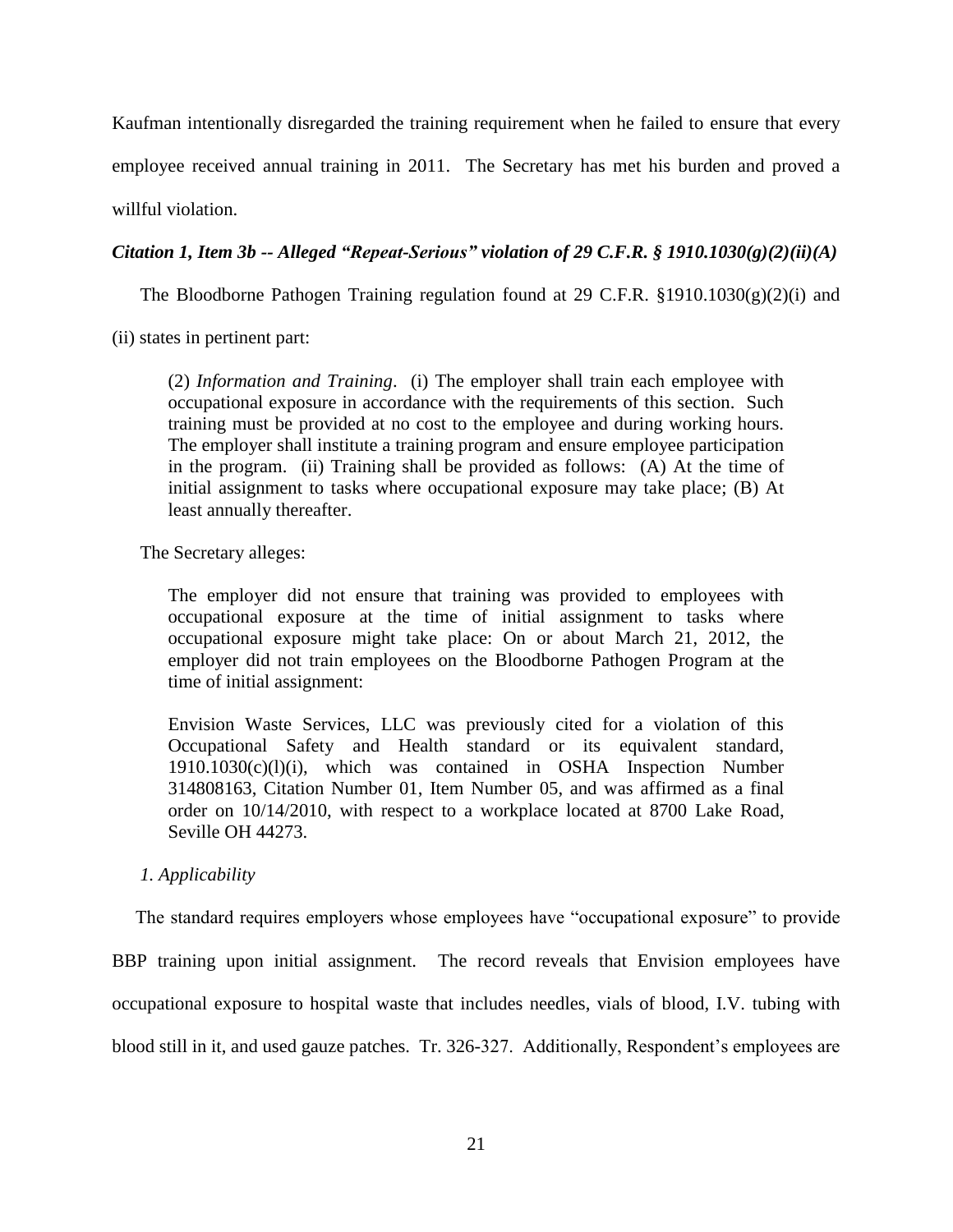exposed to human waste from port-a-pots in the summer. *Id*. at 327. I find that the standard applies to the condition cited.

### *2. Non-compliance*

During the 2012 inspection, when asked about the 2011 training documents, Mr. Kaufman told the CSHO that Envision doesn't have a lot of turnover so he hadn't done any training. Tr. 51. [redacted] was hired by Envision in September 2011. Tr. 281. In her SOI and again at the hearing, [redacted] stated that she was familiar with BPP because she worked in a nursing home. Tr. 287. Though she denied it at the hearing, [redacted] told the CSHO that she had not been trained on BPP. Tr. 287. Her SOI concerning lack of BPP training corroborates Mr. Kaufman's admission that he didn't do any training in 2011. I find that these statements taken together along with the absence of any objective, credible documentary evidence of training establish that BPP training was not conducted at initial assignment for [redacted].

#### *3. Employee exposure*

[redacted] is a "sorter" who separates the trash as it comes down the conveyor belt. Tr. 284. [redacted] who is also a "sorter" and a supervisor testified that she knows of two employees in her sorting room who were stuck by needles. Tr. 328.<sup>14</sup>

#### *4. Employer knowledge*

 $\overline{a}$ 

Envision's safety manual states that the Responsible Safety Manager is delegated authority to administer the safety program and that "[t]he Plant Manager shall be responsible for implementing these policies by insisting that employees observe and obey **all rules and** 

<sup>&</sup>lt;sup>14</sup> Envision instructed its employees on two policies: hands-off, and take/pull from the top. The "hands off" policy instructs employees not to touch medical waste but rather let it pass. Tr. 310. The "take/pull from the top" policy instructs employees to refrain from digging into the trash but rather take/pull from the top only. Tr. 311. These policies, at best, could only reduce the exposure of employees to hazards such as needle-sticks. The needle-sticks demonstrate that despite these policies, such exposures do occur. In any case, these policies do not negate the violations cited.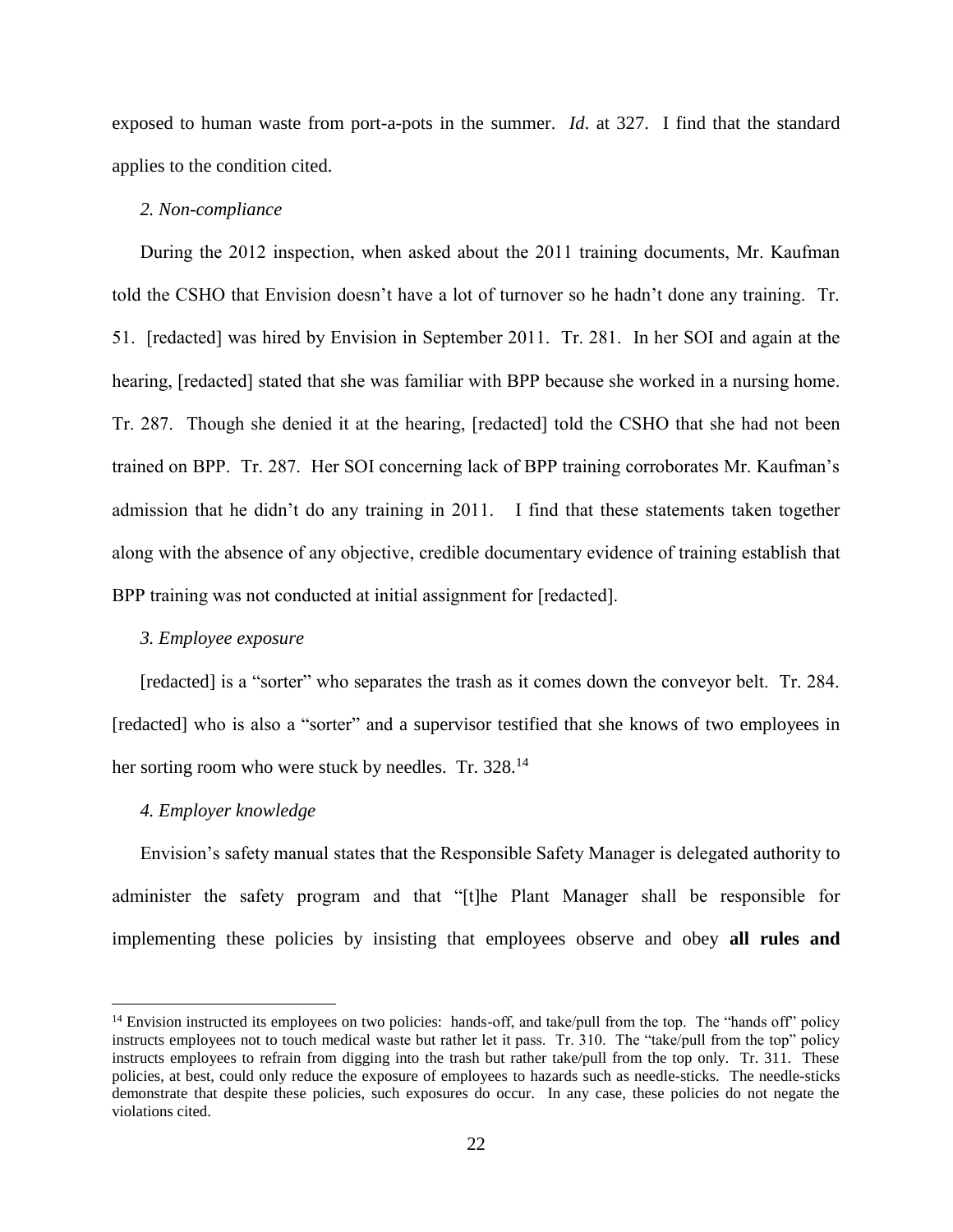**regulations** necessary to maintain a safe work place and safe work habits and practices." (emphasis added). R-8 at pp. 2, 32. Envision had a BBP Exposure Control plan in place at the time of the violation which required "training upon hiring."<sup>15</sup> C-7, pp. 1-2. Based on Mr. Kaufman's statement to the CO at the inspection that he had not conducted training because there had been no employee turnover, he had actual knowledge of the violative condition, which is imputed to Envision. Envision's knowledge of the violation is established.

CSHO Zindroski testified that BBP training is needed due to the hazard of needle-sticks at this facility. Needle-sticks could expose employees to Hepatitis B which, if not treated, can be permanently disabling and even lethal. Tr. 67. Accordingly, I find that this violation is properly classified as "Serious."

Concerning the repeated classification of this violation, the Secretary has established that Respondent was cited in 2010 for a violation of  $\S$  1910.1030(c)(1)(i). C-14. That citation became a final order as part of an informal settlement. C-15. The 2010 citation was for a different subsection of the same standard at issue here; it was a violation of the requirement to have a BBP exposure control plan. Both citations are for the hazard of employees in the sort room exposed to bloodborne pathogens through needle-sticks and are substantially similar. I find the Secretary has established a "repeat" violation for this item.

### *Citation 1, Item 3c -- Alleged "Repeat-Serious" violation of 29 C.F.R. § 1910.1030(g)(2)(ii)(B)*

Subsection (B) of 29 C.F.R. § 1910.1030(g)(2)(ii) adds the requirement that such training be conducted at least annually thereafter.

The Secretary alleges:

 $\overline{a}$ 

29 CFR 1910.1030 $(g)(2)(ii)(B)$ : The employer did not ensure that the training was provided to employees with occupational exposure at least annually: On or about

<sup>&</sup>lt;sup>15</sup> Envision's plan also requires the training be done by a "qualified medical professional." C-7 at pgs. 1-2. However, the OSHA standard does not require a qualified medical professional to conduct the training.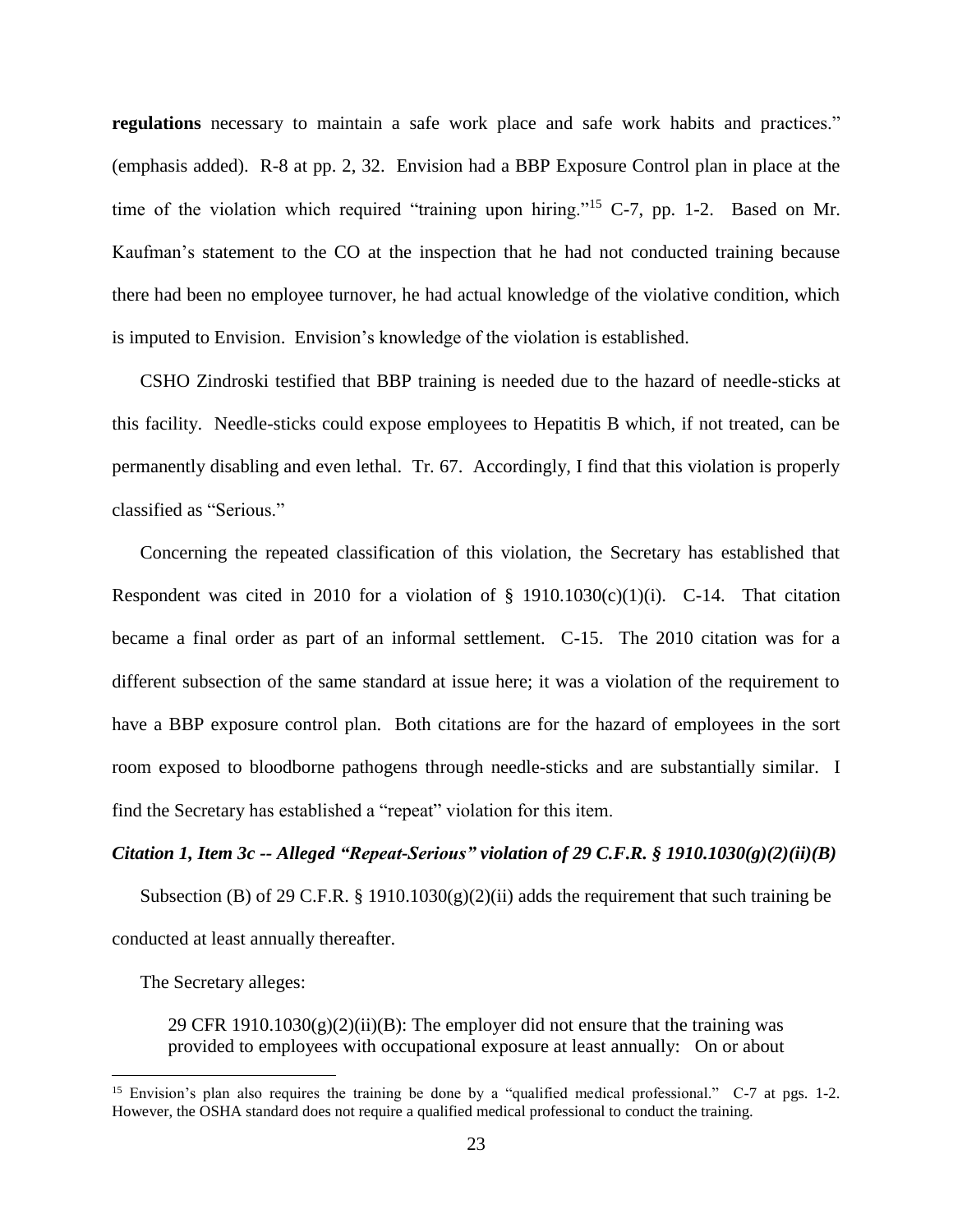March 21, 2012, the employer did not provide annual training to employees in the Sorting Room on the Bloodborne Pathogen Program:

Envision Waste Services, LLC was previously cited for a violation of this Occupational Safety and Health standard or its equivalent standard, 1910.1030(c)(l)(i), which was contained in OSHA Inspection Number 314808163, Citation Number 01, Item Number 05, and was affirmed as a final order on 10/14/2010, with respect to a workplace located at 8700 Lake Road, Seville OH 44273.

#### *1. Applicability*

The standard requires employers whose employees have "occupational exposure" to provide training annually. The record reveals that Envision employees have occupational exposure to hospital waste that includes needles, vials of blood, I.V. tubing with blood still in it, and used gauze patches. Tr. 326-327. Additionally, Respondent's employees are exposed to human waste from port-a-pots in the summer. *Id*. at 327. I find that this standard applies to the condition cited.

#### *2. Non-compliance*

During the 2012 inspection, when asked about the 2011 training documents, Mr. Kaufman told the CSHO that Envision doesn't have a lot of turnover so he hadn't done any training. Tr. 51. I find that this statement and the absence of any objective, credible documentary evidence of such training establish non-compliance with the cited standard.

#### *3. Employee exposure*

Based on Mr. Kaufman's admission that no training was conducted in 2011, I find that all Envision employees working at this facility were exposed.

### *4. Employer knowledge*

Envision had a BBP Exposure Control plan in place at the time of the violation which required annual training. C-7, pp. 1-2. As discussed above, Mr. Kaufman's knowledge of the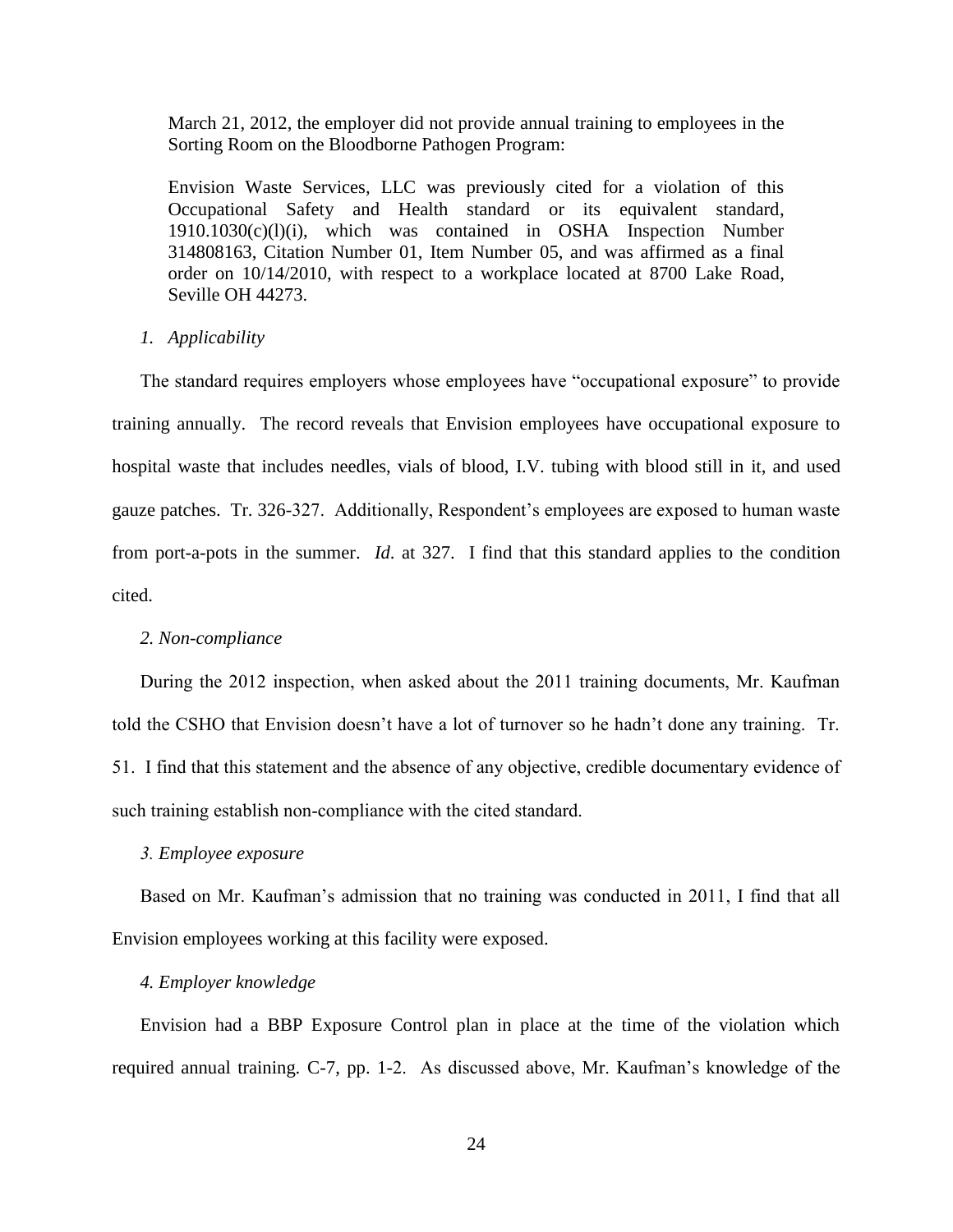lack of training provided is imputed to Envision. Envision's knowledge of the violation is established.

Based on the testimony of CSHO Zindroski addressed in the discussion of the violation immediately preceding this one, I find that the classification of this violation as "serious" is appropriate.

Concerning the repeated classification of this violation, the Secretary has established that Respondent was cited in 2010 for a violation of  $\S$  1910.1030(c)(1)(i). C-14. That citation became a final order as part of an informal settlement. C-15. The 2010 citation was for a different subsection of the same standard at issue here; it was a violation of the requirement to have a BBP exposure control plan. Both citations are for the hazard of employees in the sort room exposed to bloodborne pathogens through needle-sticks and are substantially similar. I find the Secretary has established a "repeat" violation for this item.

## *Citation 1, Item 5 -- Alleged "Willful" violation of 29 C.F.R § 1910.1200(h)(1)*

The Hazard Communication standard found at 29 C.F.R. § 1910.1200(h)(1) states in pertinent part:

(1) Employers shall provide employees with effective information and training on hazardous chemicals in their work area at the time of their initial assignment, and whenever a new physical or health hazard the employees have not previously been trained about is introduced into their work area. Information and training may be designed to cover categories of hazards (*e.g.*, flammability, carcinogenicity) or specific chemicals. Chemical-specific information must always be available through labels and material safety data sheets.

The Secretary alleges:

29 CFR 1910.1200(h)(1): The employer did not provide employees with effective information and training on hazardous chemicals in their work area at the time of their initial assignment, and whenever a new physical or health hazard the employees had not previously been trained about was introduced into their work area; On or about March 21, 2012, the employer did not provide training to new employees on the hazardous chemicals such as household chemicals and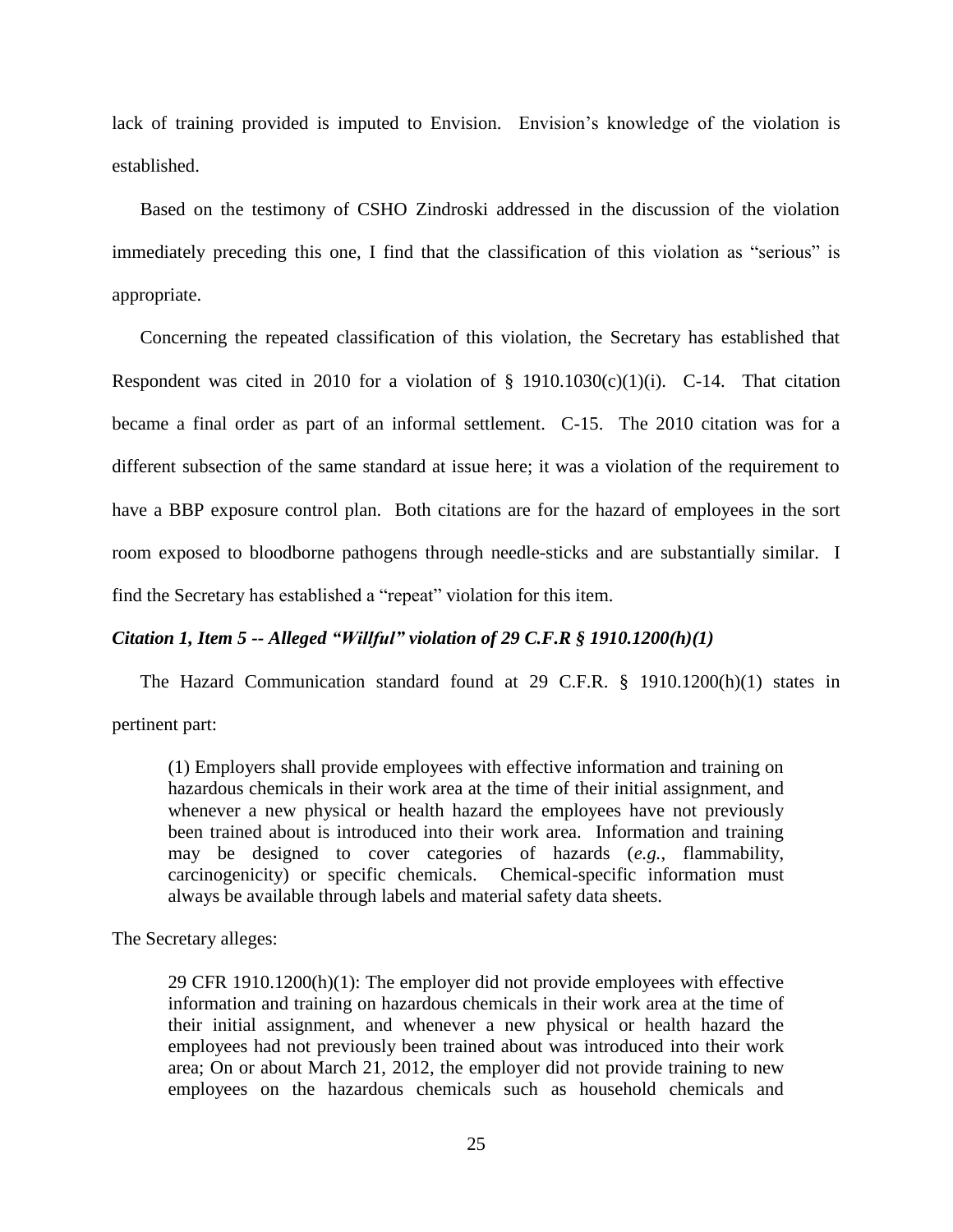industrial chemicals that include used motor oil, organics, and engineered fuel fractions that come through on the sorting line at the time of their initial assignment:

Envision Waste Services LLC was previously cited for a violation of this Occupational Safety and Health standard or its equivalent standard, 1910.1200(h), which was contained in OSHA Inspection Number 314808163, Citation Number 01, Item Number 06(b), and was affirmed as a final order on 10/14/2010, with respect to a workplace located at 8700 Lake Road, Seville OH 44273.

### *1. Applicability*

This standard requires employers whose employees are exposed to hazardous chemicals to provide training upon initial assignment and whenever a new chemical is introduced to the workplace. CSHO Zindroski testified that Envision employees are exposed to hazardous chemicals such as: (1) Grimebuster; and (2) motor oil. Tr. 79-82. The hazards associated with Grimebuster are skin irritation and chemical burns. *Id*. at 81. A hazard associated with motor oil skin irritation. *Id*. at 82. I find that this standard applies to the condition cited.

#### *2. Non-compliance*

During the 2012 inspection, when asked about the 2011 training documents, Mr. Kaufman told the CSHO that Envision doesn't have a lot of turnover so he hadn't done any training. Tr. 51. This admission by Mr. Kaufman is corroborated by the SOI of both [redacted] and [redacted] who told OSHA that they didn't receive HAZCOM training at initial assignment. Tr. 290, 345. I find that these statements and the absence of any objective, credible documentary evidence of such training establish non-compliance with the cited standard.

### *3. Employee exposure*

The Secretary did not establish when the chemicals, Grimebuster and motor oil, were introduced into the workplace; the standard only requires training upon initial assignment and whenever a new chemical is introduced into the workplace. However, [redacted] and [redacted]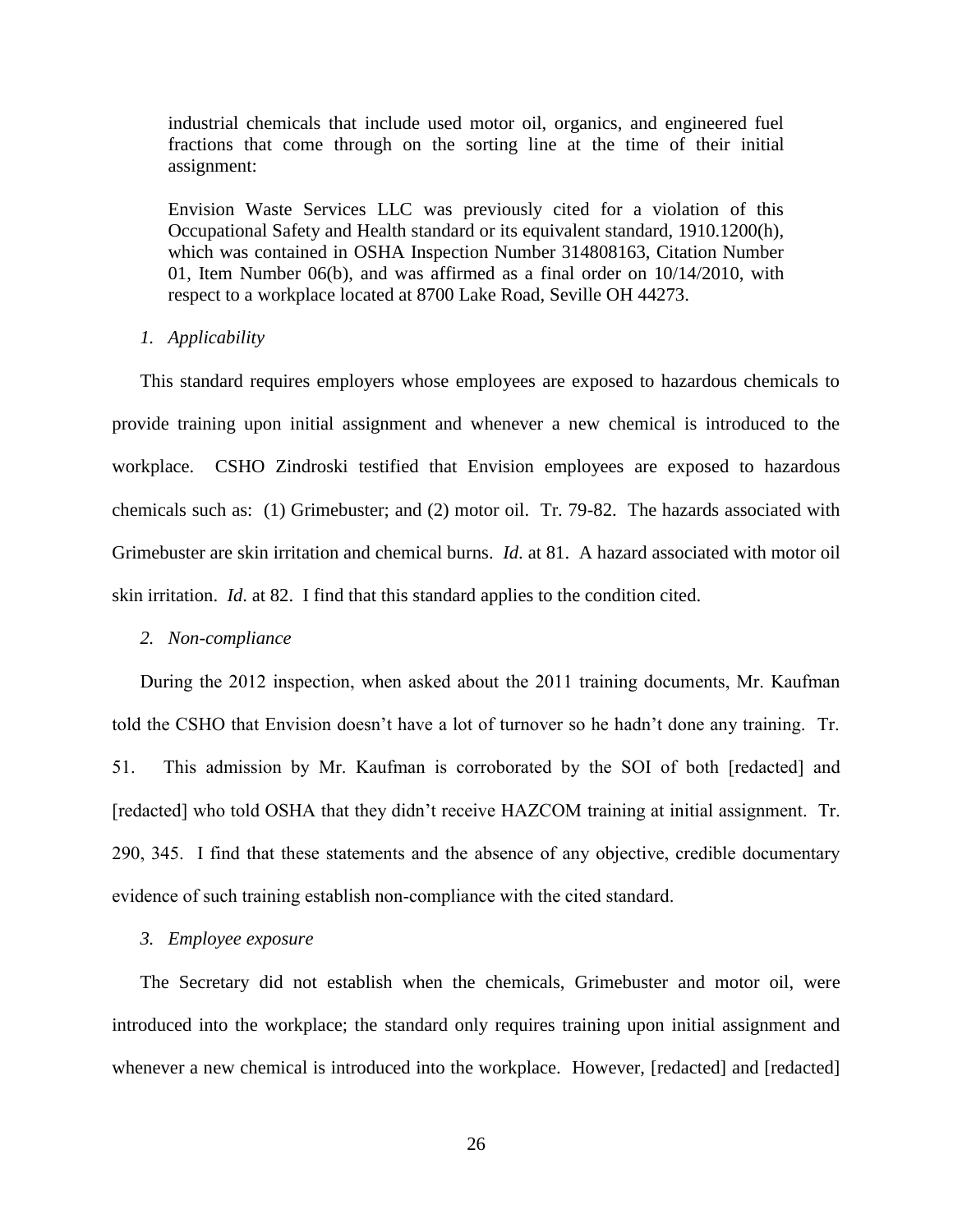both stated in their SOI's that the never received HAZCOM training. Tr. 290, 345. Their statements along with the statement of Mr. Kaufman that he did not do any training in 2011 establish employee exposure to the hazards resulting from non-compliance with the cited standard.

#### *4. Employer knowledge*

Envision's safety manual states that the Responsible Safety Manager is delegated authority to administer the safety program and that "[t]he Plant Manager shall be responsible for implementing these policies by insisting that employees observe and obey **all rules and regulations** necessary to maintain a safe work place and safe work habits and practices." (emphasis added). R-8 at pp. 2, 32. Mr. Kaufman confirmed he is the Responsible Safety Officer in Envision's written safety program. Tr. 482. Moreover, he was the safety manager for Envision and such training was part of his responsibility. Tr. 394, 471. Envision had a HAZCOM program in place at the time of the violation which required "hazard-specific training for employees. C-8, pp. 43, 45. Based on Mr. Kaufman's statement to the CO at the inspection that he had not conducted training because there had been no employee turnover, he had actual knowledge of the violative condition, which is imputed to Envision. Envision's knowledge of the violation is established.

With respect to the willful characterization, I find that Envision knew or could have known of OSHA's requirement for HAZCOM training. Gary Kaufman was the plant and safety manager for Envision at the time of the 2010 and 2012 inspections. Tr. 33, 263, 395, 474. During the closing conference of the 2010 inspection, Mr. Kaufman met with OSHA Industrial Hygienist, Michael Bopp to discuss recommendations for compliance with this standard. Tr. 254-255, 265. In particular, Mr. Bopp told Kaufman that HAZCOM training was required. *Id*.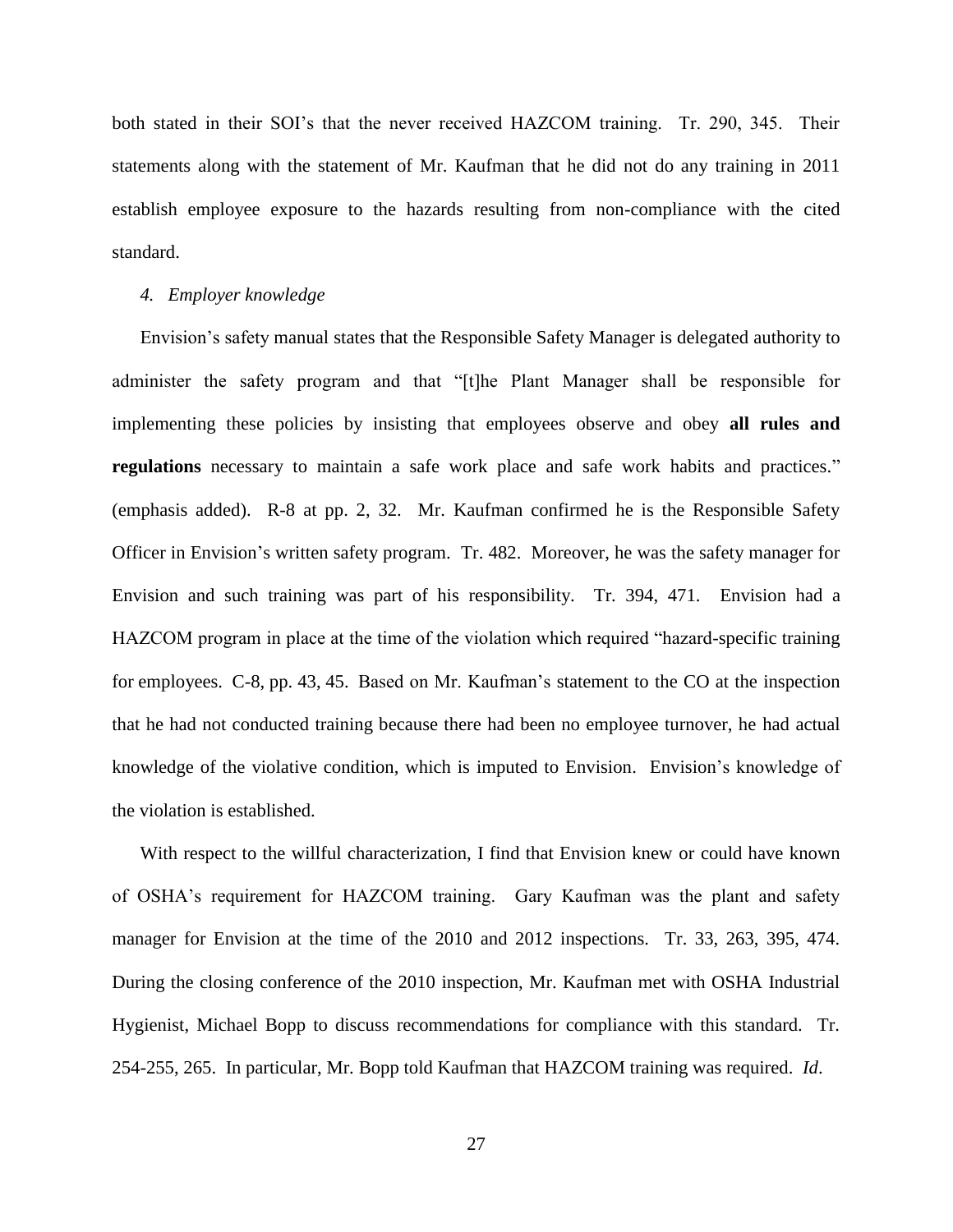Additionally, an Envision representative signed an informal settlement agreement based on the 2010 inspection which also shows that Envision knew or could have known of OSHA's requirement. I find that Envision, through the 2010 inspection's closing conference, citations and settlement agreement, had a heightened awareness of the requirement. As discussed above, I find there is no credible evidence that employees were provided with training. I also find that Kaufman intentionally disregarded the training requirement of the standard when he failed to conduct training for employees, [redacted] and [redacted]. The Secretary has established a "willful" violation for this item.

## *Citation 1, Item 1a -- Alleged "Repeat-Serious" violation of 29 CFR § 1910.132(f)(1)*

The Personal Protective Equipment standard found at 29 C.F.R. § 1910.132(f)(1) states:

(f) Training. (1) The employer shall provide training to each employee who is required by this section to use PPE. Each such employee shall be trained to know at least the following: (i) When PPE is necessary; (ii) What PPE is necessary; (iii) How to properly don, doff, adjust, and wear PPE; (iv) The limitations of the PPE; and, (v) The proper care, maintenance, useful life and disposal of the PPE.

The Secretary alleges:

29 CFR 1910.132(f)(1): The employer did not provide training to each employee who is required by this section to use personal protective equipment: On or about March 21, 2012, the employer did not train new employees who are required to use personal protective equipment such as safety glasses, gloves, and bump caps:

Envision Waste Services LLC was previously cited for a violation of this Occupational Safety and Health standard or its equivalent standard, 1910.132(d)(2), which was contained in OSHA Inspection Number 314808163, Citation Number 02, Item Number 01, and was affirmed as a final order on 10/14/2010, with respect to a workplace located at 8700 Lake Road, Seville OH 44273.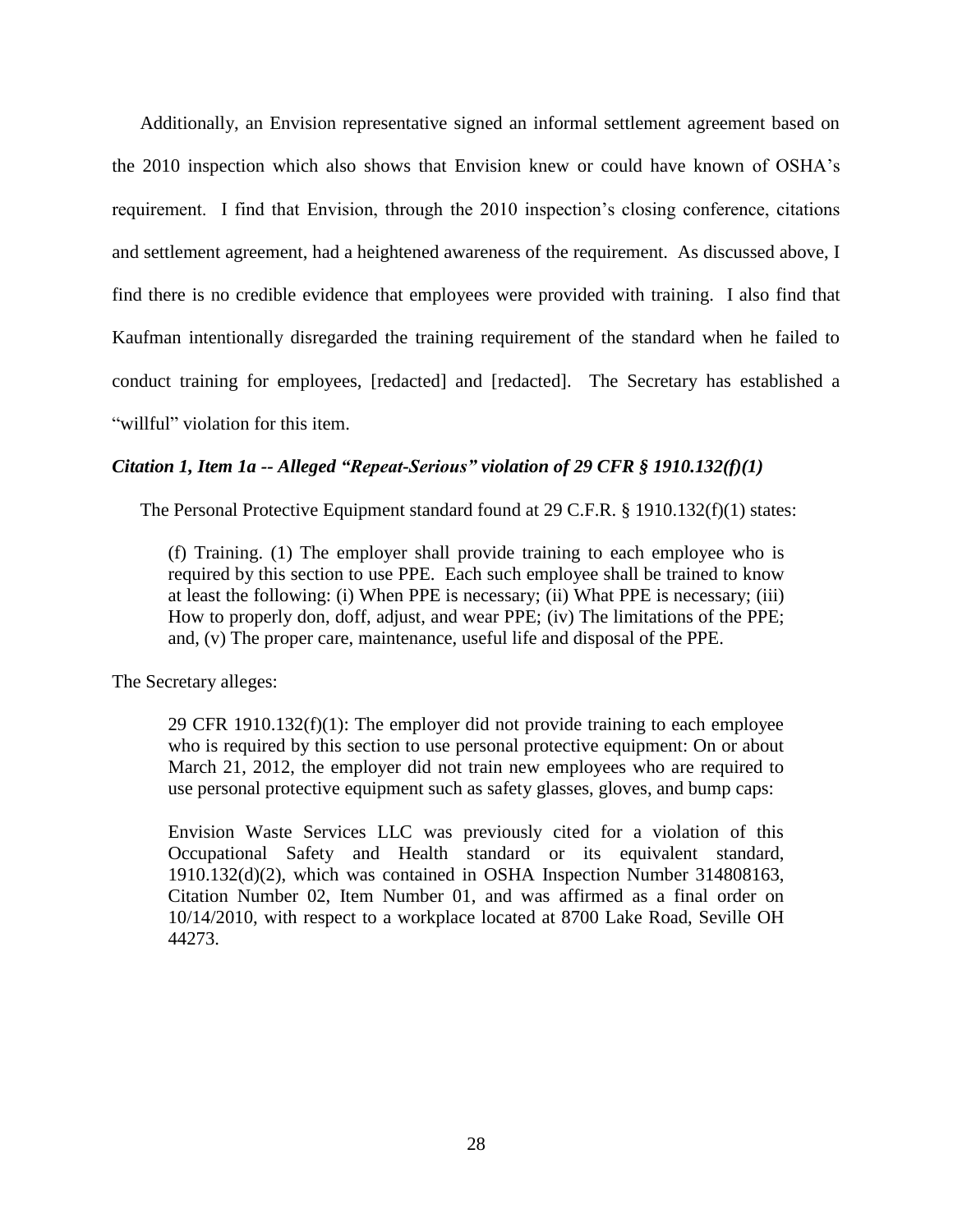### *1. Applicability*

The standard requires an employer to provide training to employees who are required under this section to use PPE. Envision's safety manual states, "[p]roper safety equipment is necessary for your protection." R-8 at p. 9. I find that this standard applies to the condition cited.

#### 2. *Non-compliance*

The record reveals that Mr. Kaufman provided PPE training to new employees upon initial hire. R-7. However, the standard requires training on "[w]hat PPE is **necessary**." (emphasis added). As discussed below in Citation 2, Item 1, employees who wear prescription lenses must wear protective lenses, either over their prescription lenses or be incorporated into their prescription lenses. Kaufman testified that Envision's policy toward safety glasses was that an employee had to wear them **or** prescription glasses. (emphasis added). Tr. 434. However, Envision's safety manual states that: "[E]mployees who need corrective lenses are required to wear only approved safety glasses, protective goggles, or other medically approved precautionary procedures when working in areas with harmful exposures, or risk of eye injury." R-8, p. 25.

Employee [redacted], testified that she agreed with her SOI statement that, "Gary told me as long as I wear my prescription glasses, I don't have to wear my safety glasses." Tr. 385. CSHO Zindroski testified that compliance with this standard requires that if an employee wears prescription glasses, they must have impact resistant lenses and side shields. Tr. 84. Based on the foregoing, Envision did not train its employees on the use of proper equipment for eye protection and failed to comply with the cited standard.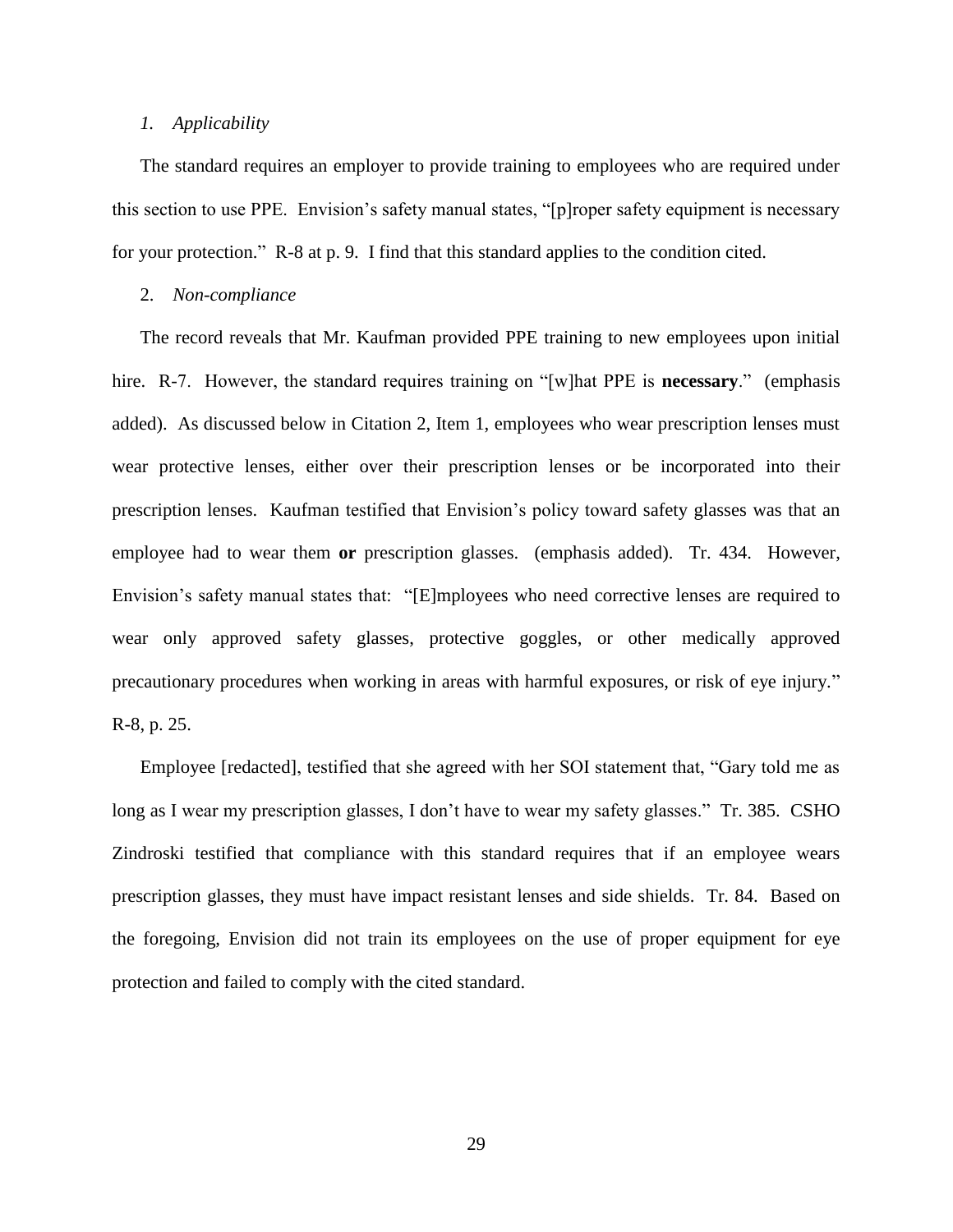### 3. *Employee exposure*

CSHO Zindroski testified that she observed a sorting room supervisor wearing only prescription glasses. Tr. 85; C-5. I find that the lack of training on proper protective eyewear for employees with prescription lenses exposed those employees to eye hazards.

### *4. Employer knowledge*

Envision's safety manual states that the Responsible Safety Manager is delegated authority to administer the safety program and that "[t]he Plant Manager shall be responsible for implementing these policies by insisting that employees observe and obey **all rules and regulations** necessary to maintain a safe work place and safe work habits and practices." (emphasis added). R-8 at pp. 2, 32. Based on Mr. Kaufman's testimony he did not train employees wearing prescription lenses on the use of proper eye protection. His knowledge is imputed to Envision. Envision's knowledge of the violation is established.

CSHO Zindroski testified that lack of adequate eye protection exposes employees to serious eye injuries, including metal shards and chemical burns. Tr. 86-87. I find that the classification of this violation as "serious" is appropriate.

Concerning the repeated characterization, I find that the Secretary has not established the required substantial similarity between the current violation and the 2010 citation that she relies on. The prior citation of 29 C.F.R. § 1910.132(d)(2) alleged that Envision had not conducted and provided a written workplace hazard assessment for PPE. C-14. While both are generally related to PPE hazards, the prior citation for lack of written assessment is too attenuated from the current citation's training violation to be substantially similar. The record was deficient with respect to the evidence needed to sustain a repeated violation. Therefore, I find the evidence supports a "serious" violation for this item.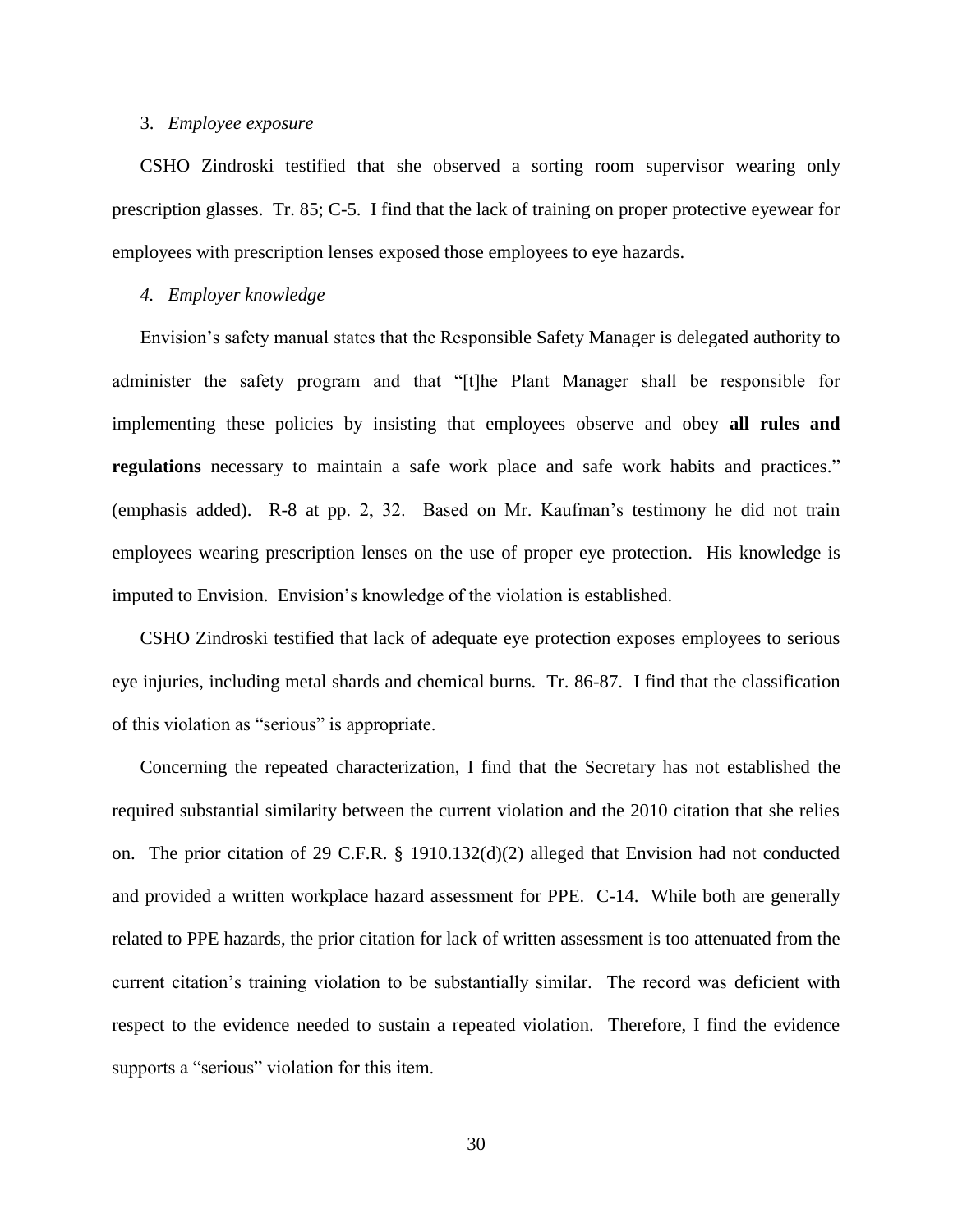## *Citation 1, Item 1b -- Alleged "Repeat-Serious" violation of 29 C.F.R. § 1910.1030(d)(3)(i)*

This subsection of the Bloodborne Pathogens standard states in pertinent part:

(3) *Personal protective equipment*---(i) *Provision*. When there is occupational exposure, the employer shall provide, at no cost to the employee, appropriate personal protective equipment such as, but no limited to, gloves, gowns, laboratory coats, face shields or masks and eye protection, and mouthpieces, resuscitation bags, pocket masks, or other ventilation devices. Personal protective equipment will be considered "appropriate" only if it does not permit blood or other potentially infectious materials to pass through to or reach the employee's work clothes, street clothes, undergarments, skin, eyes, mouth, or other mucous membranes under normal conditions of use and for the duration of time which the protective equipment will be used.

The Secretary alleges:

29 CFR  $1910.1030(d)(3)(i)$ : When there was occupational exposure, the employer did not provide, at no cost to the employee, appropriate personal protective equipment such as, but not limited to, gloves, gowns, laboratory coats, face shields, masks, eye protection, and mouthpieces, resuscitation bags, pocket masks, or other ventilation devices: On or about March 21, 2012, the employer did not provide puncture resistant gloves for employees who come in contact with used needles on the Sorting Line.

Envision Waste Services LLC was previously cited for a violation of this Occupational Safety and Health standard or its equivalent standard, 1910.1030(c)(1)(i), which was contained in OSHA Inspection Number 314808163, Citation Number 01, Item Number 05, and was affirmed as a final order on 10/14/2010, with respect to a workplace located at 8700 Lake Road, Seville OH 44273.

## *1. Applicability*

This standard requires employers whose employees are exposed to BPP to provide appropriate PPE. The record reveals that Envision employees are exposed to hospital waste to include: needles, I.V. tubing containing blood, and used gauze patches. Tr. 326-327. I find that this standard is applicable to the condition cited.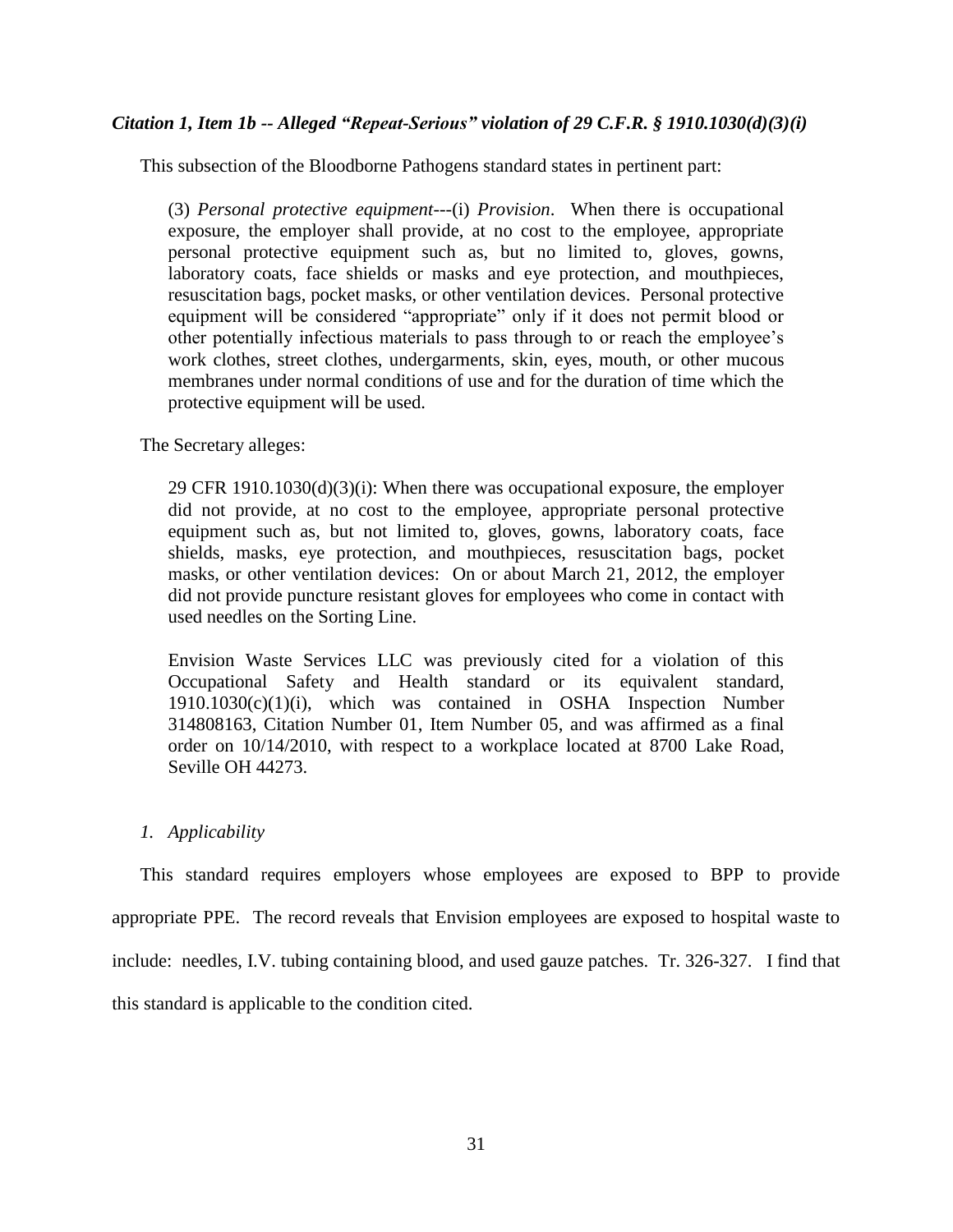### *2. Non-compliance*

CSHO Zindroski testified that Mr. Kaufman admitted that he did not have puncture resistant gloves. Tr. 54. She testified that the gloves used by Envision employees would not prevent needle-sticks. Tr. 57.

#### *3. Employee exposure*

Envision employee, [redacted], testified that she knows of two employees who were stuck by needles in her sorting room. Tr. 328. [redacted] testified that the gloves do not work because they are not puncture resistant. Tr. 382. She further testified that she had pulled glass out of her fingers. Tr. 383. I find that the testimony of these employees along with Mr. Kaufman's admission that the company did not have puncture resistant gloves establishes that all Envision employees were exposed to the hazards resulting from non-compliance with this standard.

## *4. Employer knowledge*

Envision's safety manual states that the Responsible Safety Manager is delegated authority to administer the safety program and that "[t]he Plant Manager shall be responsible for implementing these policies by insisting that employees observe and obey **all rules and regulations** necessary to maintain a safe work place and safe work habits and practices." (emphasis added). R-8 at pp. 2, 32. As the safety manager for Envision, I find that Mr. Kaufman knew or could have known that employees did not have adequate gloves to prevent needle-stick injuries. His knowledge is imputed to Envision; knowledge of the violation is established.

Based on the testimony of CSHO Zindroski addressed in the discussion of the violation of 29 C.F.R. § 1910. 1030(g)(2)(ii)(A), I find that the classification of this violation as "serious" is appropriate.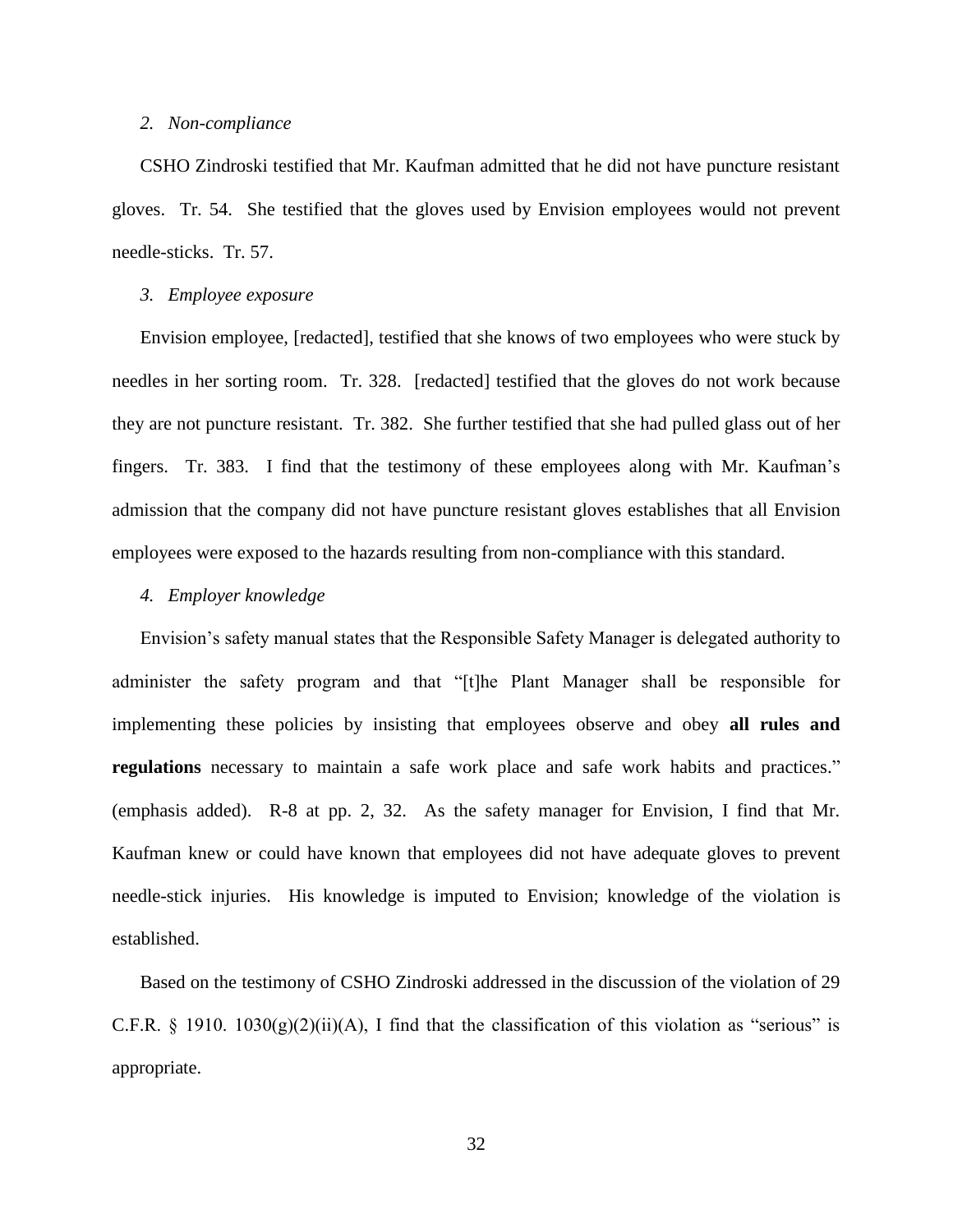Concerning the repeated classification of this violation, the Secretary has established that Respondent was cited in 2010 for a violation of  $\S$  1910.1030(c)(1)(i). C-14 at p.8. The 2010 citation was for a different subsection of the bloodborne pathogen standard at issue here; it was a violation of the requirement to have a BBP exposure control plan. *Id.* In the violation description, the following was noted as the hazard requiring a program: "workers in the sorting area who are exposed to sharps." C-14 at p. 8. Envision was also cited in 2010 for not providing adequate PPE and in particular "for all hazards on site such as possible skin cuts or punctures and proper gloves etc." C-14 at p. 10. The 2010 citation became a final order as part of an informal settlement agreement. C-15. Both the 2010 and current citations are for the hazard of employees exposed to bloodborne pathogens through skin punctures and, thus, are substantially similar. I find that the Secretary has established a "repeat" violation for this item.

## *Citation 2, Item 1 -- Alleged "Willful" violation of 29 C.F.R. § 1910.133(a)(3)*

This subsection of the Personal Protective Equipment standard states in pertinent part:

The employer shall ensure that each affected employee who wears prescription lenses while engaged in operations that involve eye hazards wears eye protection that incorporates the prescription in its design, or wears eye protection that can be worn over the prescription lenses without disturbing the proper position of the prescription lenses or the protective lenses.

The Secretary alleges:

29 CFR 1910.133 $(a)(3)$ : The employer shall ensure that each affected employee who wears prescription lenses while engaged in operations that involve eye hazards wears eye protection that incorporates the prescription in its design, or wears eye protection that can be worn over the prescription lenses without disturbing the proper position of the prescription lenses or the protective lenses: On or about March 21, 2012, the employer did not provide eye protection for employees who wear prescription lenses.

*1. Applicability*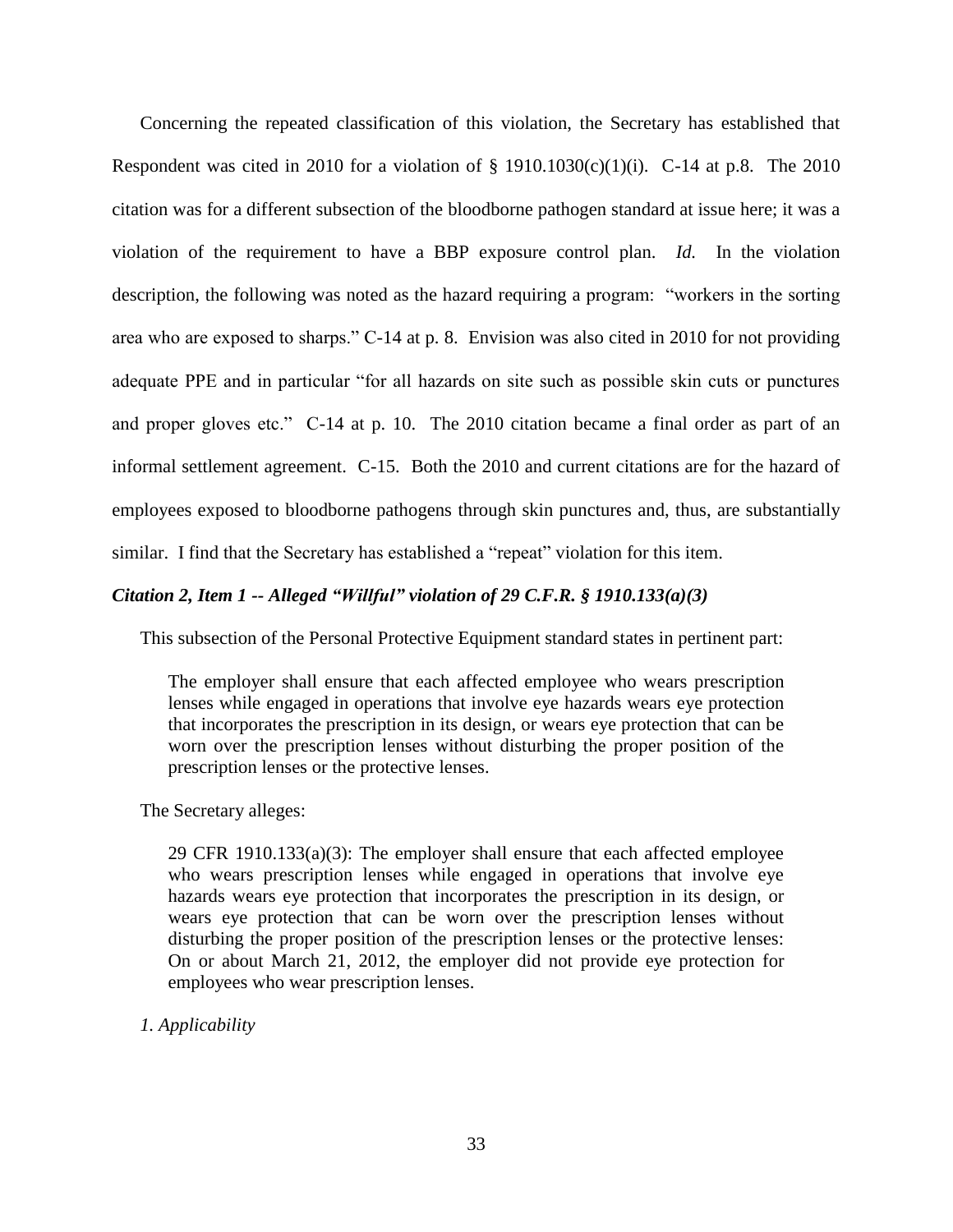This standard requires employers whose employees wear prescription glasses to ensure that the prescription glasses are designed to protect against hazards or require employees to wear safety glasses over prescription glasses. CSHO Zindroski observed an employee wearing prescription glasses that were not adequate eye protection. Tr. 85. I find that this standard is applicable to the condition cited.

## *2. Non-compliance*

CSHO Zindroski testified that she observed a sorting room supervisor wearing only prescription glasses. Tr. 85. C-5. Employee [redacted], testified that she agreed with her previous statement that, "Gary told me as long as I wear my prescription glasses; I don't have to wear my safety glasses." Tr. 385. I find that the evidence shows Envision's non-compliance with the cited standard.

### *3. Employee exposure*

Mr. Kaufman's testified that Envision's policy for safety glasses was that an employee had to wear either safety glasses **or** prescription glasses. (emphasis added). Tr. 434. I find that Kaufman's testimony along with that of [redacted] concerning the use of prescription glasses instead of safety glasses establishes that Envision employees were exposed to the hazards resulting from non-compliance with the cited standard.

## *4. Employer knowledge*

Envision's safety manual states that the Responsible Safety Manager is delegated authority to administer the safety program and that "[t]he Plant Manager shall be responsible for implementing these policies by insisting that employees observe and obey **all rules and regulations** necessary to maintain a safe work place and safe work habits and practices." (emphasis added). R-8 at pp. 2, 32. Mr. Kaufman confirmed he is the Responsible Safety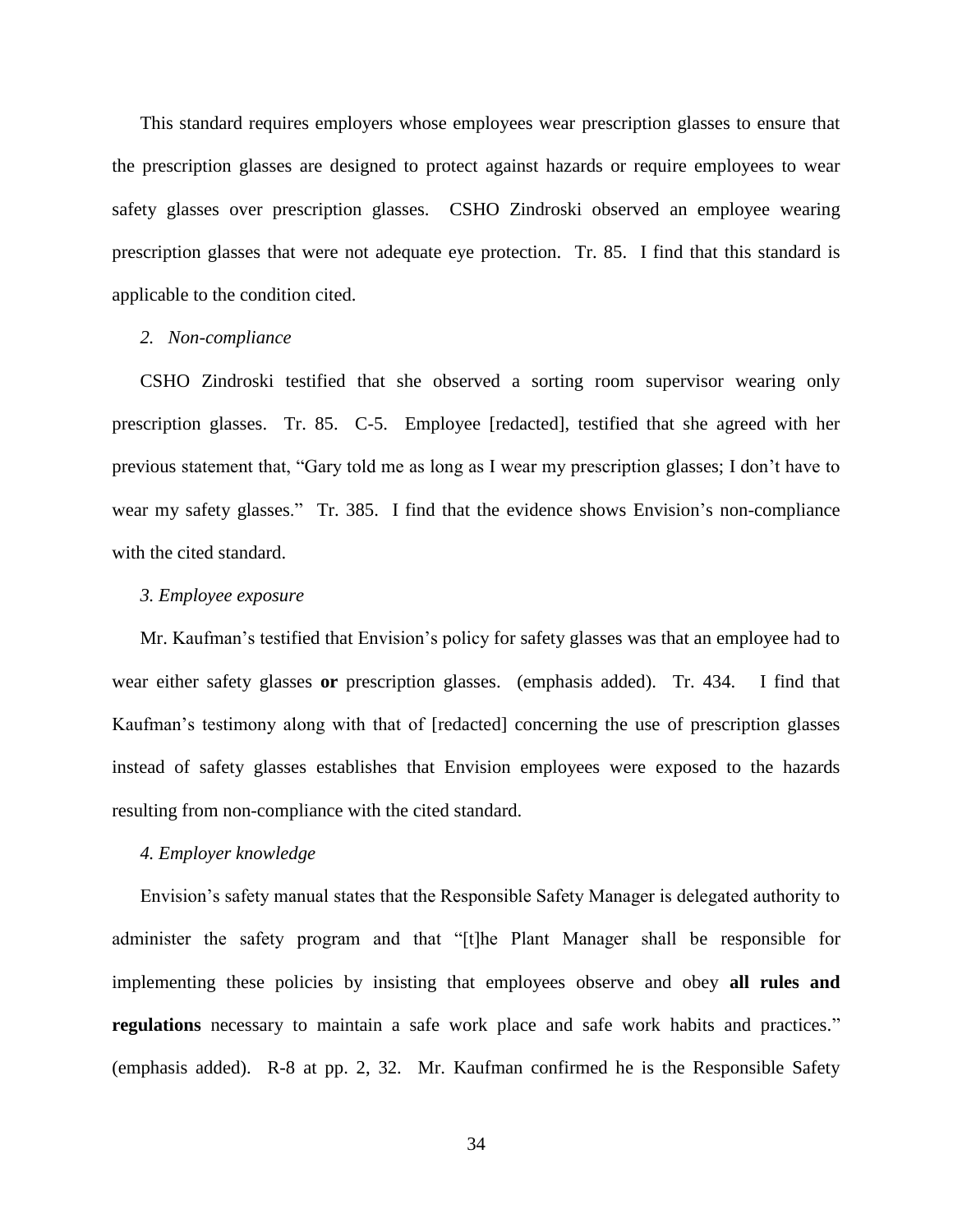Officer in Envision's written safety program. Tr. 482. Mr. Kaufman's testimony shows he knew that employees were wearing prescription lenses instead of safety glasses. His knowledge is imputed to Envision; knowledge of the violation is established.

With respect to the willful characterization, Envision had heightened awareness of the requirement to use safety glasses and intentionally disregarded that requirement. The 2010 inspection included a citation that the employer must assess the PPE needs of its employees. C-14. Mr. Kaufman was the plant manager and safety manager at the time of the 2010 inspection. Mr. Kaufman testified that he worked with the consultant, Gary Ogle, that Envision hired after the 2010 inspection. As a result of this consultation, Mr. Kaufman conducted a PPE hazard assessment in November 2010. Tr. 431, 509; C-13. In that assessment, Mr. Kaufman identified safety glasses as necessary PPE for the hazards of flying debris in the sort room. C-13.

Additionally, Envision's safety manual states:

[E]mployees who need corrective lenses are required to wear only approved safety glasses, protective goggles, or other medically approved precautionary procedures when working in areas with harmful exposures, or risk of eye injury. R-8, p. 25.

I find that the 2010 citation, the consultation with Mr. Ogle, and the PPE risk assessment put Mr. Kaufman, on behalf of Respondent, on heightened awareness of the requirement to have every employee using prescription glasses that had protective safety features or have protective safety glasses to wear over the prescription lenses. Mr. Kaufman was responsible for ensuring safety at the facility but did not enforce Envision's written policy that approved safety glasses are needed. I find that Kaufman intentionally disregarded the standard when he failed to require employees to wear the appropriate eyewear and instead told them just wearing their prescription lenses were sufficient. A willful violation has been established for this item.

*Citation 1, Item 3a -- Alleged "Repeat-Serious" violation of 29 C.F.R. § 1910.1030(c)(1)(iii)*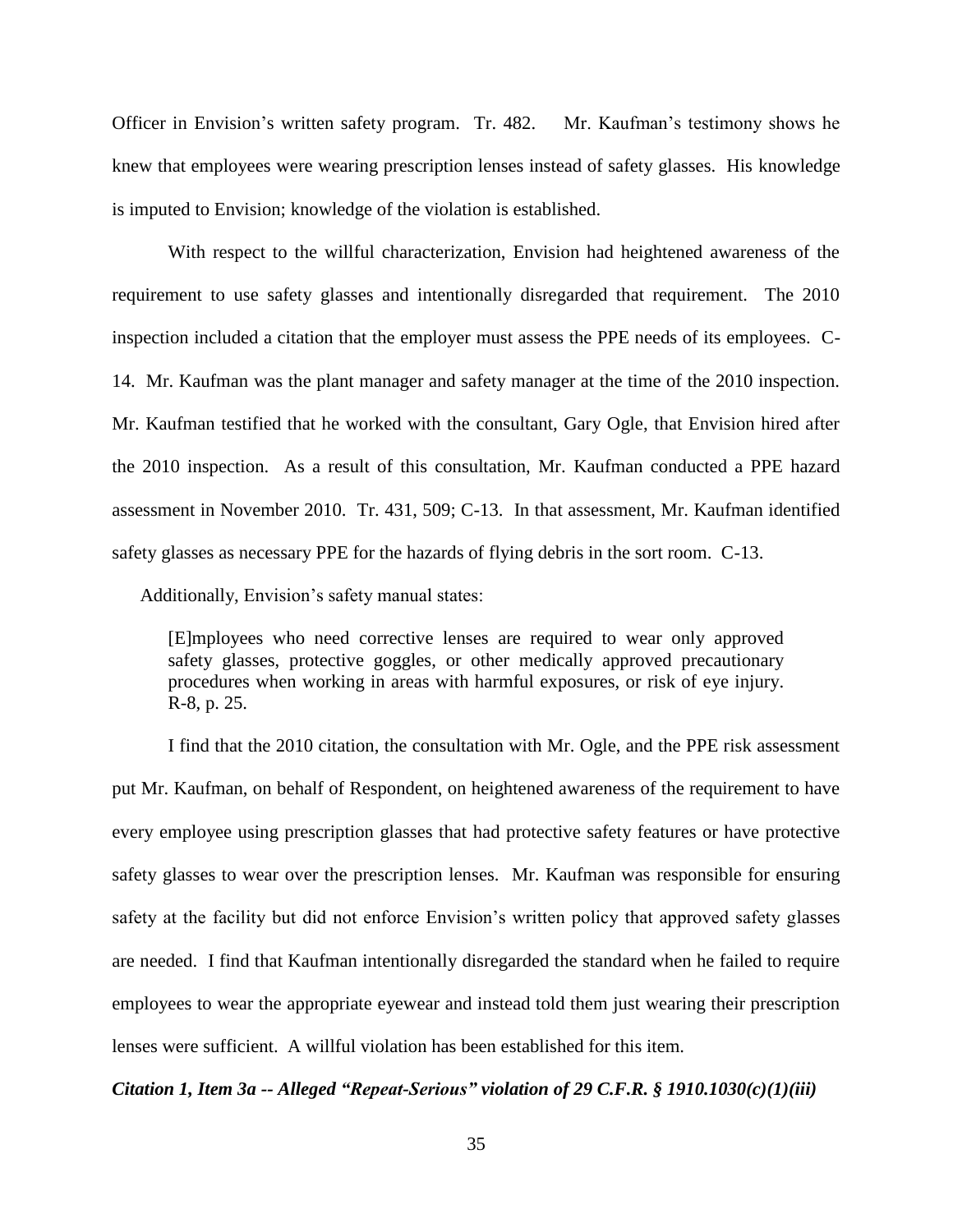This subsection of the Bloodborne Pathogens standard states in pertinent part:

(iii) Each employer shall ensure that a copy of the Exposure Control Plan is accessible to employees in accordance with 29 CFR 1910.20(e).

The Secretary alleges:

29 CFR 1910.1030 $(c)(1)(iii)$ : The employer did not ensure that a copy of the Exposure Control Plan was accessible to employees, in accordance with 29 CFR 1910.1020(e): On or about March 21, 2012, the employer did not make the Exposure Control Plan accessible to employees at the facility:

Envision Waste Services LLC was previously cited for a violation of this occupational safety and health standard or its equivalent standard, 1910.1030(c)(1)(i), which was contained in OSHA Inspection Number 314808163, Citation Number 01, Item Number 05, and was affirmed as a final order on 10/14/2010, with respect to a workplace located at 8700 Lake Road, Seville OH 44273.

## *1. Applicability*

This standard requires employers to make their BPP Exposure Control Plan accessible to employees. Envision has a written BPP Exposure Control Plan. C-7. I find that this standard is applicable to the condition cited.

### *2. Non-compliance*

CSHO Zindroski testified that when she inquired about Respondent's BPP Exposure Control Plan, on her first attempt to inspection Envision on February 16, 2012, Kaufman stated that the company didn't have one and that such information was communicated verbally. Tr. 66. The plan was not provided to the CSHO until she returned on March 21, 2012 with the warrant to conduct the inspection. *Id*. The fact that the plant and safety manager wasn't able to provide a copy of the plan upon request along with his admission that it didn't exist, establishes the plan was not accessible to employees.

#### *3. Employee exposure*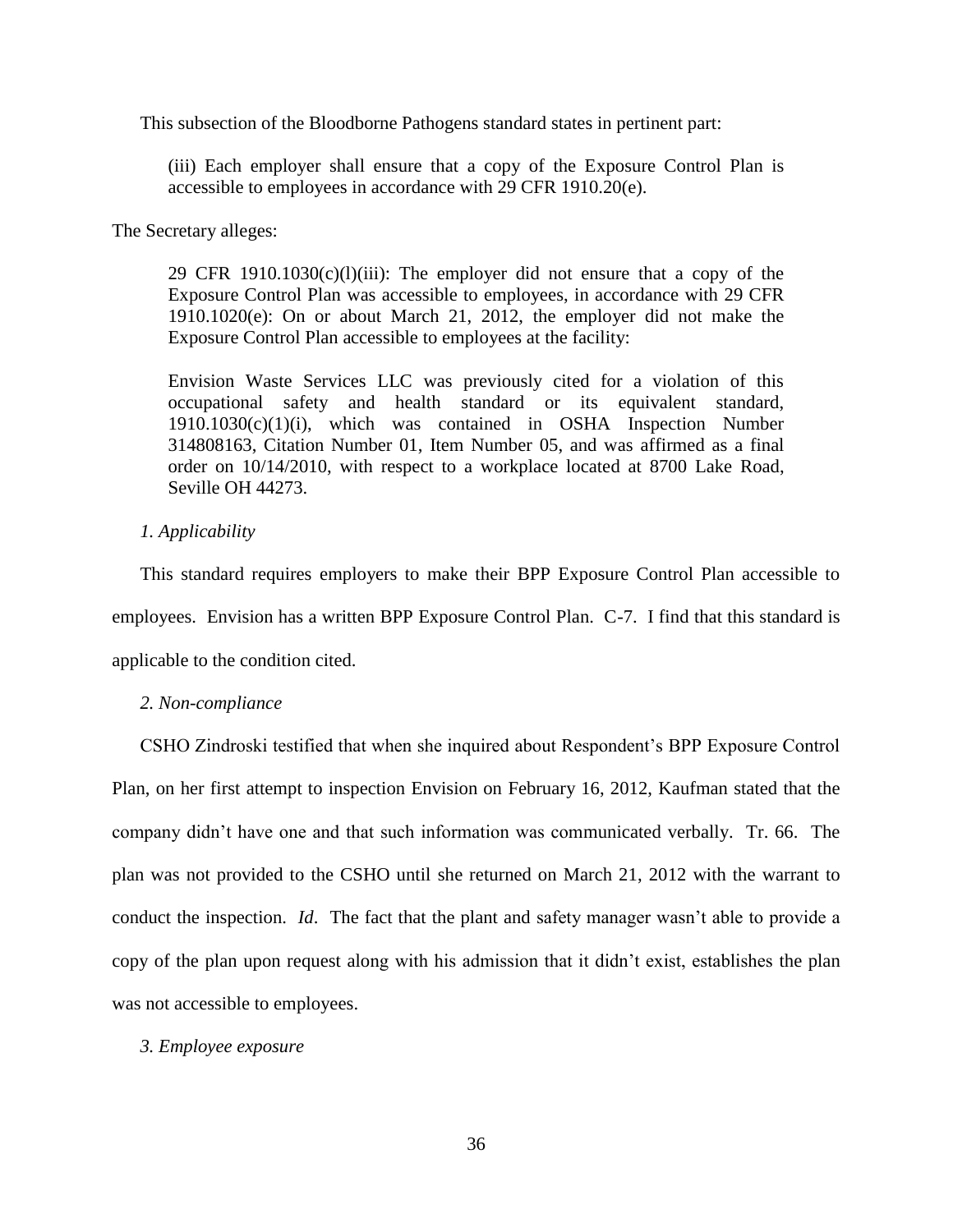I find that all employees working at Envision at the time of the violation were exposed to the hazards associated with non-compliance with the cited standard.

## *4. Employer knowledge*

Envision's safety manual states that the Responsible Safety Manager is delegated authority to administer the safety program and that "[t]he Plant Manager shall be responsible for implementing these policies by insisting that employees observe and obey **all rules and regulations** necessary to maintain a safe work place and safe work habits and practices." (emphasis added). R-8 at pp. 2, 32. Based on his statement to the CSHO that he could not provide a copy of the plan to her, he had actual knowledge no plan was accessible to employees. This knowledge is imputed to Envision and, therefore, knowledge of the violation is established.

Based on the testimony of CSHO Zindroski addressed in the discussion of the violation of 29 C.F.R. § 1910.1030(g)(2)(ii)(A), I find that the classification of this violation as "serious" is appropriate.

Concerning the repeated classification of this violation, the Secretary has established that Respondent was cited in 2010 for a violation of 29 C.F.R.  $\S$  19l0.1030(c)(1)(i). C-14. The 2010 citation became a final order as part of an informal settlement agreement. C-15. Both the citations are for violations of the BBP standard. The 2010 citation was for a lack of a BBP exposure control plan; here the plan was not accessible to employees. C-14. Both citations address the hazard of not having a BBP plan available to protect employees from exposure to pathogens. I find the citations are substantially similar. I find that the Secretary has established a "repeat" violation for this item.

### *Citation 1, Item 4 -- Alleged "Repeat-Serious" violation of 29 C.F.R. § 1910.1030(f)(2)(i)*

This subsection of the Bloodborne Pathogens standard states in pertinent part: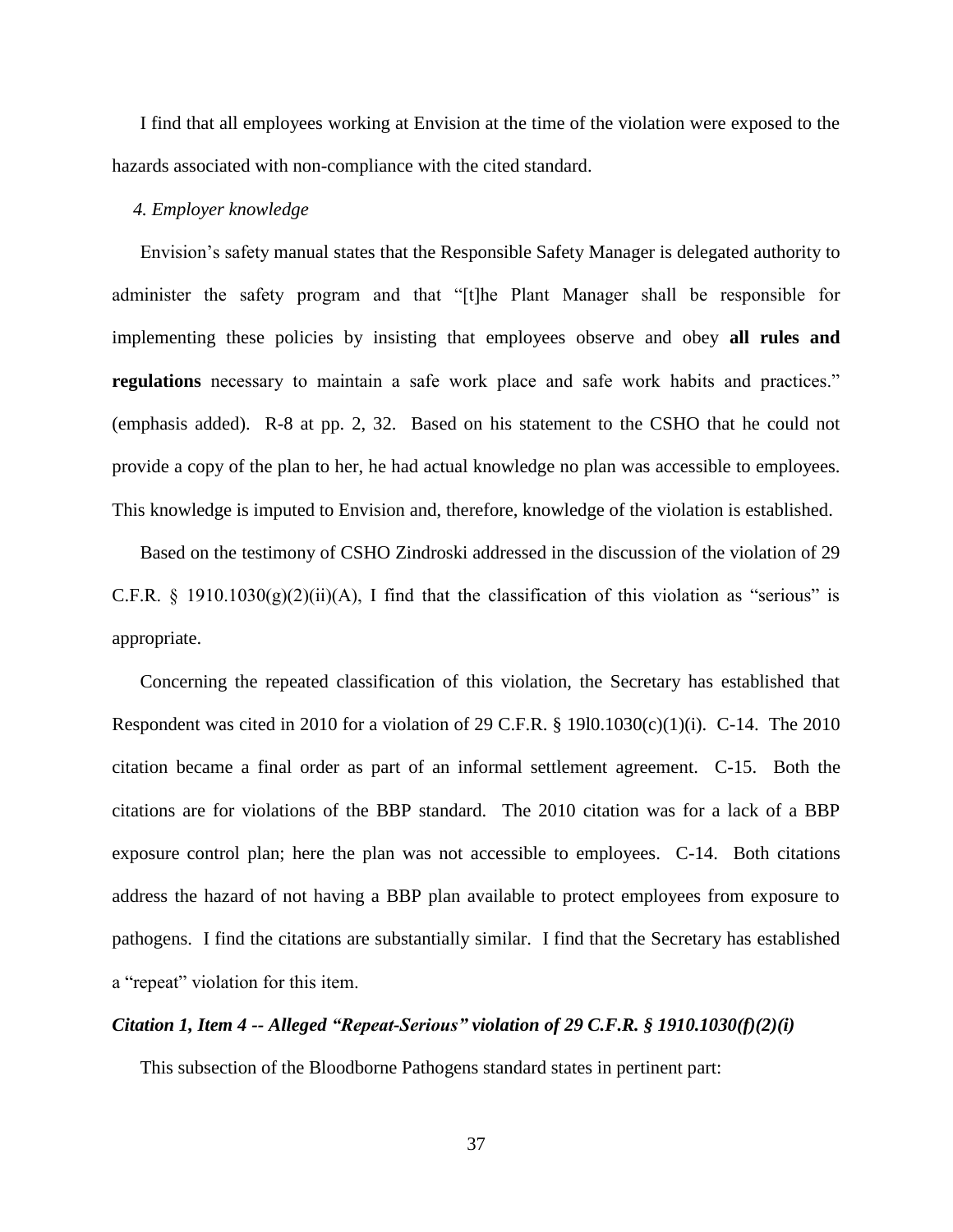Hepatitis B Vaccination. (i) Hepatitis B vaccinations shall be made available after the employee has received the training required in paragraph  $(g)(2)(vii)(I)$ and within 10 working days of initial assignment to all employees who have occupational exposure unless the employee has previously received the complete hepatitis B vaccination series, antibody testing has revealed that the employee is immune, or the vaccine is contraindicated for medical reasons.

The Secretary alleges:

29 CFR 1910.1030 $(f)(2)(i)$ : Hepatitis B vaccination was not made available within 10 working days of initial assignment to all employee(s) with occupational exposure: On or about March 21, 2012, the employer did not provide Hepatitis B vaccines within 10 working days of initial assignment to employees who have occupational exposure to bloodborne pathogens while working on the Sorting Line:

Envision Waste Services LLC was previously cited for a violation of this occupational safety and health standard or its equivalent standard, 1910.1030(c)(1)(i), which was contained in OSHA Inspection Number 314808163, Citation Number 01, Item Number 05, and was affirmed as a final order on 10/14/2010, with respect to a workplace located at 8700 Lake Road, Seville OH 44273.

## *1. Applicability*

The standard requires employers to provide the Hepatitis B vaccine to new hires who will have "occupational exposure" within 10 days of initial assignment unless they have already had the vaccine series. The record reveals that Envision employees have occupational exposure to hospital waste that includes needles, vials of blood, I.V. tubing with blood still in it, and used gauze patches. Tr. 326-327. Additionally, Respondent's employees are exposed to human waste from port-a-pots in the summer. Id. at 327. I find that this standard applies to the condition cited.

## *2. Non-compliance*

To establish Respondent's non-compliance with this standard, CSHO Zindroski relies on Envision's Hepatitis B vaccine records. C-11. The records have entries for a majority of the employees listed; however, there are a few employees who do not have complete entries. For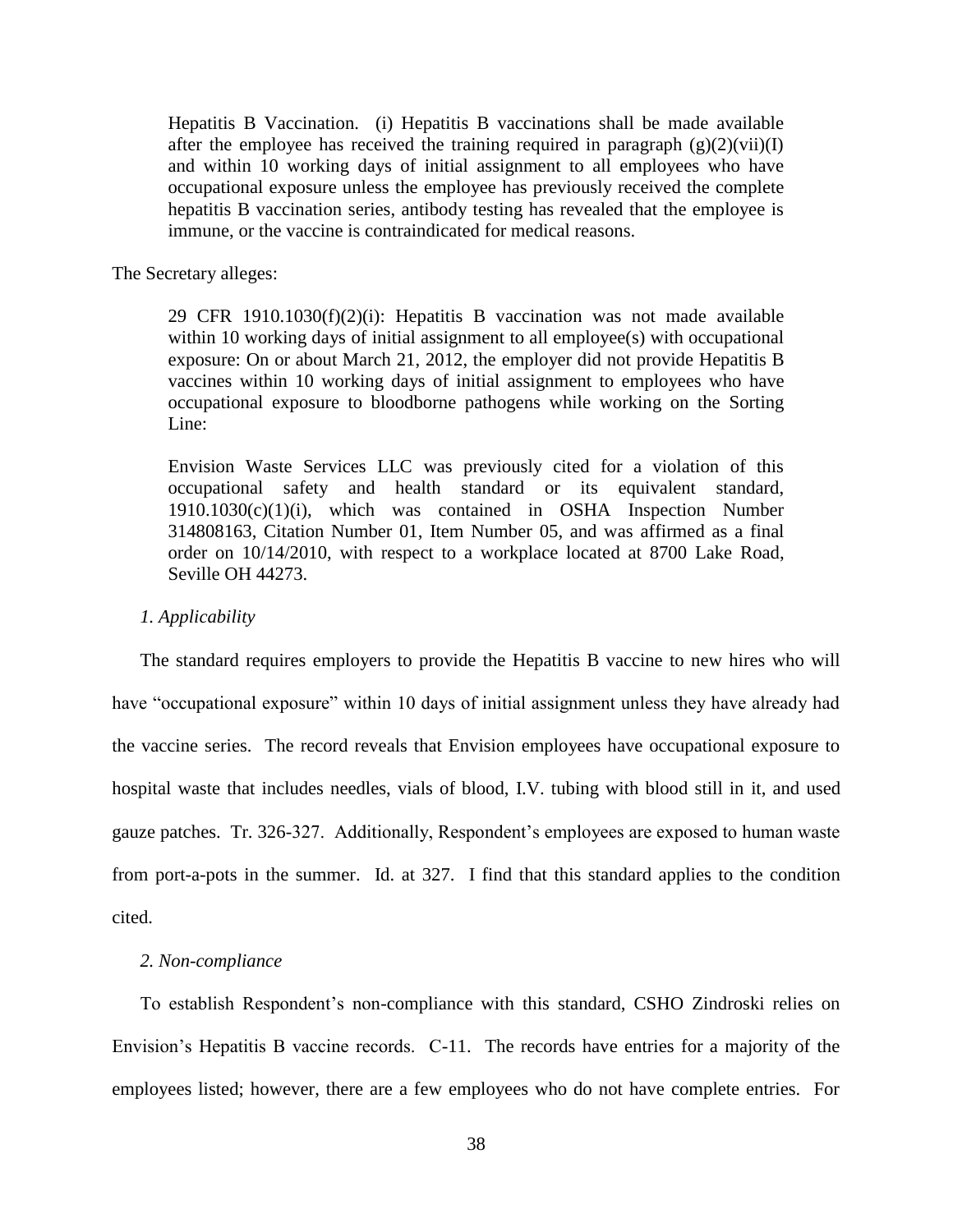example, [redacted] has no entries beside his name. At the hearing, [redacted] testified that he already had the Hepatitis vaccination. Tr. 230. Envision's vaccination record alone does not establish non-compliance. Unlike the training violations, there is documentary and testimonial evidence that Envision employees had the requisite Hepatitis B vaccination. Although there may indeed be a problem with shoddy recordkeeping, I find that the Secretary has not proven Respondent's non-compliance by a preponderance of the evidence. Therefore, the Secretary has not met his burden and this item is vacated.

## *Citation 3, Item 1 -- Alleged "Other-than-Serious" violation of 29 C.F.R. § 1910.134(k)(6)*

This subsection of the Respiratory Protection standard states in pertinent part:

(6) The basic advisory information on respirators as presented in Appendix D of this section shall be provided by the employer in any written or oral format, to employees who wear respirators when such use is not required by this section or by the employer.

The Secretary alleges:

29 CFR 1910.134(k)(6): The employer did not provide the basic advisory information on respirators, as presented in Appendix D of 29 CFR 1910.134, in written or oral format to employees who wear respirators when such use was not required by the employer: On or about March 21, 2012, the employer did not provide Appendix D of the respirator standard when employees voluntarily wear N-95 dust masks.

### *1. Applicability*

This standard requires employers to provide basic information on respirators when its employees wear respirators voluntarily. Such information can be provided orally or in writing. CSHO Zindroski testified that Mr. Kaufman told her that Envision makes N-95 dust masks available for an employee's voluntarily use. Tr. 89. I find that this standard is applicable to the condition cited.

## *2. Non-compliance*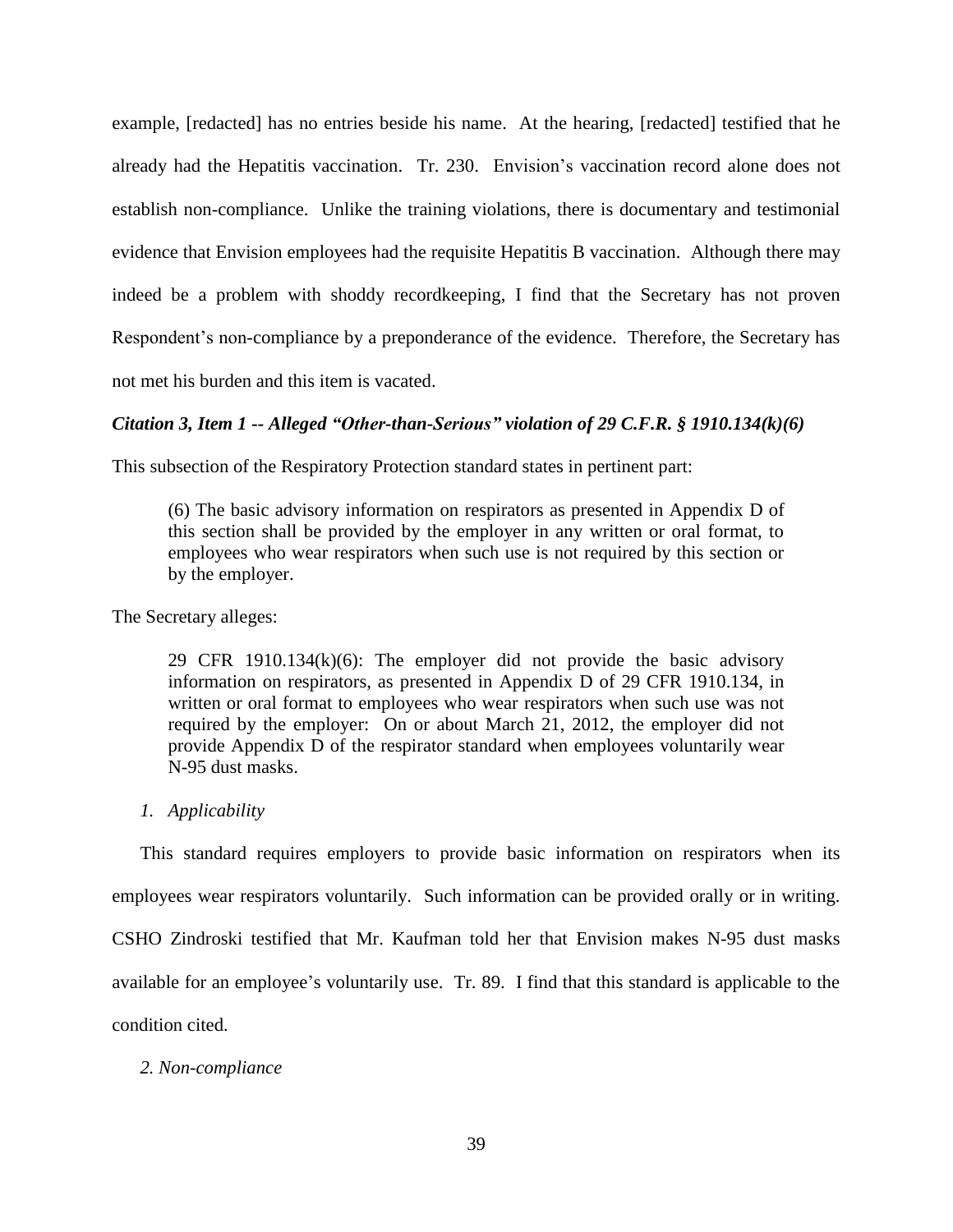CSHO testified that Mr. Kaufman told her that Envision had not offered Appendix D to its employees. Tr. 89. I find that Mr. Kaufman's admission is evidence of non-compliance with the cited standard.

#### *3. Employee exposure*

I find that all employees working at Envision at the time of the violation were exposed insofar as these dust masks were made available for use and no one was provided with the basic advisory information from Appendix D.

## *4. Employer knowledge*

Envision's safety manual states that the Responsible Safety Manager is delegated authority to administer the safety program and that "[t]he Plant Manager shall be responsible for implementing these policies by insisting that employees observe and obey **all rules and regulations** necessary to maintain a safe work place and safe work habits and practices." (emphasis added). R-8 at pp. 2, 32. Mr. Kaufman was the safety manager for Envision and providing such information is his responsibility. Tr. 394, 471. I find that Mr. Kaufman knew or could have known that employees were not provided with the information from Appendix D. I find the Secretary has met his burden and proved this "other-than-serious" citation item.

#### **Penalty Determination**

The Commission, as the final arbiter of penalties, must give due consideration to the gravity of the violation and to the employer's size, history and good faith*. J.A. Jones Constr. Co*., 15 BNA OSHC 2201, 2213-14 (No. 87-2059, 1993). These factors are not necessarily accorded equal weight, and gravity is generally the most important factor. *Trinity Indus., Inc.*, 15 BNA OSHC 1481, 1489 (No. 88-2691, 1992). The gravity of a violation depends upon such matters as the number of employees exposed, duration of exposure, precautions taken against injury, and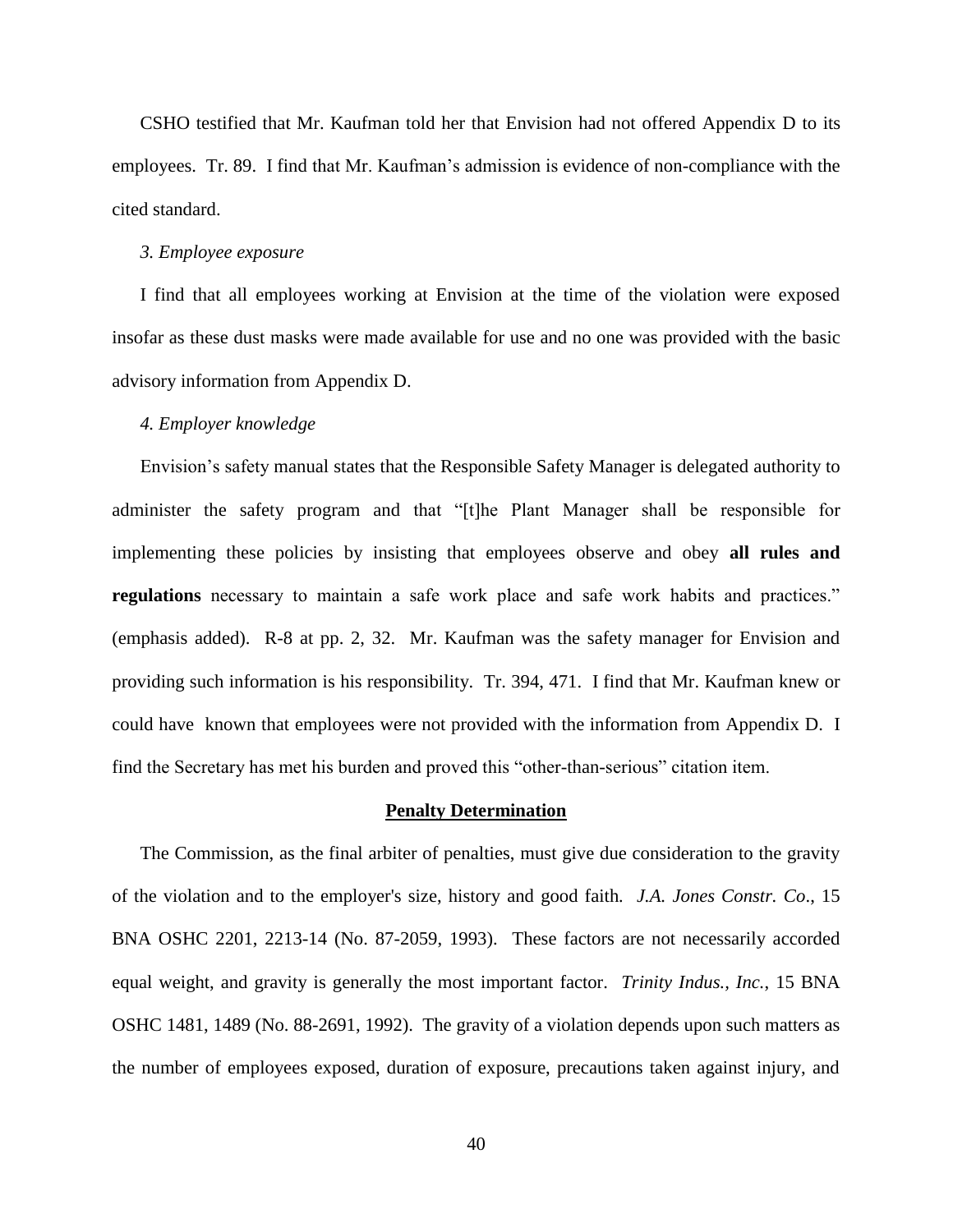the likelihood that an injury would result*. J.A. Jones*, 15 BNA OSHC at 2213-14.

CSHO Zindroski testified that she considered severity, probability, size of the company, and eligibility for "good faith" discounts in assessing penalties for the violations at issue. Tr. 90. Although she did not address each citation item specifically, CSHO Zindroski explained her proposed penalty for the violations according to the nature of hazard as follows:

- HAZCOM was evaluated as "low" severity because she could not determine the chemicals to which the employees were exposed. Tr. 90.
- BPP was evaluated as "high" severity because of the possible exposure to HIV and Hepatitis. *Id.*
- Fire extinguisher was evaluated as "high" due to the number of fires Envision has had at this facility. *Id*.
- PPE (Eye protection) was evaluated as "low" severity because any resulting injury can be treated with first aid or by a doctor. Tr. 91.
- PPE (Safety gloves and training) was evaluated as "high" severity because of the possible exposure to HIV and Hepatitis. *Id*.

Based on the record in this case, I find that the penalty proposed for each of the affirmed

cited violations is appropriate.

# **FINDINGS OF FACT AND CONCLUSIONS OF LAW**

The foregoing constitutes the findings of fact and conclusions of law in accordance with Rule

52(a) of the Federal Rules of Civil Procedure.